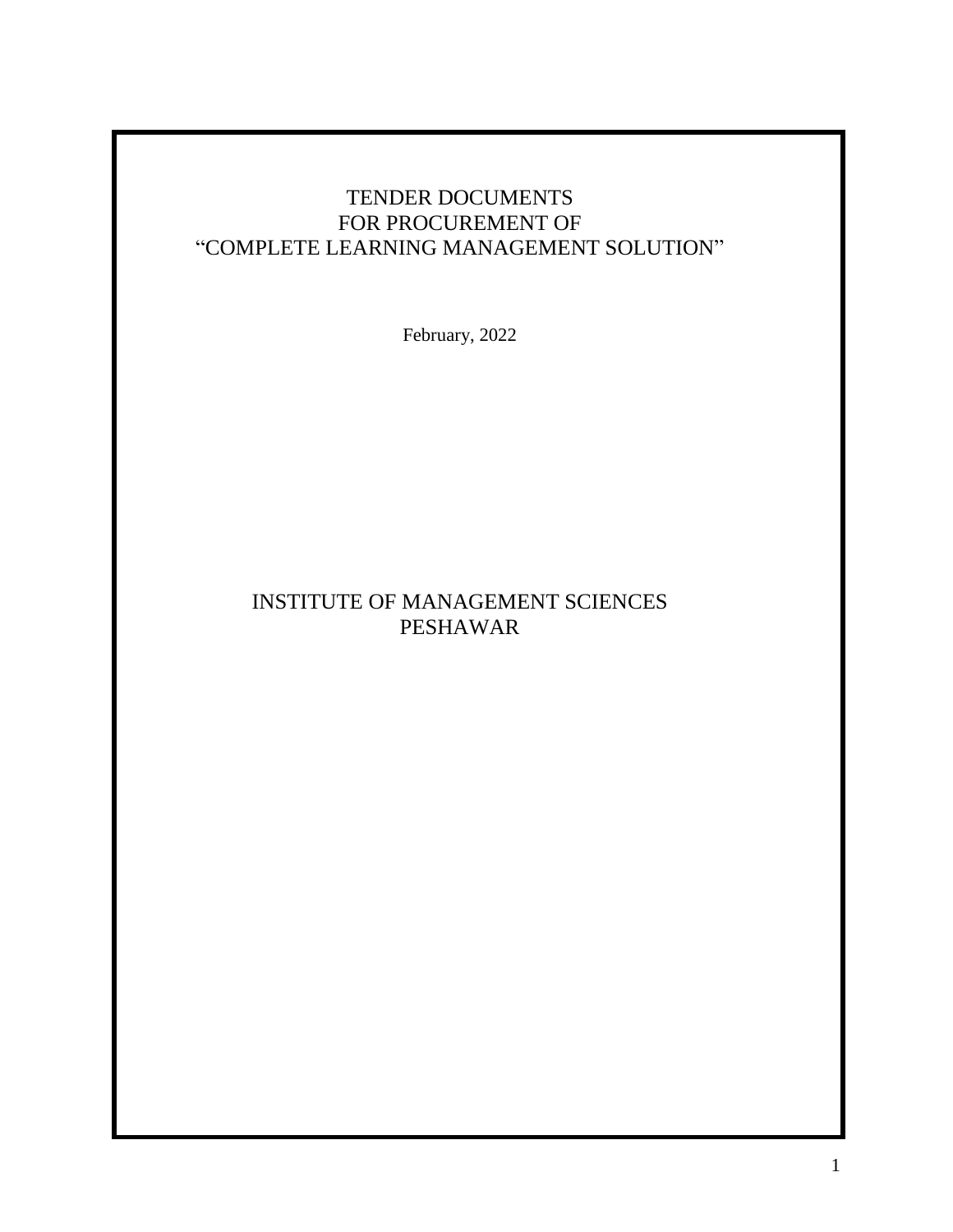### **ACRONYMS**

- **ODL - Open and Distance Learning**
- **OCRC - Online Courses Review Committee**
- **SIS - Student Information System**
- **SOPs - Standard Operating Procedures**
- **QEC - Quality Enhancement Cell**
- **ICT - Information Communication Technology**

### **ABOUT THE PROJECT**

The Institute of Management Sciences (IMSciences), Peshawar is an autonomous body established under the auspices of the Government of the Khyber Pakhtunkhwa and is the foremost management school of the Khyber Pakhtunkhwa. IMSciences offers postgraduate and undergraduate education, with its main focus on business administration, computer science, public administration and allied disciplines. The average active student strength in all programs is around 3000 with proportionate number of faculty (regular, visiting) and staff.

The Institute requires a turnkey solution for "Complete Learning Management Solution including CMS with Financial Modules". The existing status of LMS/CMS are us below:

# **CURRENT STATUS OF OPEN AND DISTANCE LEARNING (ODL) DURING PANDAMIC**

Standard Operating Procedures for Open and Distance Learning (ODL) at IMSciences. The Institute will follow a systematic approach during this pandemic for the conduct of online classes. Under Policy Guidelines for ODL at IMSciences, these SOPs will cover but are not limited to the following:

- 1. Readiness for ODL
- 2. Online Course Delivery
- 3. Assessment and Evaluation
- 4. Quality Assurance

### **1. SOPs for Readiness for ODL**

SOPs for different aspects of IMSciences' overall readiness for ODL are as under:

1.1. Readiness of Resources:

1.1.1. The Institute shall assess its capabilities to start online classes in terms of technical, human, and financial resources.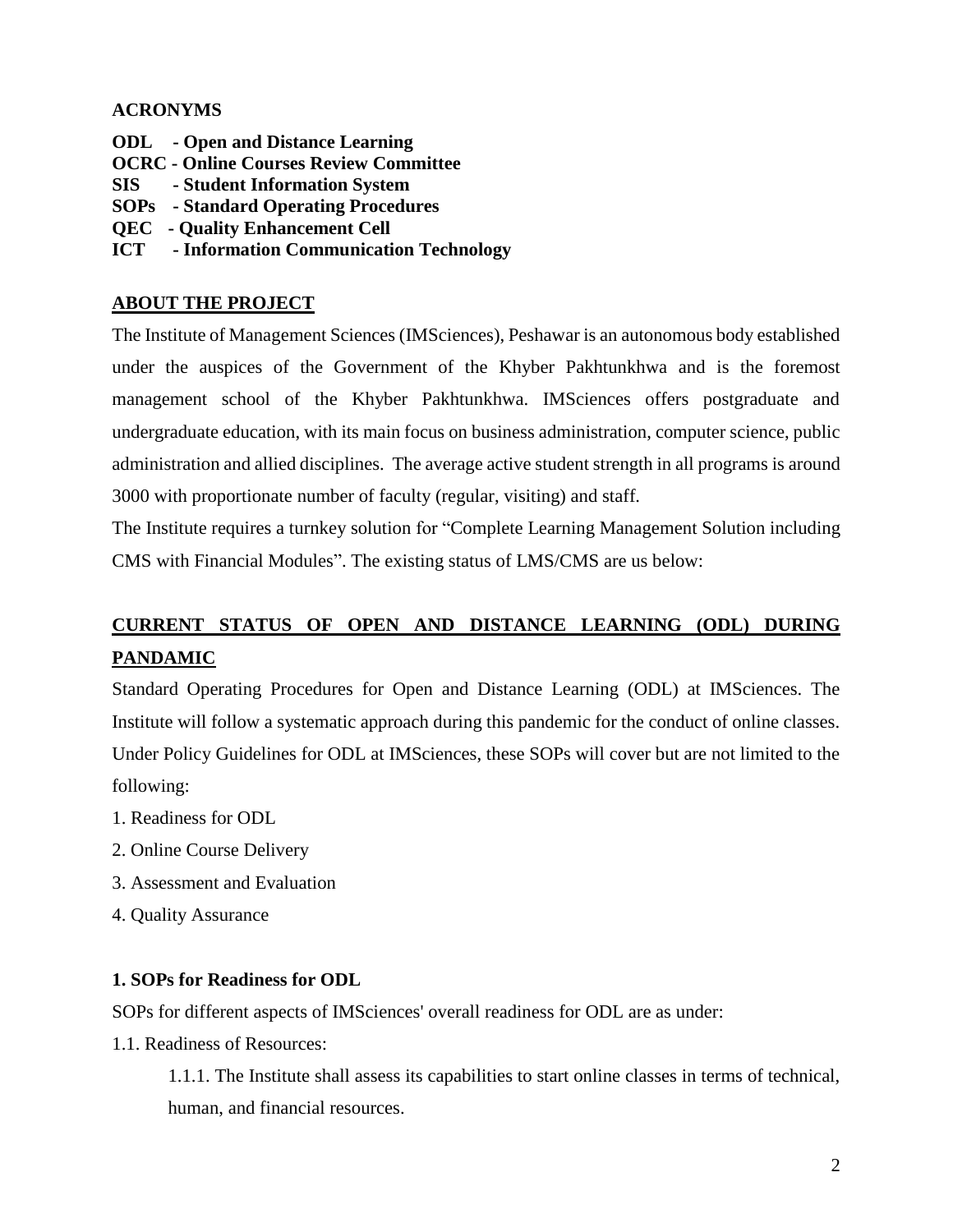1.1.2. All communications with regards to ODL including notices, SOPs, Policy Guidelines, and academic calendar etc. shall be displayed on the Institute's website.

1.1.3. Complaints/suggestions, if any, shall be communicated to the OCRC (Online Courses Review Committee) secretariat email.

1.2. Students' Readiness:

1.2.1. Feedback shall be collected from the currently enrolled students regarding their readiness for online classes through the online survey developed and recommended by the HEC.

1.2.2. The collected data shall be analyzed by the QEC to ascertain that the majority of the students are ready for online classes.

1.2.3. Students shall be informed about the initiation of classes through the SMS service.

1.3. Readiness of Faculty Members:

1.3.1. The faculty members shall be taken onboard regarding commencement of online classes.

1.3.2. The Policy Guidelines and these SOPs shall be circulated among faculty members.

1.3.3. Faculty members shall be trained regarding development and delivery of courses for online classes and use of ICT for this purpose.

1.4. Readiness of Curriculum:

1.4.1. In the first step, the faculty members shall develop/modify their Course Syllabi as per Policy Guidelines for ODL.

1.4.2. In the second step; the faculty members should upload their course contents in SIS through e-portal.

1.4.3. In the third step, the program coordinator shall review the course contents uploaded in the portal by the faculty members to ensure that the contents are as per required quality standards. Program coordinator shall recommend the courses to the Online Courses Review Committee (OCRC) which are as per the quality standards, otherwise, he/she shall advise the faculty member to resubmit his/her course as per quality standards.

1.4.4. In the fourth step, courses recommended by program coordinators shall be presented to the OCRC for review of the contents. OCRC shall recommend courses to the Director for certification.

1.4.5. In the final step, the Director shall certify the courses recommended by the OCRC for online delivery.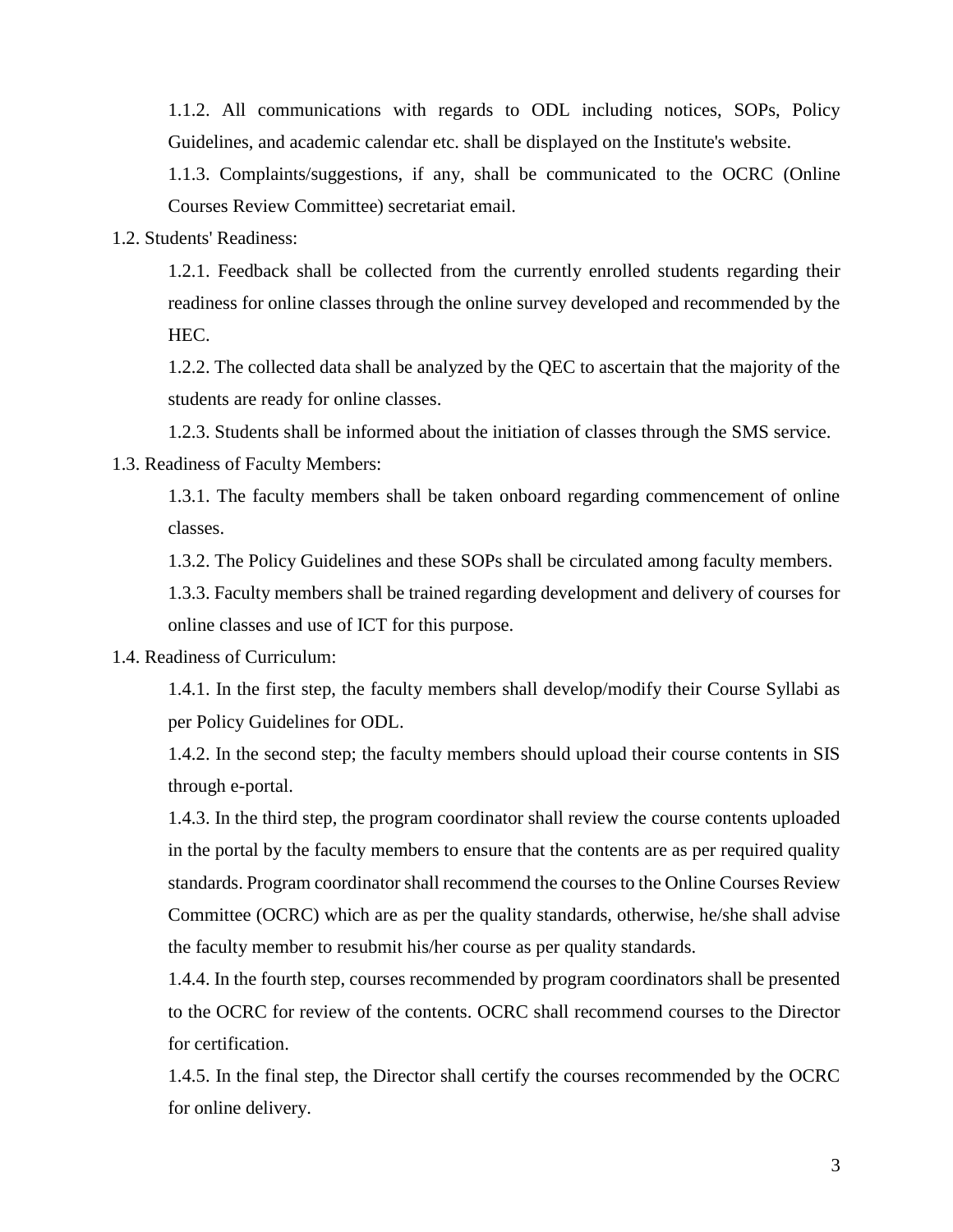#### **2. SOPs for Online Course Delivery:**

SOPs for different aspects of online course delivery are as under:

2.1. SOPs for Platforms of Online Course Delivery:

2.1.1. SIS: The portal shall be used for getting access to students contact details and uploading course contents. Faculty will use their SIS credentials to log in. A comprehensive tutorial has been developed for guidance where all details of accessing and using portal are given.

2.1.2. Google Classroom: Faculty members shall use Google Classroom as LMS for uploading course contents, reading materials, assignments, PowerPoint slides, quizzes, and announcements for students. Moreover, it is mandatory for faculty members to add Program Coordinator concerned as co-teacher in Google Classroom.

2.1.3. Google Meet: Faculty members shall use Google Meet for delivery of live lectures. It is mandatory for faculty members to:

2.1.3.1. Add program coordinator as co-teacher in Google Meet.

2.1.3.2. Record his/her live lecture and make the recorded lectures available for his/her class so that those students who were unable to attend the live lecture may also be able to watch the lecture later.

2.2. SOPs for Online Delivery of Lab Courses of BCS & BSSE

2.2.1. As per requirements there are two lab sessions conducted weekly for the offered labbased course, each session with a duration of 90 minutes. Students shall be added to a virtual classroom using Google Classroom where all the resources relevant to the subject are shared among the students such as the ppt slides, related books, lab manuals, video lectures and description of weekly assignments.

2.2.2. For the Electronics course usually related hardware is needed in labs. To support online distance learning sessions of Basic Electronics Lab following tools/ simulators shall be used: i. Proteus ii. NI Multisim

2.2.3. In the first 30 minutes of the lab session the concepts are explained using a live example being coded on the instructor's computer whose screen is shared with the students through Google Meet. On completion of an example task by Instructor, the code is then instantly shared through Google Classroom with the students so that they can run and get the results on their own. The instructor shall prepare task(s) related to the topic being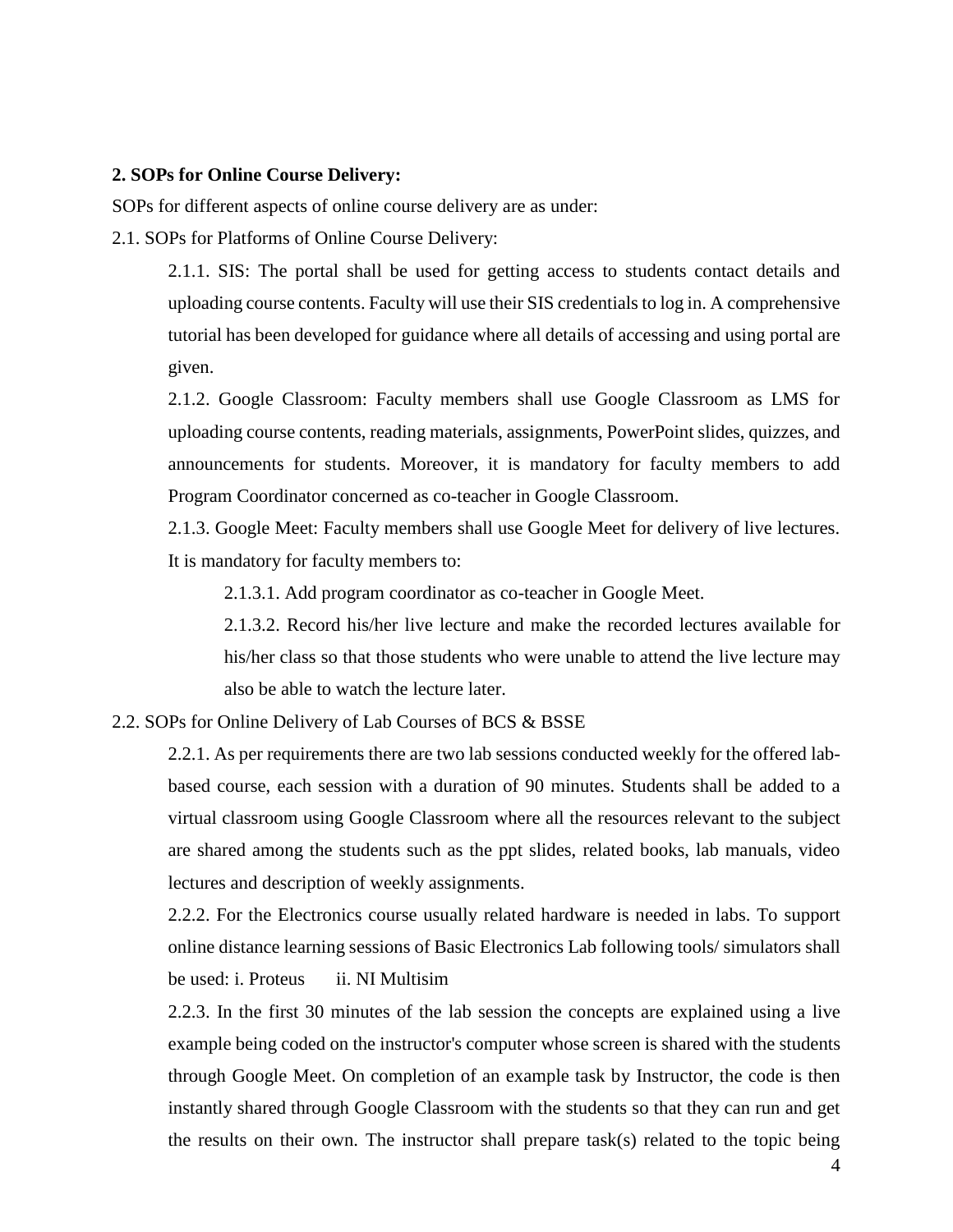covered, the problem statement of the tasks shall be shared with the students in Google Classroom. In the remaining time of the Lab session, the students will implement the task on their own and if they have any difficulty or want to ask any question from the instructor they can share their code and simulation with the instructor through screen sharing on Google Meet. Instructors evaluate students' code and simulation through their lab reports. Communicating the necessary details and suggestions about the task being evaluated is simultaneously done through Google Meet.

2.2.4. The instructors for all lab related courses shall guide students about working sessions using ppt slides with related helpful diagrams, images, online live sessions and additional relevant helping material publicly available online in the form of tutorials, URLs, YouTube tutorials and recorded lectures.

2.3. Timetable for Online Live Lectures: As per the provisions of Policy Guidelines for ODL at IMSciences, the timings for the sessions to be followed as per Student Information System (SIS) schedule but may be kept flexible based on the convenience of faculty and students through mutual coordination. However, to avoid clashes of different classes it's recommended to follow the SIS class timetables.

2.4. Academic Calendar: Detailed Academic Calendar shall be shared with faculty and students from the office of the Joint Director.

#### **3. SOPs for Assessment and Evaluation of Students' Learning Outcomes**

Assignments, quizzes, presentations, projects (and others as may be communicated) are the tools used for assessment and evaluation of students' learning at IMSciences. In view of the novel situation posed by the pandemic Covid-19, the Institute will adopt a continuous assessment/examination method for the current semester.

3.1. To ensure quality in all assessments, the Institute will adopt multiple assessment modes so that the assessments include easy, moderate, and high-difficulty assignments in due weightage.

3.2. Assessment of semester work, term assessments and final projects should be verifiable, which means a teacher will have to maintain the record of viva/presentations (in the form of video recording), and/or soft/hard copies of reports/reflection papers/exam papers.

3.3. In this regard the faculty members may adopt any of the following methods, set their assessment mode and marks weightage and communicate the same to the coordinators for approval. Once approved the same can be shared with students instantly.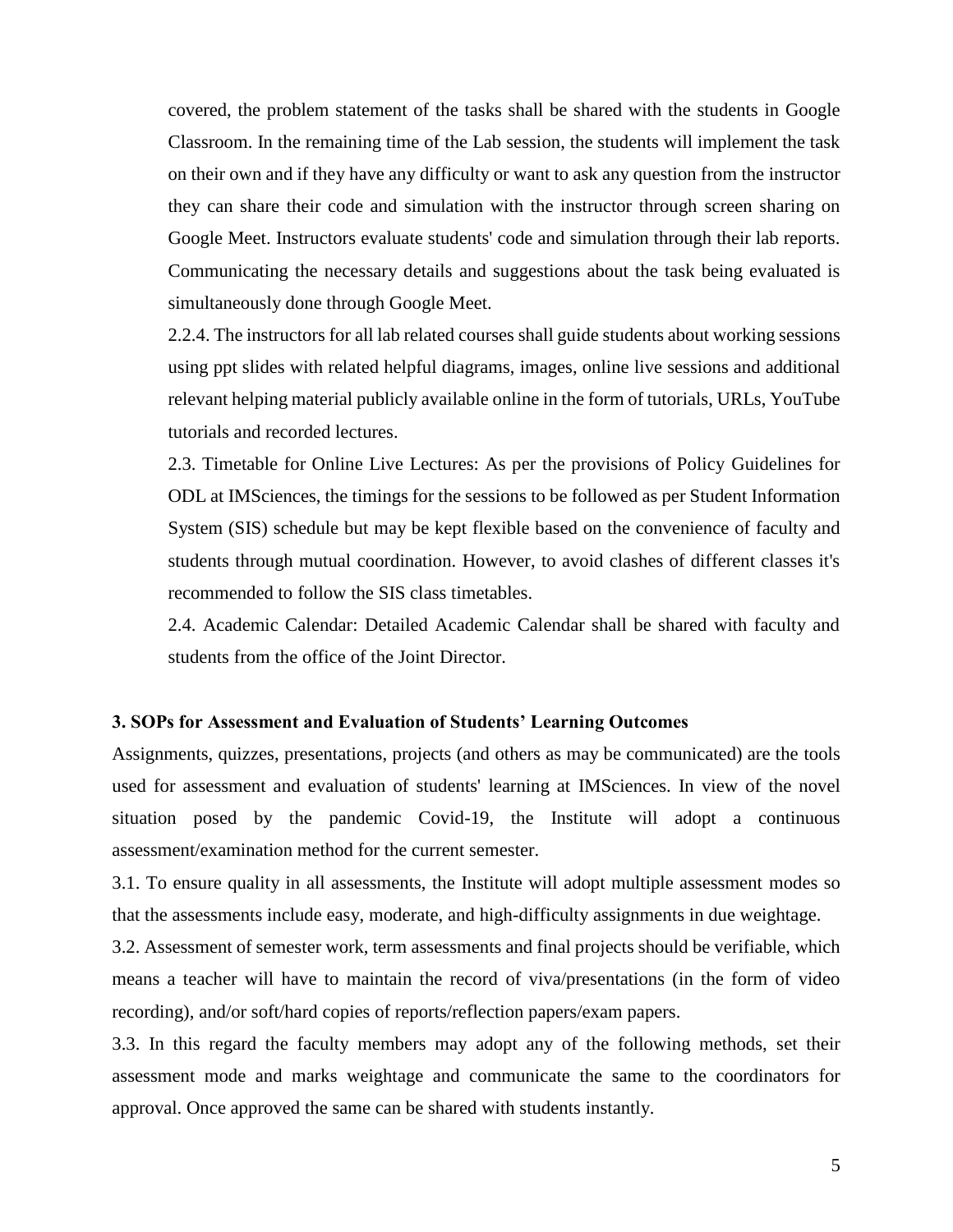• Weekly assignments, Weekly quizzes, Midterm assignments, Terminal assignments/projects, Digital/Online presentation &/or viva voce, Online video presentations by students, Open-Book assignments within time limits, Class participation, Lab work (Online)

In case, a teacher intends to change his/her evaluation strategy approved by the coordinator earlier, he/she must take prior approval for the concerned coordinator.

#### **4. SOPs for Quality Assurance:**

Roles and responsibilities of different stakeholders in quality assurance are as under:

4.1. Role of Faculty Members:

4.1.1. Faculty members shall prepare and deliver his/her course in an online learning friendly manner.

4.1.2. Faculty members shall add program coordinator as co-teacher in Google Classroom and Google Meet so that the coordinator concerned can monitor course delivery as and when required.

4.1.3. Faculty members shall record his/her lecture and make them easily available to his/her students.

4.1.4. Faculty members shall keep proper record of assignments, quizzes, reading/audio/video and other resources shared with the students during course delivery in a soft folder. Such soft course folders shall be submitted to Program Coordinator by uploading to Google Drive folder created by the coordinator concerned for this purpose.

4.2. Roles and Responsibilities of Program Coordinator:

4.2.1. Program Coordinators shall ensure the quality of course contents developed and uploaded by the faculty member at SIS portal.

4.2.2. As a member of OCRC program coordinators shall attend the OCRC meetings to review and recommend courses to the Director for certification.

4.2.3. Program Coordinators as co-teachers shall monitor the delivery of live lectures, course material shared with students by the faculty members and quality of assignments and quizzes.

4.2.4. Collection of course folders in soft form from faculty members teaching in their respective programs and submit to QEC at the end of the semester.

4.3. Roles and Responsibilities of QEC: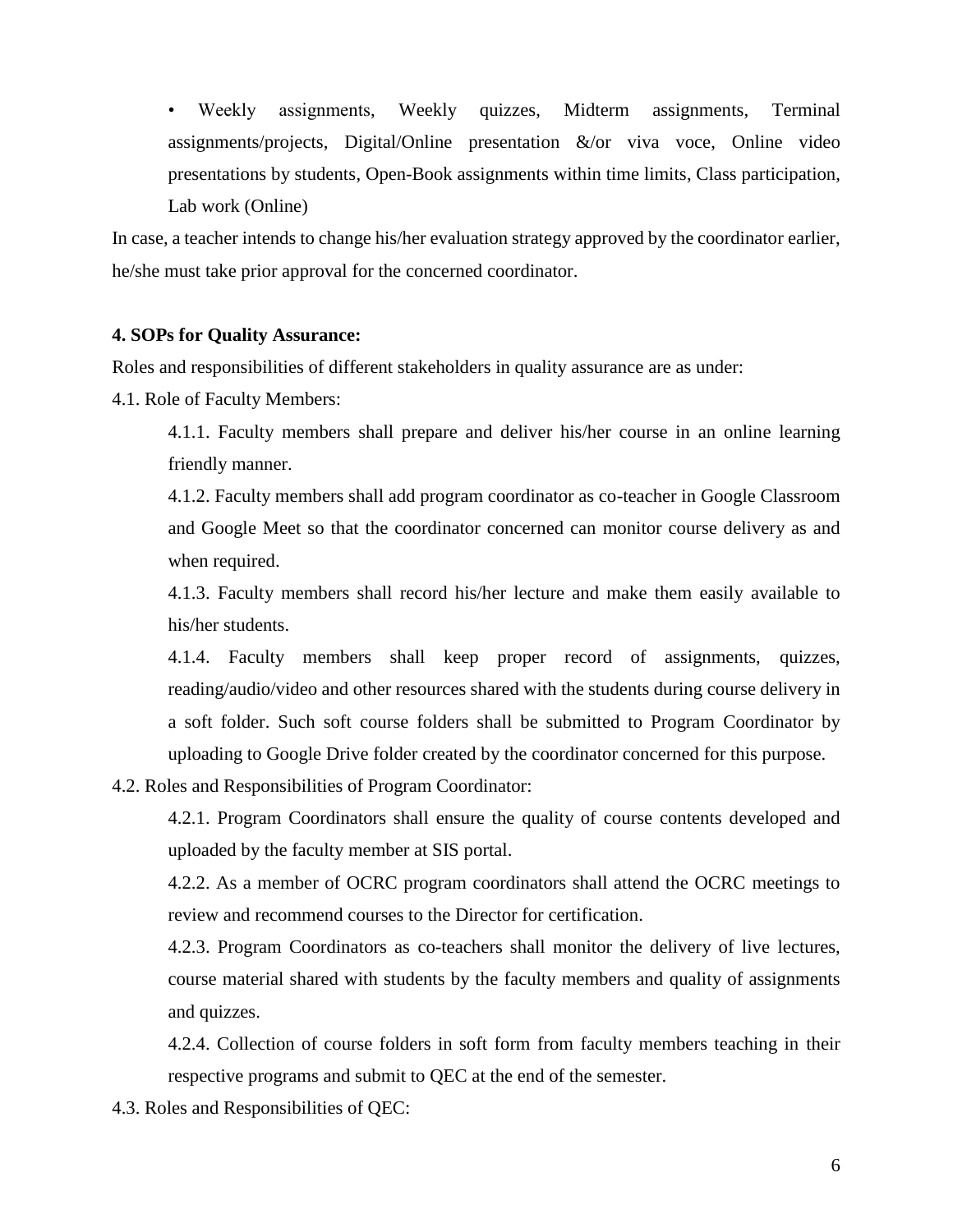4.3.1. The QEC shall conduct an online survey regarding students' readiness for online classes, quality of online education.

4.3.2. The QEC shall serve as secretariat of OCRC.

4.3.3. Collection of course folders from program coordinators at the end of the semester.

4.4. Roles and Responsibilities of Technical Support Team:

4.4.1. To develop a system for conducting online 'surveys'.

4.4.2. To train faculty members regarding effective use of ICT for ODL.

4.4.3. To develop tutorials for faculty and students regarding use of ICT for ODL

4.4.4. To fix different technical issues faced by faculty and students during ODL

4.4.5. To provide technology related support to all when required

#### **CURRENT STATUS OF CAMPUS MANAGEMENT SYSTEM**

Previously, the IMSciences staff and faculty were overloaded with manual work for various on-campus operations. These operations range from simple classroom and teacher allocations to more complex tasks including handling and managing financial complexities. Further, due to lack of automated coordination between different sections on-campus, lot of activities are repetitively conducted which creates unnecessary burden on the ministerial staff and the management. Another aspect of this disconnected system is the excessive usage of paper which is collectively a huge overhead for the institute.

In order to rectify the above-mentioned problems and to connect various operations, a customized in-house ERP software was developed in the open source ERP framework (OpenERP V5). While the ERP modules are upgraded from OpenERP V5 to Odoo V12. But currently CMS modules are implemented in OpenERP V5 (Released Apr, 2009) which has now become obsolete or has reached the end of maintenance. This obsolete version has limitations in its framework and doesn't support next generation technology. Some of the lacking technological advancement features are (Web Interfacing, Scalability, Availability, Manageability, Security, and Development practices) which are deemed necessary for any CMS application now a days.

So, Learning Management System requires upgraded Campus Management System for full automation.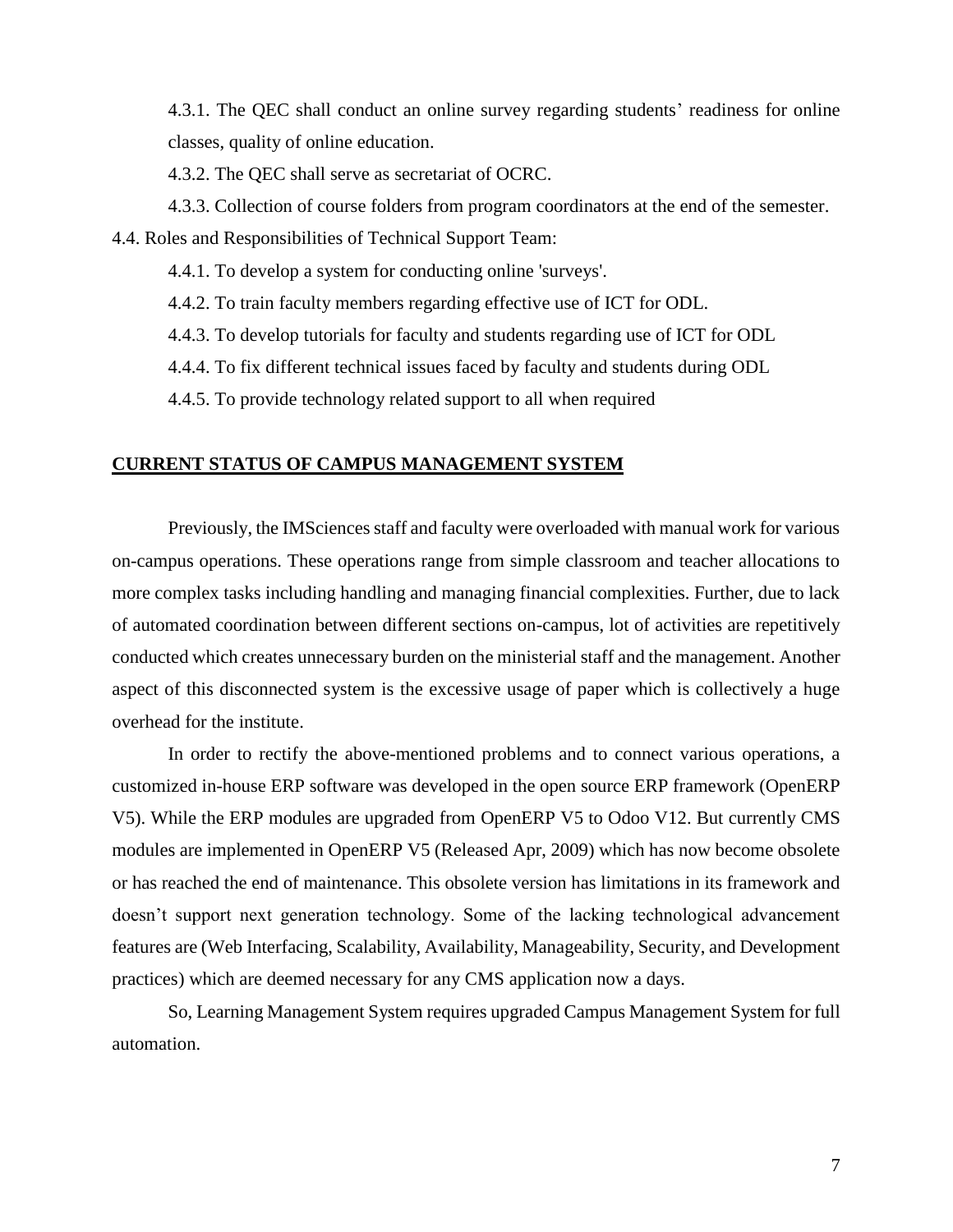### **TERMS AND CONDITIONS OF TENDER**

Bidders are requested to read carefully the following terms and conditions and sign the Tender Form in token of having understood and accepted the same in all respects. Any of the provision's terms can be altered, initiated, admitted or included in the terms & condition by the procurement committee, however this can only be done with prior intimation and before the opening of bids.

Tenders which are in-complete, or which do not fulfill the requirements given hereinafter may be rendered disqualified.

#### **Qualification of the Bidders**

The following bidders will be eligible to apply for this tender:

- 1. Bidders registered with relevant tax authorities and KP Revenue Authority.
- 2. An affidavit that the bidder has never been blacklisted by any Government agency or authority.
- 3. Bidders' must have a minimum 5 years of working experience.
- 4. In case the bidder is the local representative, then Authorization letter from the International Vendor is required.

#### **Software Framework and Duration**

- 1. Software Framework should be **Open-Source**
- 2. Ready to deploy software solution using standard framework with **source-code** to be deployed initially at the IMSciences premises. The software solution modules should be customized as per Institute requirements.

3. The deployment and operationalization time is six (06) months after award of contract and agreement signing.

#### **Method of Procurement:**

It will be a "Single Stage - Two Envelope" procedure

- The bid shall comprise of a single package containing two separate envelopes. Each envelope shall contain separately the financial and technical proposal.
- The envelopes shall be marked as "FINANCIAL PROPOSAL" and "TECHNICAL PROPOSAL" in bold and legible letters to avoid confusion
- Initially only the envelope marked with "TECHNICAL PROPOSAL" shall be opened at 1430 hours on the same day, in the presence of interested bidders.
- The envelope marked as "FINANCIAL PROPOSAL", will be retained by the procuring agency without being opened.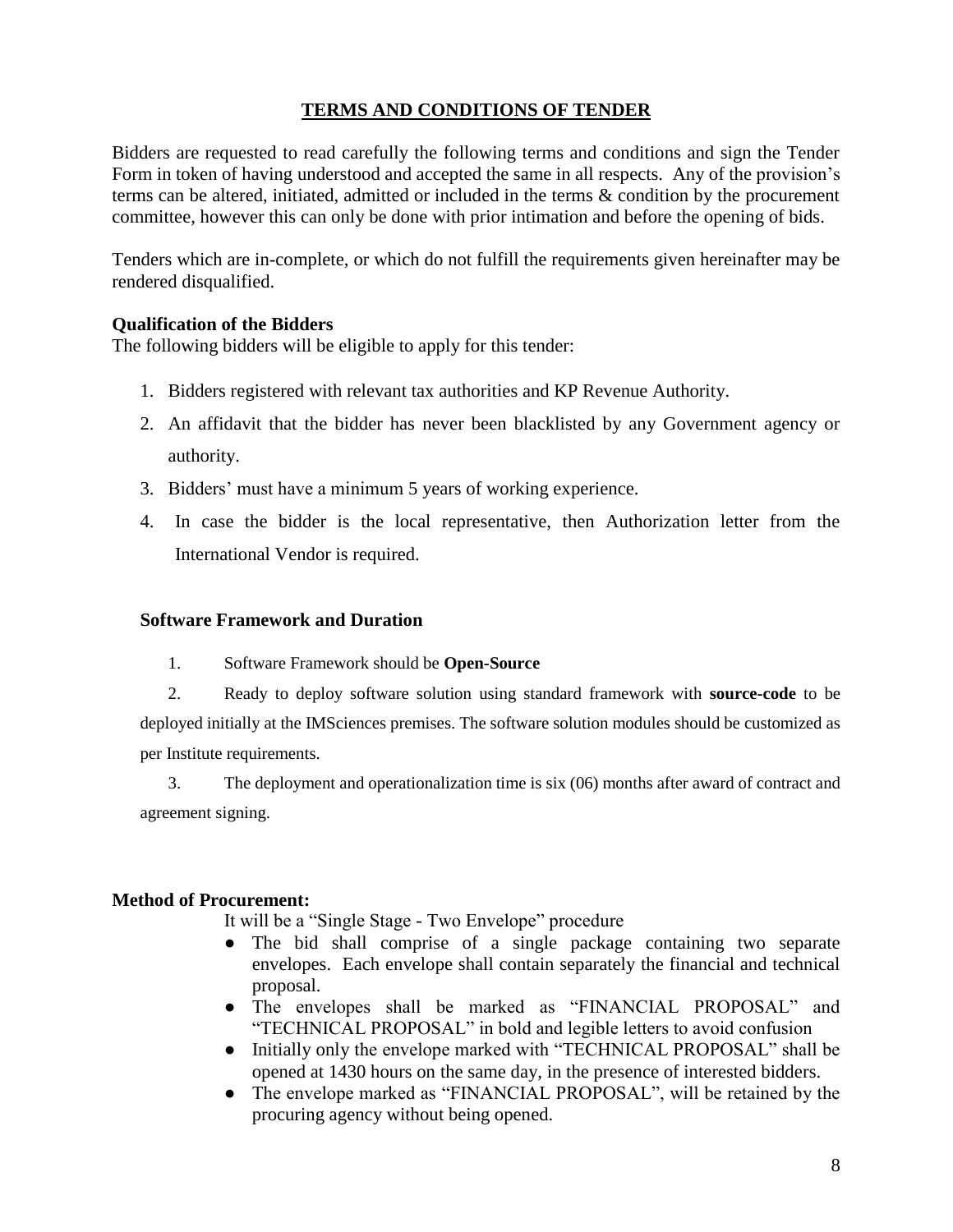- The Technical Committee shall evaluate the technical proposal based on the parameters mentioned in the "Technical Evaluation Criteria", without reference to the price and reject any proposal which does not conform to the specified requirements.
- The financial proposal of bids shall be opened in the presence of interested bidders or their representatives at a time, date and venue to be specified in due course of time.
- After the evaluation and approval of the technical proposal the Procurement Committee shall open the financial proposals of the technically qualified bids only. The financial proposal of bids found technically non-responsive shall be returned un-opened to the respective bidders.
- Earnest money should be enclosed in a separate sealed envelope marked clearly as "EARNEST MONEY" and submitted separately with the proposals.

### **Response time:**

Pre-bid meeting for Purchase of "Complete Learning Management Solution" project of IMSciences will be arranged on 17-Feb-2022 at 12:00 PM in the RSB Board Room of the Institute.

The sealed bids duly marked as Bid/Proposal for "Complete Learning Management Solution" must reach the office of the **Procurement Officer**, at **IMSciences**, Plot #1-A, E-5, Phase,7, Hayatabad, Peshawar on or before 11:00 AM on 25-Feb-2022. The tender will be opened on same day at 11:30 AM in the RSB Board Room of the Institute.

### **Bid Price:**

- 1. The prices quoted shall be valid for 90 days after the date of submission.
- 2. The prices quoted should be inclusive of all taxes, duties  $\&$  service/implementation charges.
- 3. Taxes will be recovered as per rules and regulations of the government.

### **Evaluation of bids:**

1. All bids should comply with the eligibility criteria and other terms and conditions mentioned here after.

### **Rejection of bids & dispute:**

- 1. All bids submitted after the prescribed date & time shall not be entertained.
- 2. Failure in submission of the required documents will result in the rejection of bid/proposal.
- 3. Any bid received without earnest money, shall not be accepted.
- 4. IMSciences reserves the right to reject any or all bids or proposals at any time prior to the acceptance of a bid or proposal.
- 5. If the bidder left the project incomplete legal proceeding will be done as per law.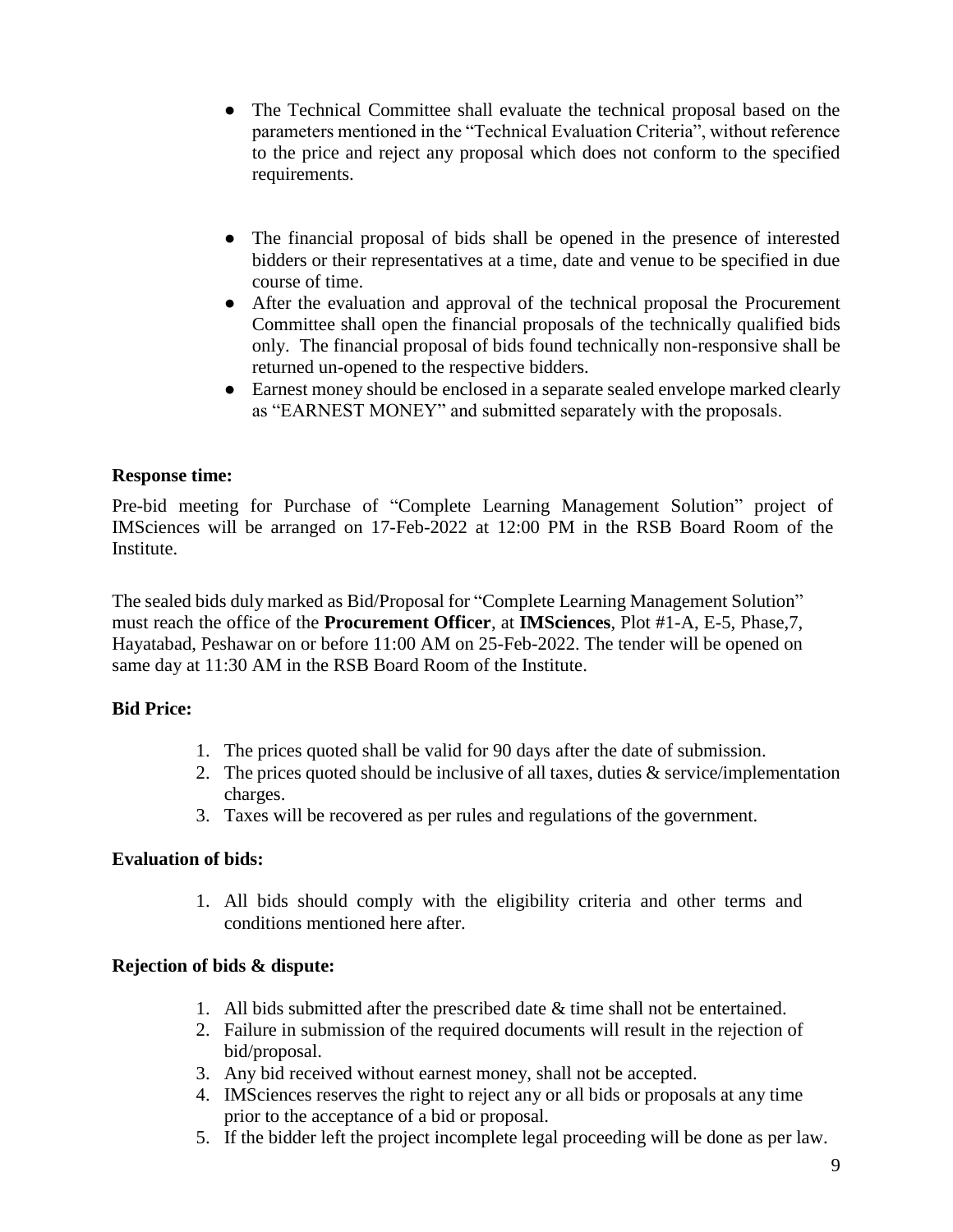6. Any dispute arising during course of completion of assignment will be referred to the Director IMSciences and his decision will be final and binding upon the bidder.

#### **Award of Tender and Payment of Bills:**

- 1. Minimum technical qualifying is 70%.
- 2. Financial bids of only technically qualified bidders would be opened.
- 3. The contract will be awarded to the lowest financial bidder.
- 4. The successful bidder will sign a formal agreement with the Institute.
- 5. Payment of bills will only be released as per payment schedule in **Annex -II**
- 6. Professional Tax Certificate of KP should be provided after award of contract and before payment of bills. In case of failure, the due amount of tax would be deducted from the service provider.

#### **Earnest Money**

Earnest Money (refundable) @ 2% of the quoted price shall be submitted with the Tender in the form of Bank Draft in favor of the **Director**, **IMSciences** without which no bid(s) will be accepted for consideration.

**Note:** Technical & Financial Proposals, in sealed covers, addressed to the **Procurement Officer, IMSciences** must be sent through registered post/courier service or may be delivered in person.

I have read all the terms and conditions and agree to fully comply and abide by them. Any nonconformity on my part would result in the rejection of the bid.

\_\_\_\_\_\_\_\_\_\_\_\_\_\_\_\_\_\_ \_\_\_\_\_\_\_\_\_\_\_\_\_\_\_\_\_\_ & Official Stamp & Official Stamp

Name of the Tenderer Name of Project Coordinator Authorized Signatures **Authorized Signatures** Authorized Signatures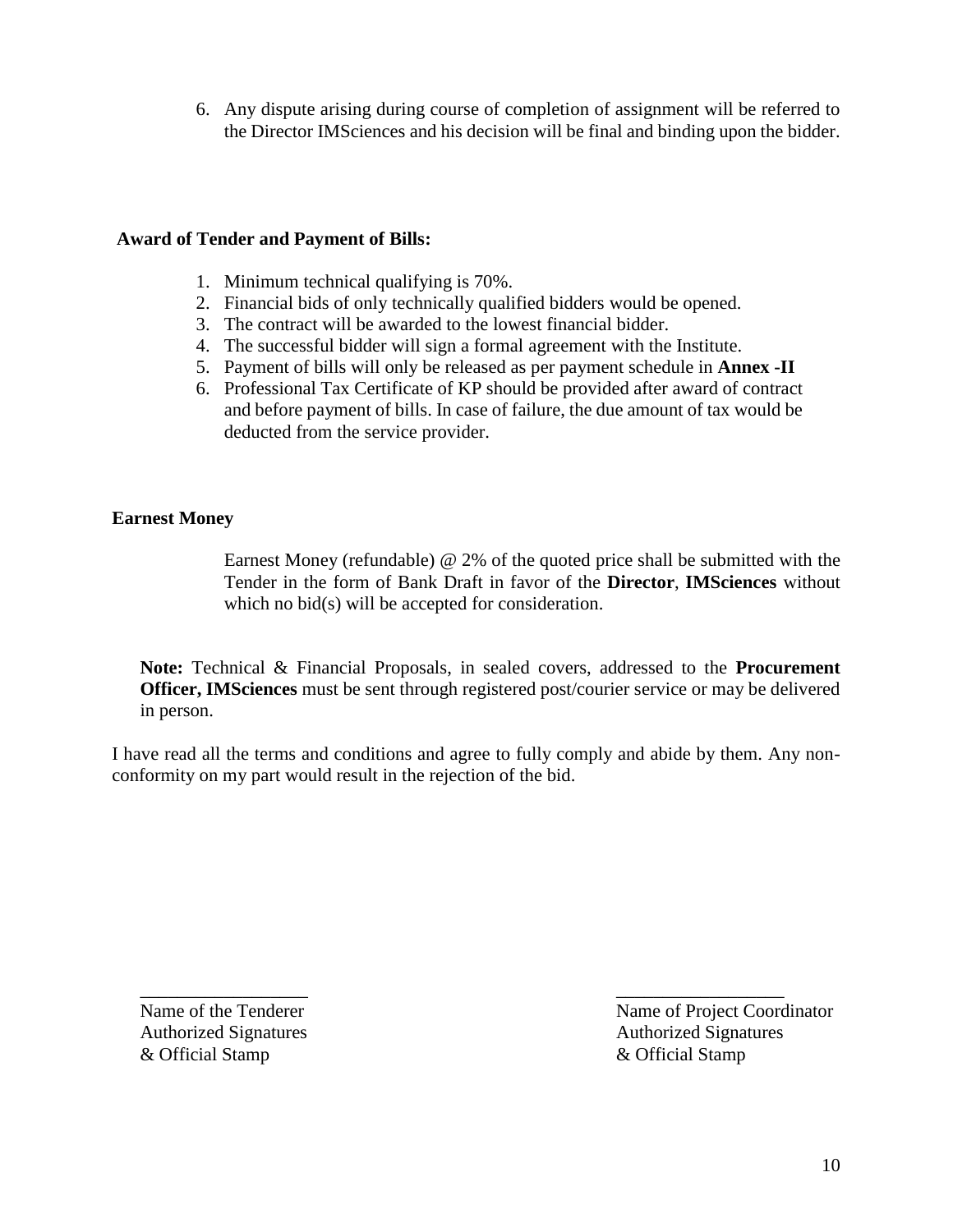Annex-I

# **Institute of Management Sciences Peshawar**

# **Checklist**

| <b>Sr</b>      | Item                                                | Page No.                     |
|----------------|-----------------------------------------------------|------------------------------|
| $\mathbf{1}$   | Name of the Firm                                    |                              |
|                | <b>Address</b>                                      |                              |
|                | (Telephone, Fax & E-mail)                           |                              |
|                |                                                     |                              |
| 2              | Date of Establishment &                             |                              |
|                | Certificate of Establishment                        |                              |
| 3              | Sales Tax Registration No.                          |                              |
|                | (attach documentary evidence)                       |                              |
| $\overline{4}$ | KP Revenue Authority Registration No.               |                              |
|                | (attach documentary evidence)                       |                              |
| 5              | National/Income Tax No.                             |                              |
|                | (Annual Turnover supported by Income Tax Return)    |                              |
|                |                                                     |                              |
| 6              | Earnest Money @ 2% as Bank Draft is attached with   | Yes<br>No.                   |
|                | the check list                                      |                              |
|                |                                                     |                              |
| $\overline{7}$ | Affidavit                                           |                              |
|                | (that the firm has not been blacklisted by private, |                              |
|                | Govt., Semi Govt. and Autonomous Body)              |                              |
| 8              | <b>Contact Person</b>                               |                              |
|                |                                                     |                              |
|                |                                                     |                              |
|                |                                                     |                              |
|                | Name & Designation                                  |                              |
|                |                                                     | Authorized Signature & Stamp |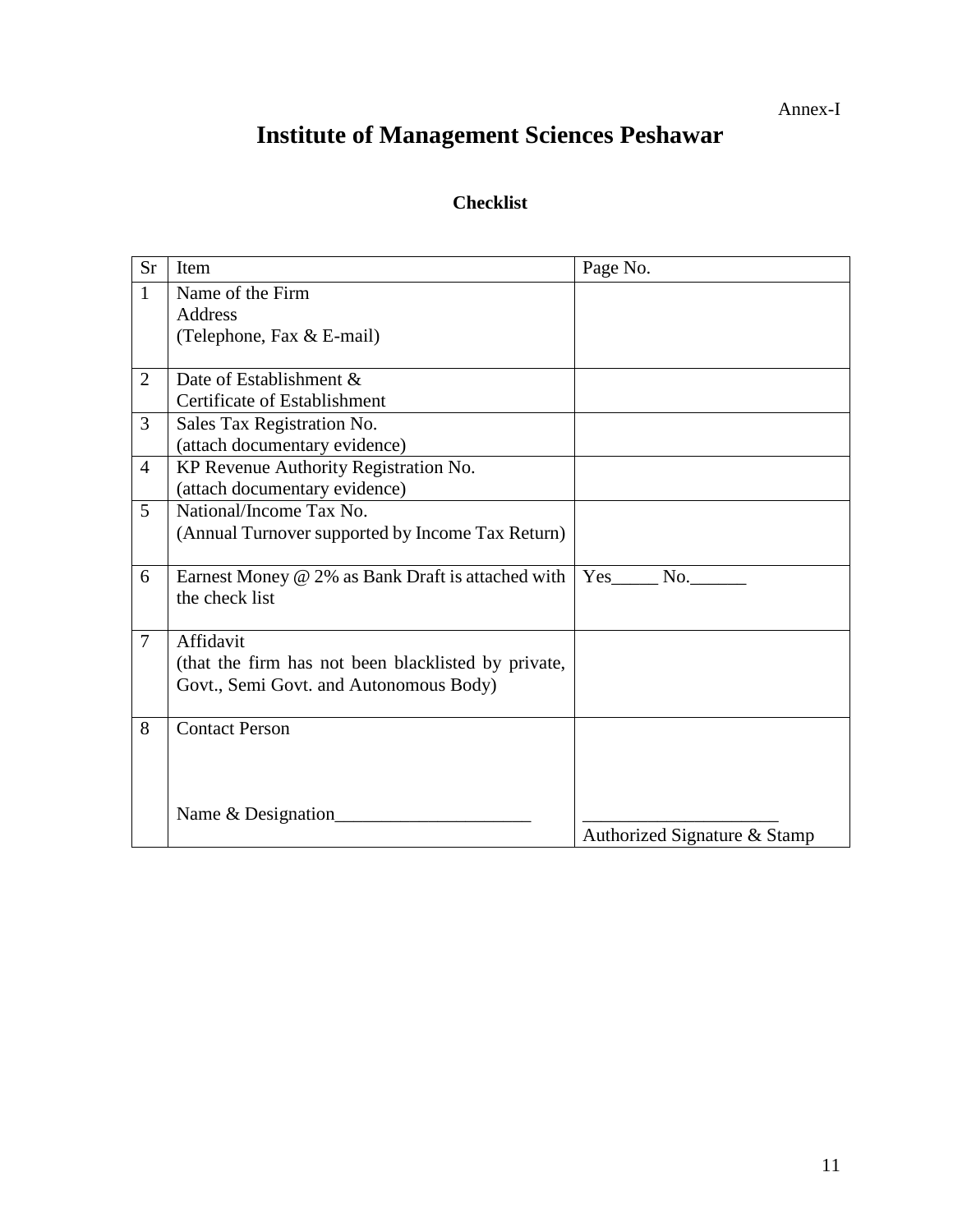# **Institute of Management Sciences Peshawar Technical Requirements**

### **Learning Management Software (Faculty & Student Portal)**

Interested bidders are required to provide technical proposal and demonstration with the following

### LMS features:

| <b>LMS FEATURES</b>                   |      |                                                                                                                                                                                                                                                         |  |
|---------------------------------------|------|---------------------------------------------------------------------------------------------------------------------------------------------------------------------------------------------------------------------------------------------------------|--|
|                                       | 1.1  | The system should provide full set of functionalities without any<br>limitations to users with visual, hearing, and mobility impairments                                                                                                                |  |
|                                       | 1.2  | The system should be modular in design to accommodate a phased<br>implementation. Once implemented, it should be possible to easily<br>include new functions without requiring major reconfiguration                                                    |  |
|                                       | 1.3  | The system should be able to operate using all leading browser<br>applications such as (chrome, safari, IE etc.)                                                                                                                                        |  |
| <b>Overall</b><br><b>Requirements</b> | 1.4  | The system should provide user guides and eLearning materials for the<br>different user roles in the system (admin, faculty members, students,<br>teaching assistants, etc.)                                                                            |  |
|                                       | 1.5  | The system should allow students to perform different educational<br>activities (assignment, forums, quizzes etc.) and interact with them<br>through different smart mobile devices.                                                                    |  |
|                                       | 1.6  | The system should allow sending reminders and announcements<br>through emails, and SMSs to different types and groups of users.                                                                                                                         |  |
|                                       | 1.7  | The system should support the creation and administration of multiple<br>role designations for users. These roles should include at a minimum<br>administrative, instructor, student, and guest levels, as well as other<br>customized roles and rights |  |
|                                       | 2.1  | The system should support templates for editing course information;<br>such as: descriptions, goals, references, topics etc.                                                                                                                            |  |
|                                       | 2.2  | The system should include course templates and a wizard for<br>standardized course design                                                                                                                                                               |  |
|                                       | 2.3  | For ease of use, the system should NOT require HTML or other<br>programming language skills to add content to a course.                                                                                                                                 |  |
|                                       | 2.4  | The system should be able to allow adding course syllabuses through<br>ready-made templates and text editor                                                                                                                                             |  |
| Course                                | 2.5  | The system should offer a cross-browser, cross-platform rich text<br>editing interface for content creation within courses                                                                                                                              |  |
| <b>Administration</b>                 | 2.6  | The system should be able to link courses to categories (a particular<br>field of study)                                                                                                                                                                |  |
|                                       | 2.7  | The system should be able to assign a course teacher (instructor) and<br>teaching assistant from the list of users in the system.                                                                                                                       |  |
|                                       | 2.8  | The system should allow instructor(s)/teaching assistant to build course<br>glossary                                                                                                                                                                    |  |
|                                       | 2.9  | The system should support adaptable delivery of content that can<br>change student's learning path based on performance                                                                                                                                 |  |
|                                       | 2.10 | The system should offer instructors the ability to view courses as a<br>student without having to log-out as an instructor and re-log-in as a<br>student or switch from one interface to another                                                        |  |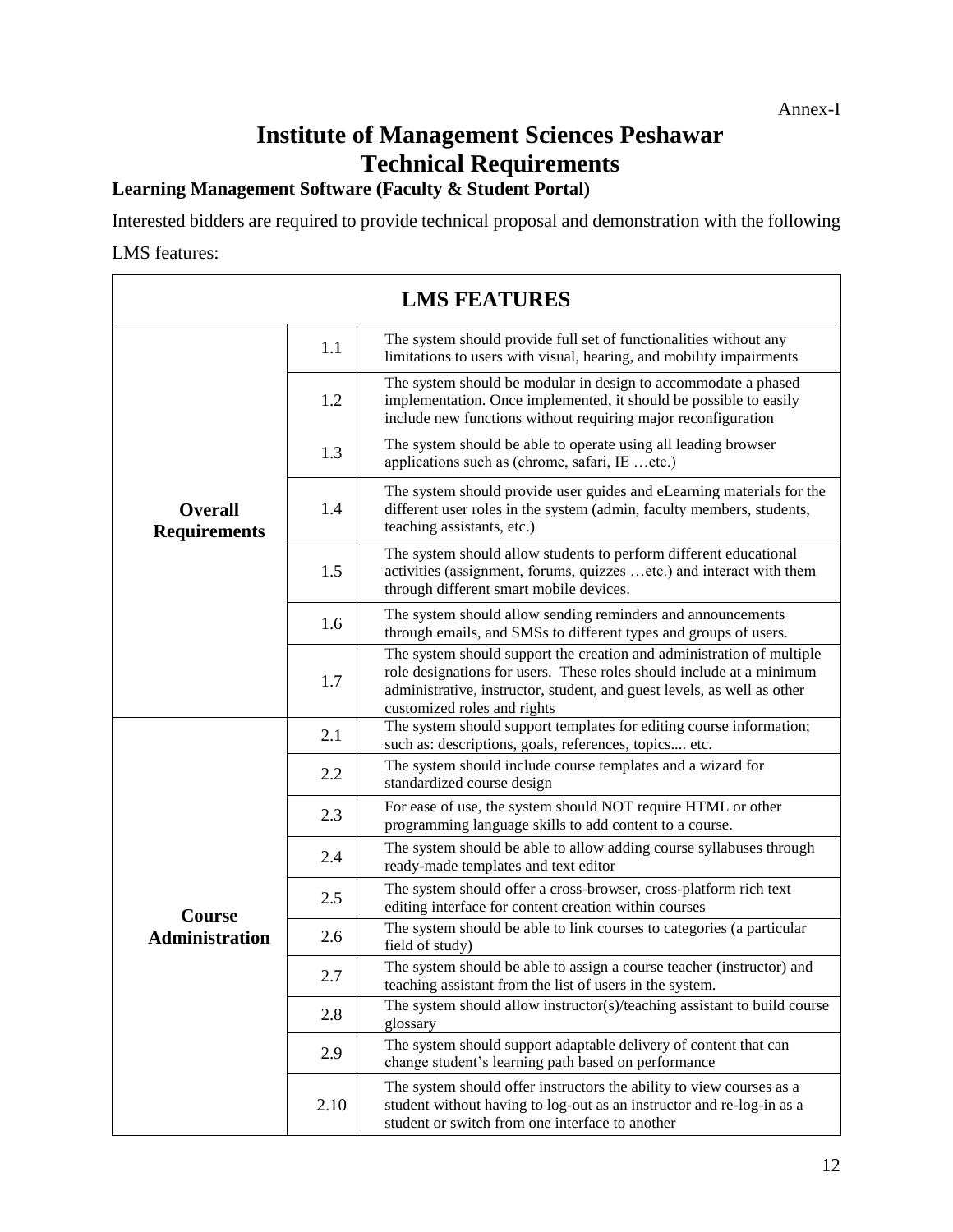|                      | 2.11 | The system should offer instructors/admins the ability to set course<br>language independently from the language setting of the overall system                                                   |
|----------------------|------|--------------------------------------------------------------------------------------------------------------------------------------------------------------------------------------------------|
|                      | 2.12 | The system should allow the ability to change course settings, enable or<br>disable tools, and restrict access to content based on certain criteria<br>such as (duration, date, progress,  etc.) |
|                      | 2.13 | The system should allow instructors archive the entire course or<br>specific parts of a course                                                                                                   |
|                      | 2.14 | The system should be able to notify concerned users of new course<br>items such as new content added, available published assignments, new<br>discussion board posts  etc.                       |
|                      | 2.15 | The system should be able to allow instructors align goals/learning<br>objectives to course content                                                                                              |
|                      | 2.16 | The system should be able to allow instructors add FAQ page for the<br>most common questions of the course                                                                                       |
|                      | 2.17 | The system should be able to display information about available<br>storage capacity to add resources to a course, and the current usage<br>percentage                                           |
|                      | 2.18 | The system should offer tools to view student progress through course<br>content.                                                                                                                |
|                      | 2.19 | The system should include dashboard for instructors in order to provide<br>overall view of course data related to student performance                                                            |
|                      | 2.20 | The system should allow instructors to copy/transfer course items<br>(content, activities, assignments, quizzes, questions, discussion forums,<br>etc.) between courses.                         |
|                      | 2.21 | The system should allow resetting courses e.g. deleting all students'<br>interactions, responses and activities in a course                                                                      |
|                      | 2.22 | The system should offer the ability to delete course(s) to administrators                                                                                                                        |
|                      | 2.23 | The system should allow users to evaluate the entire course in addition<br>to course items such as (materials, activities,  etc.)                                                                |
|                      | 3.1  | The system should provide collaborative tools for course content and<br>group projects such as:                                                                                                  |
|                      | 3.2  | Instant messaging (chat)                                                                                                                                                                         |
|                      | 3.3  | Class and project groups                                                                                                                                                                         |
|                      | 3.4  | Calendars                                                                                                                                                                                        |
|                      | 3.5  | Discussion forums                                                                                                                                                                                |
|                      | 3.6  | <b>Blogs</b>                                                                                                                                                                                     |
|                      | 3.7  | Wikis                                                                                                                                                                                            |
| Communication        | 3.8  | <b>Task lists</b>                                                                                                                                                                                |
| and                  | 3.9  | Email                                                                                                                                                                                            |
| <b>Collaboration</b> | 3.10 | The system should allow smooth, synchronous text interaction through<br>chat module                                                                                                              |
|                      | 3.11 | The system should support URLs, similes, embedded HTML,<br>images, etc. within chat sessions                                                                                                     |
|                      | 3.12 | The system should be able to log chat sessions for later viewing,                                                                                                                                |
|                      | 3.13 | The system should offer discussion forums with different types within<br>a course such as course news forum, course topic forum, etc.                                                            |
|                      | 3.14 | Discussions can be viewed nested, flat or threaded, oldest or newest<br>first.                                                                                                                   |
|                      | 3.15 | Discussion forums can be subscribed to by users so that updates can be<br>forwarded via email                                                                                                    |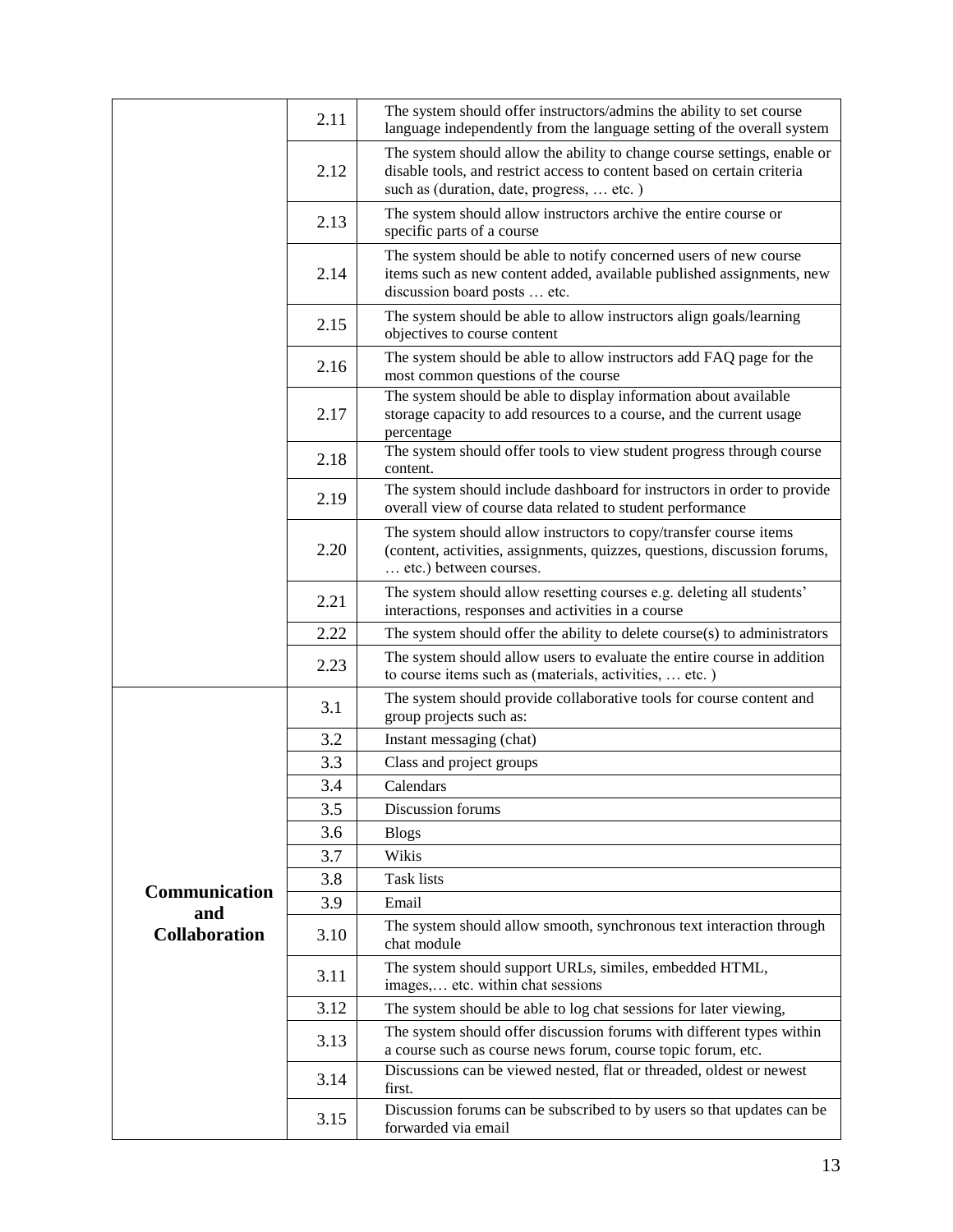|                                            | 3.16 | Discussion forums thread can be rated                                                                                                                                                                                                                                                                                                                                                                |
|--------------------------------------------|------|------------------------------------------------------------------------------------------------------------------------------------------------------------------------------------------------------------------------------------------------------------------------------------------------------------------------------------------------------------------------------------------------------|
|                                            | 3.17 | The system should allow Instructors enable discussion forum's and<br>enable thread grading within the forum                                                                                                                                                                                                                                                                                          |
|                                            | 3.18 | The system should provide dedicated file and content storage areas for<br>individual users, courses, and any other constituent groups                                                                                                                                                                                                                                                                |
|                                            | 4.1  | The system should allow students to submit/upload assignment as<br>single or multiple files in various file formats                                                                                                                                                                                                                                                                                  |
|                                            | 4.2  | The system should provide the ability to have assignments date<br>stamped                                                                                                                                                                                                                                                                                                                            |
|                                            | 4.3  | The system should provide the ability so that late assignment can be<br>allowed/disallowed                                                                                                                                                                                                                                                                                                           |
|                                            | 4.4  | The system should provide the ability to show lateness of submissions                                                                                                                                                                                                                                                                                                                                |
|                                            | 4.5  | The system should allow instructor(s) to grade assignments and provide<br>feedback to each student                                                                                                                                                                                                                                                                                                   |
|                                            | 4.6  | The system should allow assignment grading on single page                                                                                                                                                                                                                                                                                                                                            |
|                                            | 4.7  | The system should allow teacher(s) to provide feedback to student<br>submission                                                                                                                                                                                                                                                                                                                      |
|                                            | 4.9  | The system should provide the ability to allow re-submissions of<br>assignments                                                                                                                                                                                                                                                                                                                      |
|                                            | 4.10 | The system should allow instructors to monitor student progress in<br>submitting projects/assignments                                                                                                                                                                                                                                                                                                |
|                                            | 4.11 | The system should allow instructors to define database of questions as<br>question banks for use and re-use in different quizzes                                                                                                                                                                                                                                                                     |
|                                            | 4.12 | The system should provide the ability to store questions in categories<br>for easy access                                                                                                                                                                                                                                                                                                            |
|                                            | 4.13 | The system should provide the ability for quizzes to be graded<br>automatically, and also the ability to be re-graded if questions are<br>modified                                                                                                                                                                                                                                                   |
| <b>Assessment and</b><br><b>Evaluation</b> | 4.14 | The system should provide the ability for "limited time window"<br>quizzes outside of which they are not available                                                                                                                                                                                                                                                                                   |
|                                            | 4.15 | The system should provide the ability for quizzes to be attempted<br>multiple times by instructor's choice                                                                                                                                                                                                                                                                                           |
|                                            | 4.16 | The system should provide the ability for quiz questions and quiz<br>answers to be shuffled (randomized)                                                                                                                                                                                                                                                                                             |
|                                            | 4.17 | The system should provide the ability for questions to contain HTML<br>and images                                                                                                                                                                                                                                                                                                                    |
|                                            | 4.18 | The system should provide the ability to set the number of tries to a<br>quiz                                                                                                                                                                                                                                                                                                                        |
|                                            | 4.19 | The system should provide the ability for quizzes to be self-Assessment                                                                                                                                                                                                                                                                                                                              |
|                                            | 4.20 | <b>Question types:</b><br>Multiple response<br>$\bullet$<br>Multiple choice with single answer<br>$\bullet$<br>Multiple choice with multiple answers<br>$\bullet$<br>True/False<br>$\bullet$<br>Fill in the blank<br>Matching<br>Drag and drop<br>$\bullet$<br>Ranking<br>$\bullet$<br>Numerical answer<br>$\bullet$<br>Short answer<br>$\bullet$<br>Essay with instructor notification<br>$\bullet$ |
|                                            |      | Rich format with HTML and graphics<br>$\bullet$                                                                                                                                                                                                                                                                                                                                                      |
|                                            | 4.21 | <b>Learner feedback formats</b><br>No feedback<br>$\bullet$                                                                                                                                                                                                                                                                                                                                          |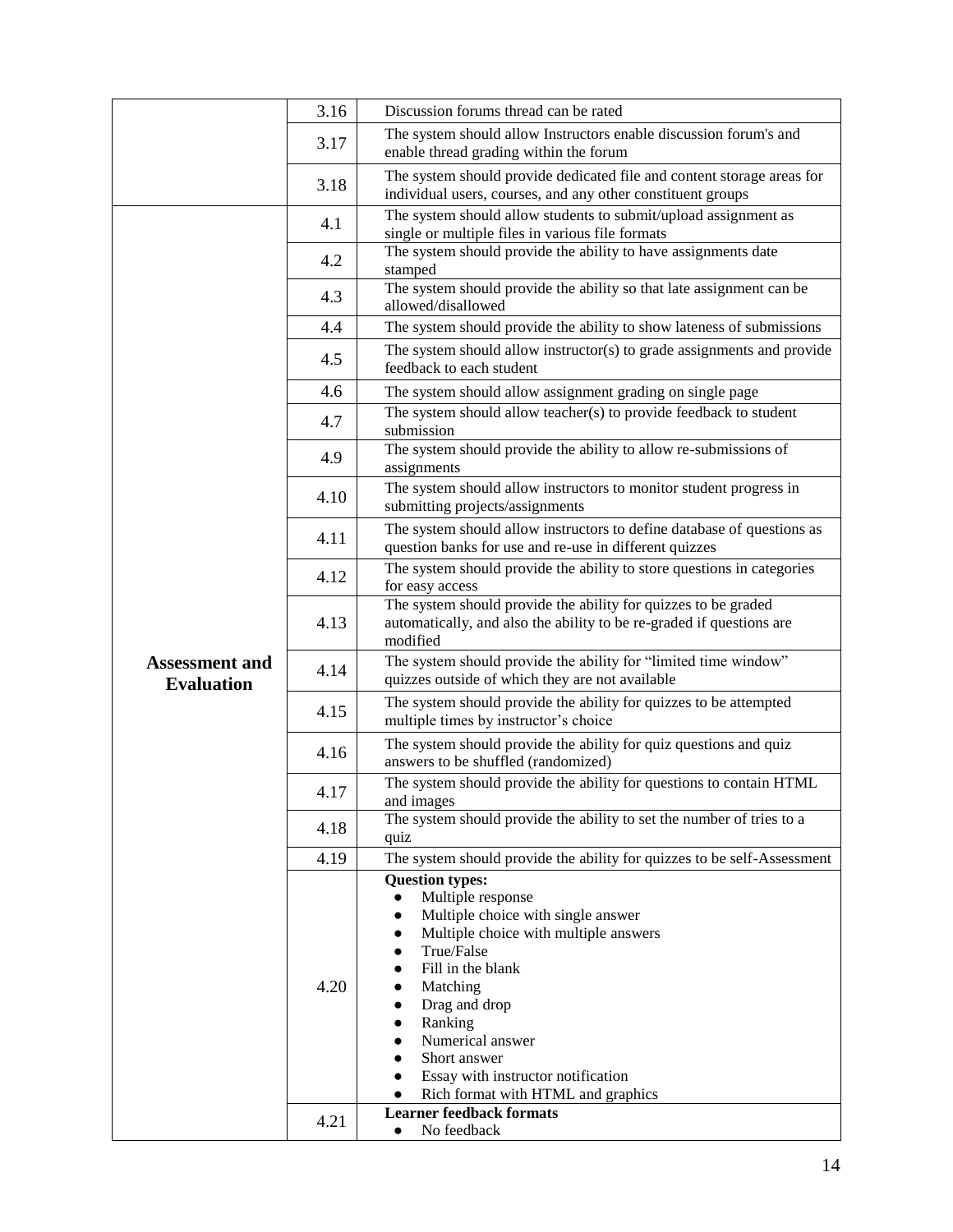|                  |      | Instructor's selected feedback                                                                                                   |
|------------------|------|----------------------------------------------------------------------------------------------------------------------------------|
|                  |      | Immediate feedback with correct answer                                                                                           |
|                  |      | Right or wrong but no correct answer                                                                                             |
|                  |      | Summary at end of quiz<br>Automatic grade at end of quiz                                                                         |
|                  |      | Ability to re-grade                                                                                                              |
|                  |      | Right or wrong with hints                                                                                                        |
|                  |      | Several tries/attempts allowed                                                                                                   |
|                  |      | Evaluation of essay and open-ended questions                                                                                     |
|                  |      | The system should offer Gradebook tool within its offering that can be                                                           |
|                  | 4.22 | accessed from central page                                                                                                       |
|                  |      | The system should offer the capability for administrators to conceal                                                             |
|                  | 4.23 | students' information in order to grade activities anonymously                                                                   |
|                  |      | The system should offer the ability to preserve and track graded                                                                 |
|                  | 4.24 | activities history and grade changes                                                                                             |
|                  |      | All graded activities within a course such as assessment, assignments,                                                           |
|                  | 4.25 | etc., should be automatically added to course Gradebook                                                                          |
|                  | 4.26 | Gradebook should offer Instructors the capability to grade course                                                                |
|                  |      | activities inline                                                                                                                |
|                  | 4.27 | Gradebook should offer Instructors the ability to communicate with                                                               |
|                  |      | students directly regarding a specific graded activity                                                                           |
|                  | 4.28 | Gradebook should offer instructors the ability to add personal notes and                                                         |
|                  |      | remarks for students' submission in different graded activities                                                                  |
|                  | 4.29 | Gradebook should offer the ability to provide progress reports for                                                               |
|                  |      | student(s) and generally for a course                                                                                            |
|                  | 4.30 | Gradebook should offer students the ability to view their own grades                                                             |
|                  |      | and progress securely                                                                                                            |
|                  |      | The system should provide the ability to assign weights to                                                                       |
|                  | 4.31 | automatically-graded questions, including extra credit, partial credit,                                                          |
|                  |      | and negative credit                                                                                                              |
|                  | 4.32 | The system should provide quiz submission reports                                                                                |
|                  |      |                                                                                                                                  |
|                  | 4.33 | Integration with plagiarism detection service such as Turnitin etc.                                                              |
|                  |      | The system should be able to provide reports on all user roles (students,                                                        |
|                  | 5.1  | teachers, teaching assistants, etc.) of their use of the system and in                                                           |
|                  |      | certain duration                                                                                                                 |
|                  | 5.2  | The system should be able to provide student progress reports in                                                                 |
|                  |      | course(s)                                                                                                                        |
|                  | 5.3  | The system should be able to track Student(s) visits to course activities                                                        |
|                  |      | and resources                                                                                                                    |
|                  | 5.4  | The system should be able to keep track of history of $login(s)$ for                                                             |
|                  |      | user(s)                                                                                                                          |
| <b>Reporting</b> | 5.5  | The system should be able to keep track of the history of<br>activities/navigation performed by user(s)                          |
|                  |      |                                                                                                                                  |
|                  | 5.6  | The system should be able to provide detailed reports on exams,<br>quizzes, assignments and student(s) grades.                   |
|                  | 5.7  |                                                                                                                                  |
|                  |      | The system should be able to extract statistical reporting and analytics<br>on student(s) grades from Gradebook                  |
|                  | 5.8  |                                                                                                                                  |
|                  |      | The system should provide an early warning reporting for students at<br>risk who are falling behind the expected course progress |
|                  |      |                                                                                                                                  |
|                  | 5.9  | The system should provide seamless capability of extracting reports to<br>Excel, text files, etc.                                |
|                  |      |                                                                                                                                  |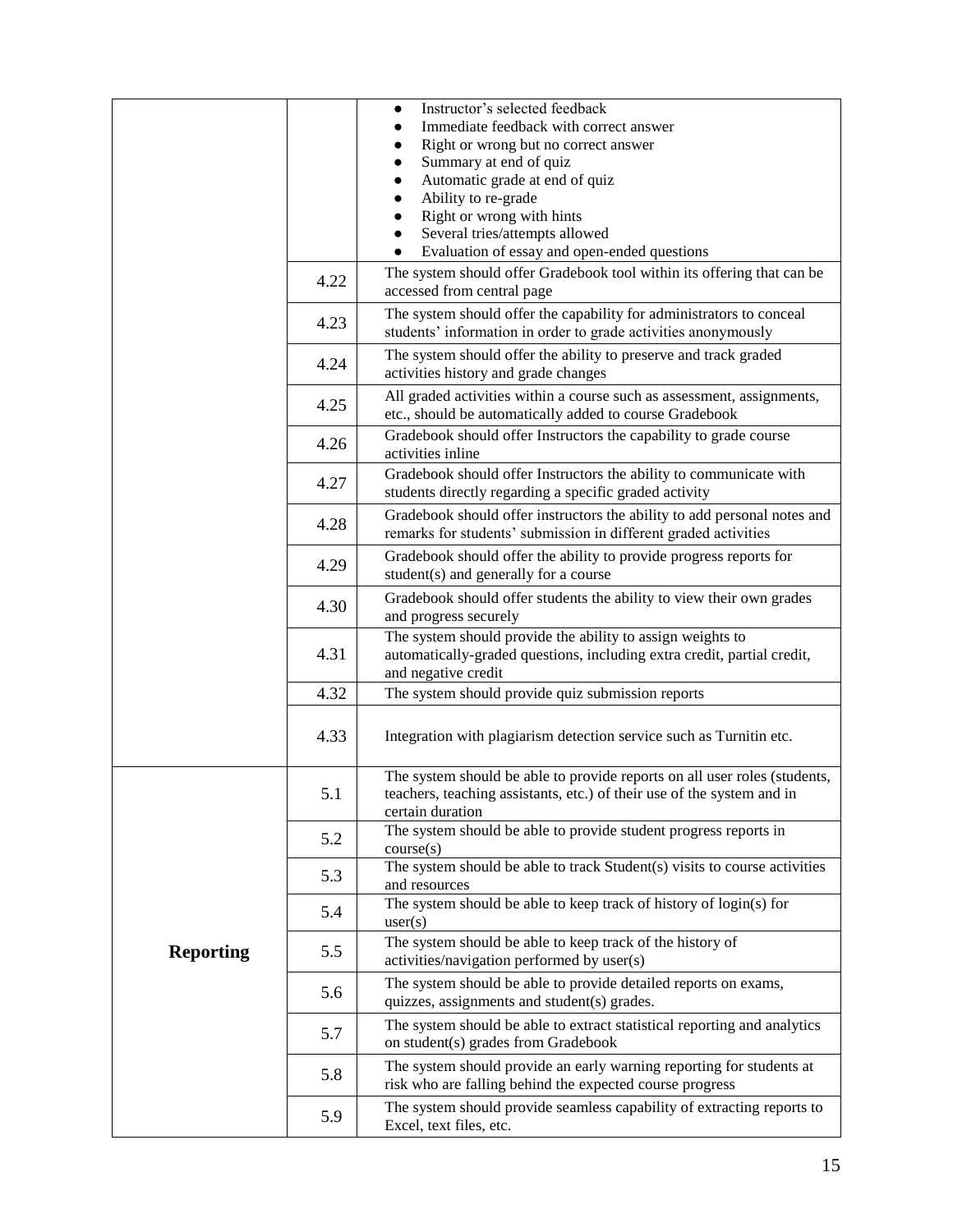|                                    | 5.10 | The system should be able to provide the ability to define and develop<br>custom reports                                                                                                                                                 |
|------------------------------------|------|------------------------------------------------------------------------------------------------------------------------------------------------------------------------------------------------------------------------------------------|
|                                    | 5.11 | The system should be able to provide student e-portfolio that includes<br>all the student(s) work in courses and learning programs including their<br>performance data                                                                   |
|                                    | 5.12 | The system should provide detailing reporting of the progress and<br>percentage of lectures delivery for all instructors course-wise within a<br>certain department                                                                      |
|                                    | 6.1  | The system should be able to integrate with videoconferencing<br>applications such as (Microsoft Teams, Google Meet and Zoom)                                                                                                            |
|                                    | 6.2  | The system should Enable faculty members/instructors to create and<br>schedule live online lecture(s) and determine its time and date                                                                                                    |
|                                    | 6.3  | The system should provide means such as e-mail, notification<br>messages, etc. to inform concerned student(s) of their assigned live<br>lecture(s) assigned to them, and to include it in their calendar                                 |
| <b>Virtual</b><br><b>Classroom</b> | 6.4  | The system should allow faculty members/instructors to upload live<br>lecture materials ahead start of its scheduled time                                                                                                                |
|                                    | 6.5  | The system should provide list and display students attending live<br>lecture                                                                                                                                                            |
|                                    | 6.6  | The system should allow participants to have profiles to list all their<br>relevant information                                                                                                                                          |
|                                    | 6.7  | The system should allow faculty members/instructors to check and<br>review student's information during live lecture by clicking student's<br>name                                                                                       |
|                                    | 7.1  | The system shall provide a simple, intuitive and easy-to-use user<br>interface which is web based and accessible on mobile platforms in<br>addition to a complete native mobile application dedicated for iOS,<br>Android and windows OS |
|                                    | 7.2  | The system should have support for content in different languages for<br>all types of object and models                                                                                                                                  |
| <b>Usability</b>                   | 7.3  | The system should incorporate tool help features (e.g., mouse roll-over,<br>help bubbles, tool tips etc.)                                                                                                                                |
|                                    | 7.4  | The system should have advanced reporting features to produce rich<br>format reports with information collected from various data sources                                                                                                |
|                                    | 7.5  | The system should provide configurable and flexible privacy<br>management features to allow masking of certain information based on<br>predefined criteria (e.g. masking identities when performing reporting)                           |
|                                    | 8.1  | The implemented systems shall support user identity, roles and<br>permissions management as part of a Role Based Access Controls<br>capability                                                                                           |
|                                    | 8.2  | The implemented systems shall provide the capability to create user<br>specific administration accounts                                                                                                                                  |
| <b>Security</b>                    | 8.3  | The implemented systems shall support different authentication<br>schemes (e.g. local, Active Directory, LDAP, browser forms, digital<br>certificates, tokens, challenge/response)                                                       |
|                                    | 8.4  | The implemented systems shall provide tight security controls with the<br>ability to configure and modify security controls (e.g. minimum<br>password requirements, account lockout, etc.)                                               |
|                                    | 8.5  | Where applicable, the implemented systems shall support non-<br>repudiation controls. These include a mechanism to provide evidence<br>that a transaction has been sent and received by the appropriate systems<br>and users             |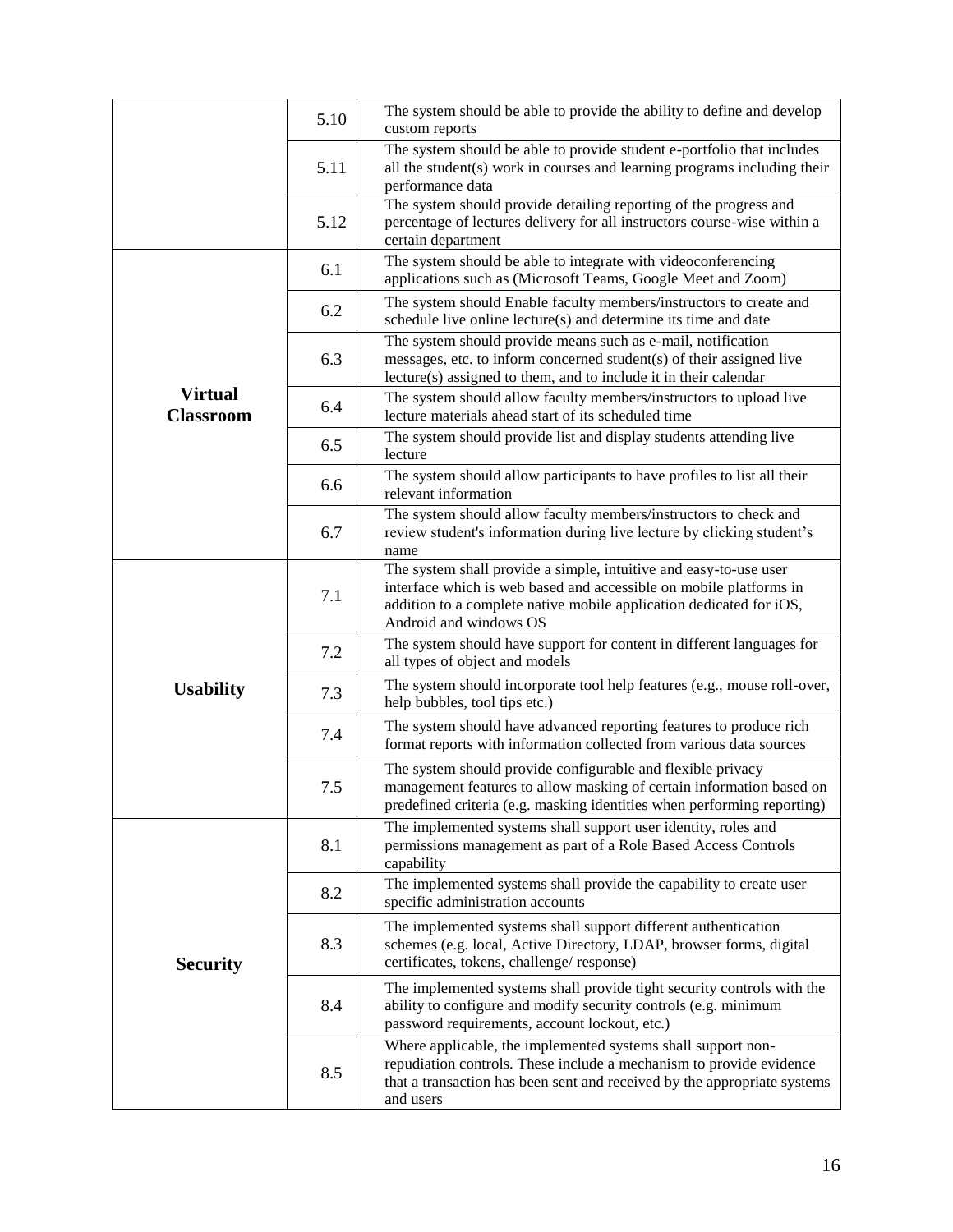|  | 8.6 | The implemented systems shall have the ability to easily deactivate a<br>user account when a user is terminated, suspended or on vacation. User<br>account deactivation shall be automatically cascaded across all the<br>systems / components where the user have access rights |
|--|-----|----------------------------------------------------------------------------------------------------------------------------------------------------------------------------------------------------------------------------------------------------------------------------------|
|  | 8.7 | The implemented solution shall have the ability to automatically<br>terminate users sessions if the session is not active for a predefined<br>time interval                                                                                                                      |
|  | 8.8 | The implemented solution will provide access to audit logs                                                                                                                                                                                                                       |
|  | 8.9 | Proposed solution will have the capability to maintain, generate and<br>audit trail of user log-in activities and actions                                                                                                                                                        |

# **LMS and CMS Administrative Modules**

Interested bidders are required to provide technical proposal and demonstration with the following modules:

| <b>Modules</b>        | <b>Features</b>                                                                                                          |
|-----------------------|--------------------------------------------------------------------------------------------------------------------------|
| <b>LMS/CMS</b><br>1.  | a. Facility to maintain multiple campuses and affiliated institutes, addresses,                                          |
| Organization          | contact information, higher management profile, etc.                                                                     |
|                       | b. Facility to define student information such as name, contact number,                                                  |
| <b>Structure</b><br>& | email address, mailing address, academic records and other details.                                                      |
| <b>Policies</b>       | c. Facility to define different fee structures.                                                                          |
|                       | d. Facility to define quota rules.                                                                                       |
|                       | e. Facility to define academic rules for admission, enrollment, exams,                                                   |
|                       | double degree, semester freeze and un-freeze, semester repeat, attendance,                                               |
|                       | grading system and other rules and scenarios defined in the prospectus and                                               |
|                       | university directives.                                                                                                   |
|                       | f. Facility to define scholarship programs, donors and criteria for awarding                                             |
|                       | scholarships.                                                                                                            |
|                       | g. Facility to setup faculties, their departments.<br>h. Facility to define affiliated institutes and their departments. |
|                       | i. Facility to setup admin staff such as VC, Deans, Chairpersons, Directors,                                             |
|                       | Dy. Directors,                                                                                                           |
|                       | Registrar, Dy. Registrar, lab in charge, superintendents, etc.                                                           |
|                       | j. Allow to differentiate between academic and nonacademic Organizational                                                |
|                       | units                                                                                                                    |
|                       | k. Facility to maintain bank accounts for fee collection.                                                                |
|                       | 1. Facility to maintain Semester and Annual Academic Programs and their                                                  |
|                       | details such as number of years, number of semesters, regular and summer                                                 |
|                       | semester, maximum credits hours, degree duration, batches with the                                                       |
|                       | following information:                                                                                                   |
|                       | i. Batch Code and Name.                                                                                                  |
|                       | ii. Years to pass                                                                                                        |
|                       | iii. Maximum Credit Hours to Pass.                                                                                       |
|                       | iv. Number of Core Credit Hours to Pass.                                                                                 |
|                       | v. Number of Major/Minor Credit Hours.                                                                                   |
|                       | vi. Date of Admission.                                                                                                   |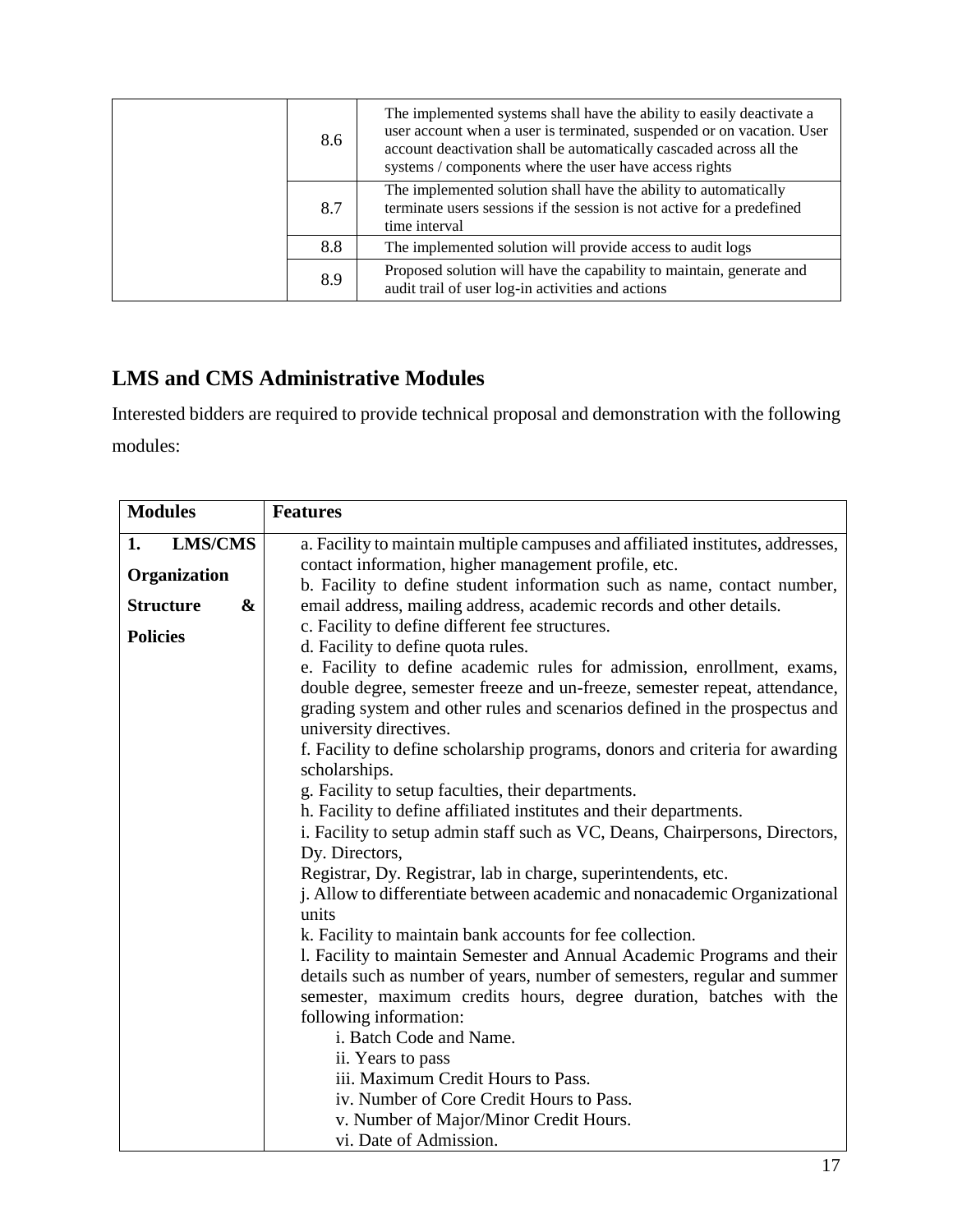| vii. Registration Number Template if any.                                                                                                                                                                                              |
|----------------------------------------------------------------------------------------------------------------------------------------------------------------------------------------------------------------------------------------|
| viii. Passing Marks of a Course.                                                                                                                                                                                                       |
| ix. Batch Timings (Morning or Evening etc.).                                                                                                                                                                                           |
| x. Number of Probations.                                                                                                                                                                                                               |
| xi. Probation starts CGPA and ends CGPA.                                                                                                                                                                                               |
| xii. Any Specialization is offered.                                                                                                                                                                                                    |
| xiii. Any Thesis/Project is offered.                                                                                                                                                                                                   |
| m. Any other setup required for the processing of LMS/CMS related                                                                                                                                                                      |
| transactions.                                                                                                                                                                                                                          |
| n. Ability to maintain different versions of the organizational unit over time<br>based on date with ability to turn "on" or "off" the organization unit.<br>o. Define academic program, specialization, sub specialization courses to |
| be offered, degrees to be offered and pre-requisite requirements.                                                                                                                                                                      |
| p. Define minimum/maximum credit hours for each degree program.                                                                                                                                                                        |
| q. Define Core/ Elective courses in each degree program                                                                                                                                                                                |
| r. Define multiple formulas for grading schemes and their associated values.                                                                                                                                                           |
| s. The solution must be able to support grading scheme settings as per                                                                                                                                                                 |
| programme                                                                                                                                                                                                                              |
| t. The solution must be able to set/announce dates for course start/end,                                                                                                                                                               |
| course add/drop, exams, result declaration, convocation etc.                                                                                                                                                                           |
| u. The solution should manage the users according to role and permission                                                                                                                                                               |
| to access can be controlled by campus, faculty, department, section and unit                                                                                                                                                           |
| wise etc. for editing and viewing data.                                                                                                                                                                                                |
| v. Provision to withdraw students from programme/courses as per institute                                                                                                                                                              |
| rules                                                                                                                                                                                                                                  |
| w. Allow to define calendar for each campus                                                                                                                                                                                            |
| x. Allow to define office rooms and relevant details.                                                                                                                                                                                  |
| y. Provide ability to define course transfer credit rules.                                                                                                                                                                             |
| z. Define multiple criteria for probation/suspension based on CGPA or                                                                                                                                                                  |
| another basis.                                                                                                                                                                                                                         |
| aa. Define assessment types for each course like quizzes, assignments, mid-<br>term, end-term, class participation etc.                                                                                                                |
| bb. Define maximum enrollment at the program and section level.                                                                                                                                                                        |
| cc. Terms in a year should be categorized such as Fall, spring, semester                                                                                                                                                               |
| trimester etc.                                                                                                                                                                                                                         |
| dd. Produce a bulletin report of course catalog, with detailed information                                                                                                                                                             |
| including descriptive text, prerequisites, co-requisites, and programme                                                                                                                                                                |
| requirements.                                                                                                                                                                                                                          |
| ee. The report can be obtained in hard copy and/or its results may be                                                                                                                                                                  |
| displayed in the open access                                                                                                                                                                                                           |
| area of the Student Self Service component. that details the defined                                                                                                                                                                   |
| academic catalog for a given academic year.                                                                                                                                                                                            |
| ff. Restrict a course to only those students within a specific class                                                                                                                                                                   |
| gg. program, campus, degree and/or institute, etc.                                                                                                                                                                                     |
| hh. Assign different titles and descriptions to the same course.                                                                                                                                                                       |
|                                                                                                                                                                                                                                        |
| ii. BANK API: Ability assist Banks for processing with Application fee                                                                                                                                                                 |
| collections by providing a real time interface to inquire invoice details or                                                                                                                                                           |
| post collected amount directly to the System.                                                                                                                                                                                          |
| jj. Solution to maintain a log of system generated email and SMS<br>notifications that should be available to administrators                                                                                                           |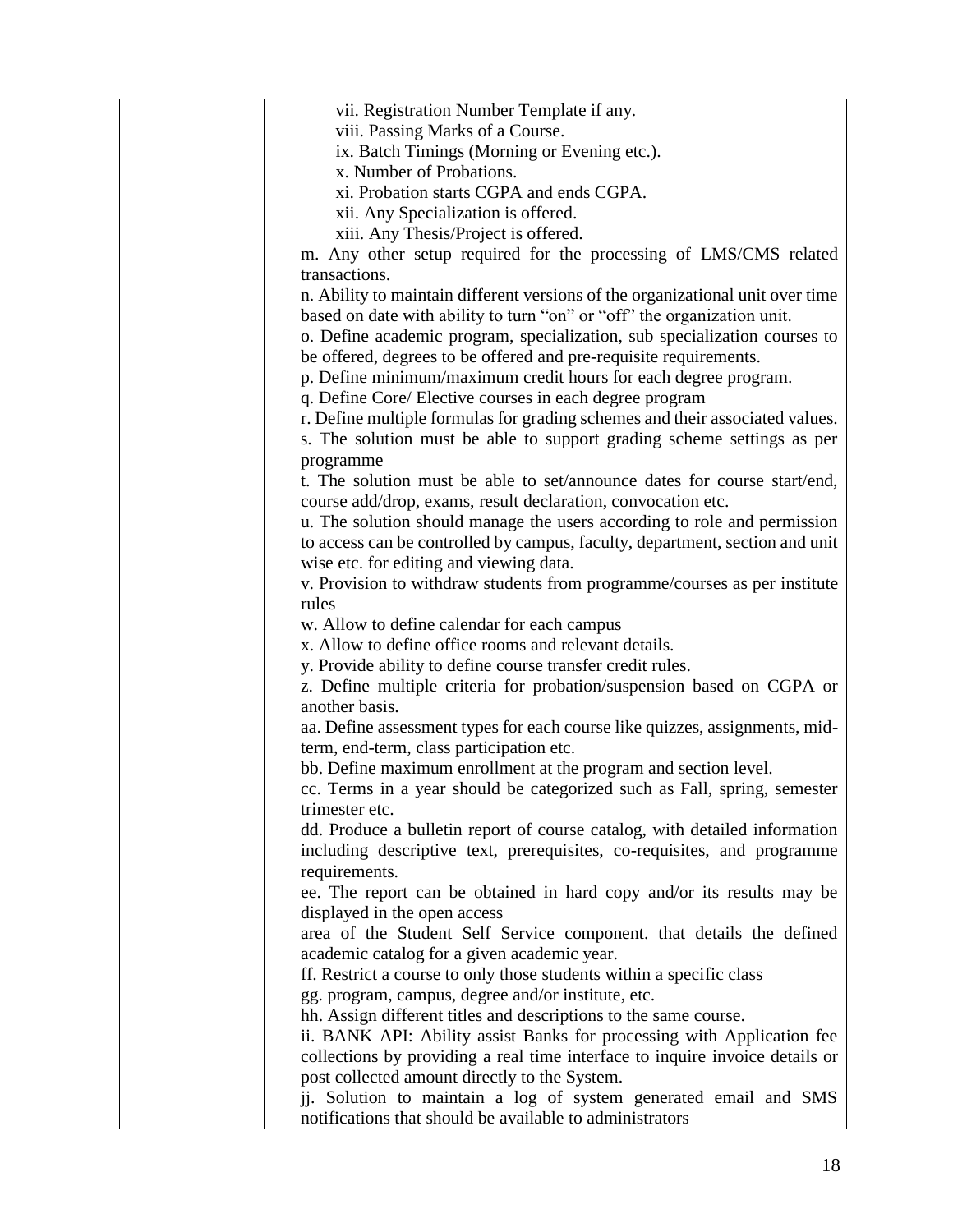|                                                     | kk. Ability to verify CNIC and extract/ record corresponding personal<br>information from NADRA System<br>II. Ability to connect with the Online Payment System through Bank(s) for<br>all types of payments across the solution                                                                                                                                                                                                                                                                                                                                                                                                                                                                                                                                                                                                                                                                                                                                                                                                                                                                                                                                                                                                                                                                                                                                                                                                                                                                                                                                                                                                                                                                                                                                                                                                                                                                                                                                                                                                                                                                                                                                                                                                        |
|-----------------------------------------------------|-----------------------------------------------------------------------------------------------------------------------------------------------------------------------------------------------------------------------------------------------------------------------------------------------------------------------------------------------------------------------------------------------------------------------------------------------------------------------------------------------------------------------------------------------------------------------------------------------------------------------------------------------------------------------------------------------------------------------------------------------------------------------------------------------------------------------------------------------------------------------------------------------------------------------------------------------------------------------------------------------------------------------------------------------------------------------------------------------------------------------------------------------------------------------------------------------------------------------------------------------------------------------------------------------------------------------------------------------------------------------------------------------------------------------------------------------------------------------------------------------------------------------------------------------------------------------------------------------------------------------------------------------------------------------------------------------------------------------------------------------------------------------------------------------------------------------------------------------------------------------------------------------------------------------------------------------------------------------------------------------------------------------------------------------------------------------------------------------------------------------------------------------------------------------------------------------------------------------------------------|
| 2. LMS/ CMS<br><b>Operational</b><br><b>Reports</b> | a. Solution must export all implemented/configured RULES & POLICIES<br>regarding all components across the solution.<br>b. Generate a report having list of students with their academic information<br>and personal profile details.<br>c. Ability to generate fee bill for Admissions Application.<br>d. Generate a report for summary of students admitted by admission<br>announcement.<br>e. Ability to generate PDFs of Entry Test Slips having applicant details, test<br>schedule and venue of the test<br>f. Ability to print test scores of applicants. Post it on notice board or social<br>media website or can be used for internal evaluation in excel.<br>g. Ability to print interview form and detail for an individual applicant which<br>can be presented in front of interview panel or internal processing.<br>h. Generate a list of applicants appearing for interview with details like<br>venue, dates and time.<br>i. Provision to print the detailed financial summary at department, program<br>and term level.<br>Show details like total receivable, total received, total outstanding for overall<br>institute and then for each department, program and individual student.<br>j. Ability to print the collection summary total amount at department level.<br>k. Generate Student Registration Card<br>1. Generate Student-wise report of enrollment summary having registered<br>courses and credit<br>hours etc<br>m. Generate Student-wise report for Enrollments and Financial summary<br>n. Ability to generate an academics report to list the grades for a student in a<br>single term<br>o. Generate the report for count of students across Campuses, Schools,<br>affiliated institutes and Departments<br>p. Ability to generate the class/day-wise report of attendance summary<br>q. Generate the Grade Reports for a particular student. Show marks, grades<br>and GPA, CGPA<br>r. Ability to generate the Class-wise Student Grades Report<br>s. Generate the provisional and final Transcript as per Actual timeline of<br>courses completion by students<br>t. Generate the provisional and final Transcript as per required and expected<br>timeline of courses completion by students |
|                                                     | u. Access to a read replica of the database in a secure manner for customized<br>on-demand reporting.<br>v. Provide ability to export Campus/program/department wise academic<br>programs data with details in Excel.<br>Provide<br>ability<br>to<br>export<br>Campus/program/department<br>wise<br>W.<br>Core/Elective/Minor/UR courses data with details in Excel.<br>x. Provision of a report: Batch wise List of students - Left during semester<br>y. Provision of a report: Batch wise List of students Semester freezing                                                                                                                                                                                                                                                                                                                                                                                                                                                                                                                                                                                                                                                                                                                                                                                                                                                                                                                                                                                                                                                                                                                                                                                                                                                                                                                                                                                                                                                                                                                                                                                                                                                                                                         |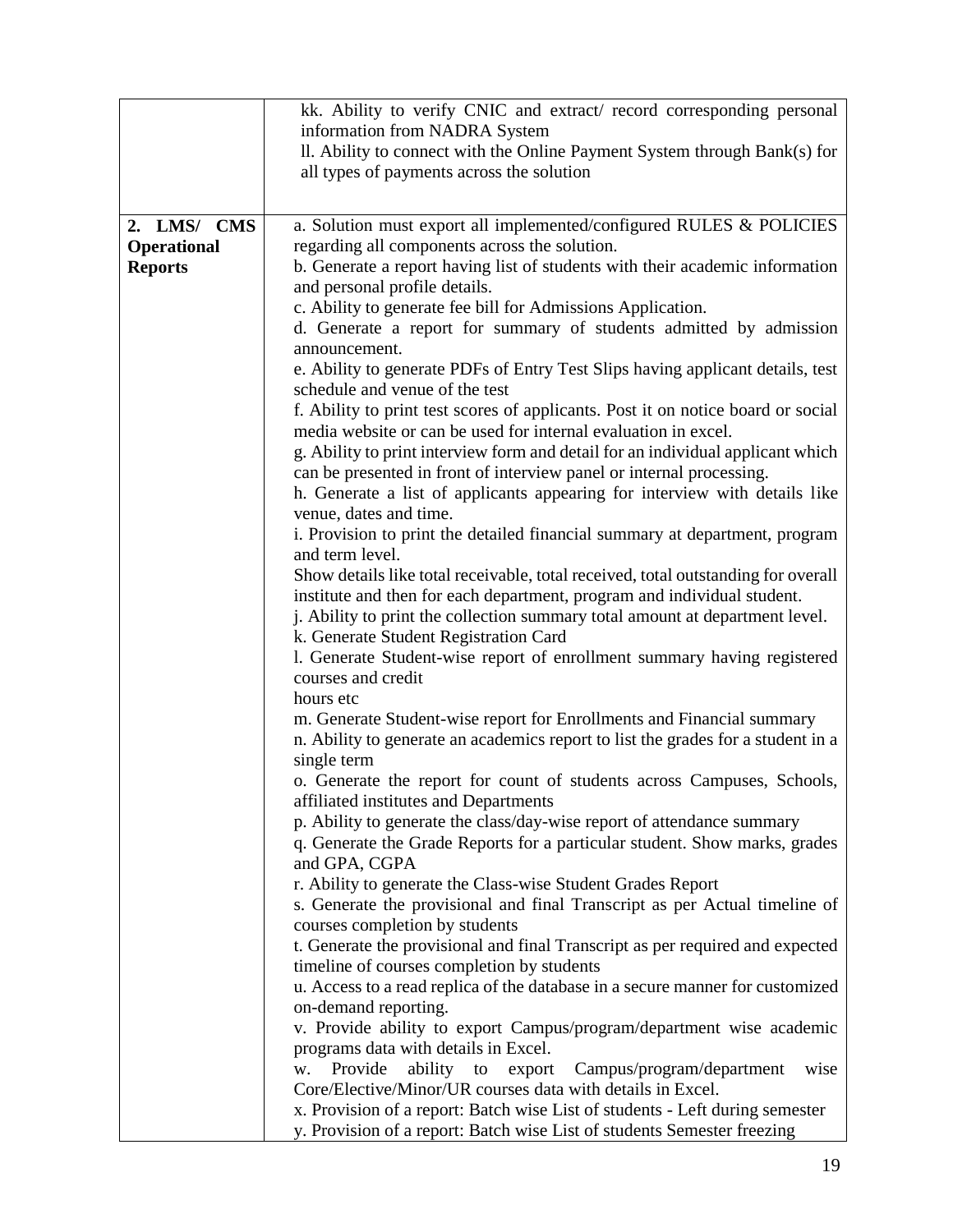|                   | z. Provision of a report: Batch wise list of students – Dropped various          |  |  |
|-------------------|----------------------------------------------------------------------------------|--|--|
|                   | subjects                                                                         |  |  |
|                   | aa. Provision of a report: Batch wise List of Students – Scholarship Awardees    |  |  |
|                   | bb. Provision of a report: Letter format - Shortage of Attendance                |  |  |
|                   | cc. Individual reports for repeat courses, Makeup course retests and I-grades    |  |  |
|                   | may be made available in LMS/CMS                                                 |  |  |
|                   | dd. Batch-wise list of students who appeared in exams in a particular            |  |  |
|                   | semester.                                                                        |  |  |
|                   | ee. Batch-wise list of students, who are withdrawn, suspended and deferred       |  |  |
|                   | in a particular semester.                                                        |  |  |
|                   | ff. Batch-wise summary of grades awarded by a faculty member is required.        |  |  |
|                   | Course code, course name, credit hours, teacher name, batch and grades           |  |  |
|                   | summary needs to be exported.                                                    |  |  |
|                   | gg. Student-wise summary of grades improved by the student is required.          |  |  |
|                   | Student Reg No, Name, Degree, Batch, Course code, course name, credit            |  |  |
|                   | hours, semester, Old Grade, New Grade and CGPA need to be exported.              |  |  |
|                   | hh. Batch-wise list of students who earned F and D in a semester is required.    |  |  |
|                   | It can be made more generic as list of students who earned any grade in a        |  |  |
|                   | semester.                                                                        |  |  |
|                   | ii. Student's personal info and contact info may be displayed and downloaded     |  |  |
|                   | in a tabular form for administrative tasks.                                      |  |  |
|                   | jj. Provision of a report: Semester wise students financials                     |  |  |
|                   | kk. Provision of a report: Semester wise students with outstanding dues          |  |  |
|                   | Il. Provision of a report: Term wise students having Installments                |  |  |
|                   | mm. Provision of a report: Program & Department wise students financials         |  |  |
|                   | nn. Provision of a report: Program & Department wise students with               |  |  |
|                   | outstanding dues                                                                 |  |  |
| 3.Self-Subscribed | a. The module starts at the stage when a student applies for the admission       |  |  |
| <b>Admission</b>  | and ends when the student is selected in a program.                              |  |  |
| <b>Module</b>     | b. Facility to allow students to apply for online admission. In case of          |  |  |
|                   | receiving manual application, the concerned admission staff can enter the        |  |  |
|                   | credentials of students such as particulars of students registered for different |  |  |
|                   | programs.                                                                        |  |  |
|                   | c. Facility to verify applicants' data based on criteria defined in the system.  |  |  |
|                   | d. Facility to define merit including quota for gender, district, provinces,     |  |  |
|                   | marks of previously attained qualifications such as Matric, Secondary,           |  |  |
|                   | Bachelor and other qualifications possessed by the candidate.                    |  |  |
|                   | e. The solution must provide ability to assess entry eligibility and calculate   |  |  |
|                   | merit scores and relative rankings for all applicants belonging to a similar     |  |  |
|                   | program (e.g. All BS programs) together.                                         |  |  |
|                   | f. System must provision ability to compute multiple eligibilities in parallel   |  |  |
|                   | while listing merit position in serial. (the highest merit score applicant will  |  |  |
|                   | have the highest merit position (1) and so on.)                                  |  |  |
|                   | g. The system should provide a consolidated administrative view of all of        |  |  |
|                   | the applicants, their eligibility status, merit score, position and scale based  |  |  |
|                   | on program (preference) applied.                                                 |  |  |
|                   | h. Solution must allow administrators to override eligibility and merit of the   |  |  |
|                   | individual applicants by having explicit choice to make a decision to            |  |  |
|                   | override system processed results based on defined rules. A user can choose      |  |  |
|                   | to change the applicant's eligibility status from "Eligible" to "Not Eligible"   |  |  |
|                   | and vice-versa.                                                                  |  |  |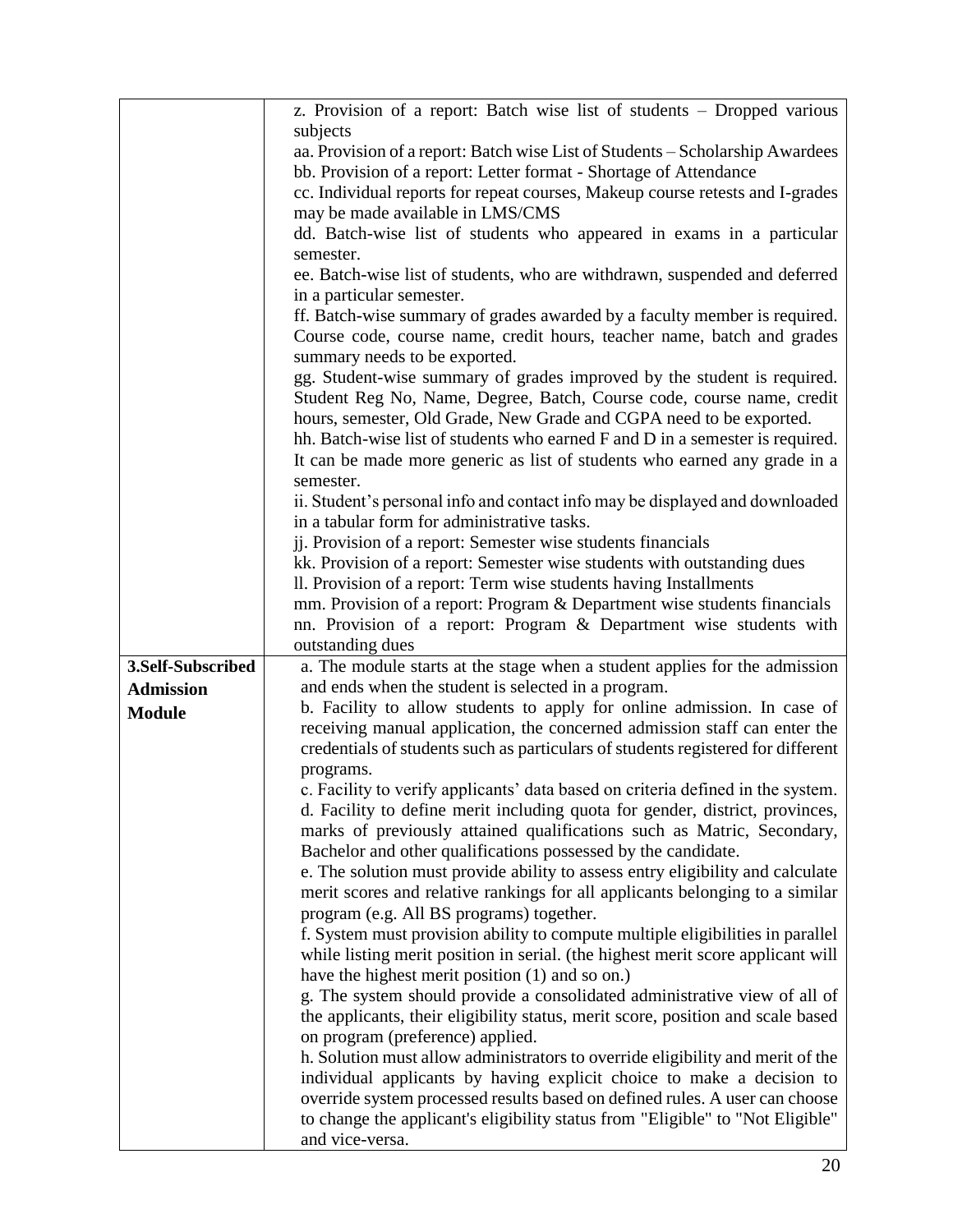| i. Ability to define discipline/program wise seats for selection<br>j. Ability to provide updated information on seats for a program such as<br>Total Seats, Available Seats, Confirmed Seats and Offered Seats etc.<br>k. Ability for an authorized user to increase/decrease the seats for a program.<br>1. Facility to publish merit list and send alert to successful candidates for |
|------------------------------------------------------------------------------------------------------------------------------------------------------------------------------------------------------------------------------------------------------------------------------------------------------------------------------------------------------------------------------------------|
| interview and pay admission fee and submit their credentials online.<br>m. Facility to tag the students who qualifies the interview and document<br>verification process.<br>n. Facility to generate notification to the successful candidates to deposit fee                                                                                                                            |
| as per the schedule.<br>o. Provision to apply for other facilities offered by the university such as                                                                                                                                                                                                                                                                                     |
| transport, hostel, etc.<br>p. Facility to cancel, suspend student admission based on the rule defined in<br>the system such as low GPA, misconduct, non-payment of dues etc.<br>q. Facility to conduct and maintain Hafiz-e-Quran/Disable test/interview                                                                                                                                 |
| records.<br>r. Facility to re-admit a student whose admission has been cancelled due to<br>non-payment, absence or any other administrative issues.                                                                                                                                                                                                                                      |
| s. Entry test option available for CBT or importing result from the other<br>source.                                                                                                                                                                                                                                                                                                     |
| t. Ability to define and manage admission control dates for programs, or<br>combination of program and majors or program and combination of<br>program offering variants such as full time/part-time or evening or morning<br>sessions against which applications are invited.                                                                                                           |
| u. Solution must allow creation and management of unlimited number of<br>cohorts with distinct start and end dates and allow tagging of it with each<br>program.                                                                                                                                                                                                                         |
| v. Ability to control timelines for receiving applications online. These<br>controls should be flexible to enough to support higher levels such as<br>Campus deadlines or as low as a program application deadline.                                                                                                                                                                      |
| w. Solution must provide ability to manage Admission Applications process<br>for both local and International Applicants with maintenance of different<br>polices such as reservation of seats, currency and application fee rate<br>differences and different program entry criteria.                                                                                                   |
| x. System must provide an Online web portal where applicants can sign up,<br>sign in and create and manage admissions applications.<br>y. System should allow applicants to register for online Applicant Portal via                                                                                                                                                                     |
| either Phone Number or Email Address or both and CNIC.<br>z. Solution must allow Applicants to submit multiple applications against<br>different programs using Online Web Portal.                                                                                                                                                                                                       |
| aa. Online Web Portal must automatically control the creation and<br>submission of application as per the setup timelines defined at institute,<br>campus, career, program (or group of programs) or combination of these<br>entities.                                                                                                                                                   |
| bb. Online Web portal should allow Applicants to save draft of applications<br>as many times as desired before submitting the application formally.<br>cc. The solution must allow prospects to fill required information and<br>submit application supporting document online including such as transcript,                                                                             |
| certification etc.<br>dd. The solution must capture the undertaking about the truthfulness and<br>accuracy of the information provided from Applicants via Applicant Portal.                                                                                                                                                                                                             |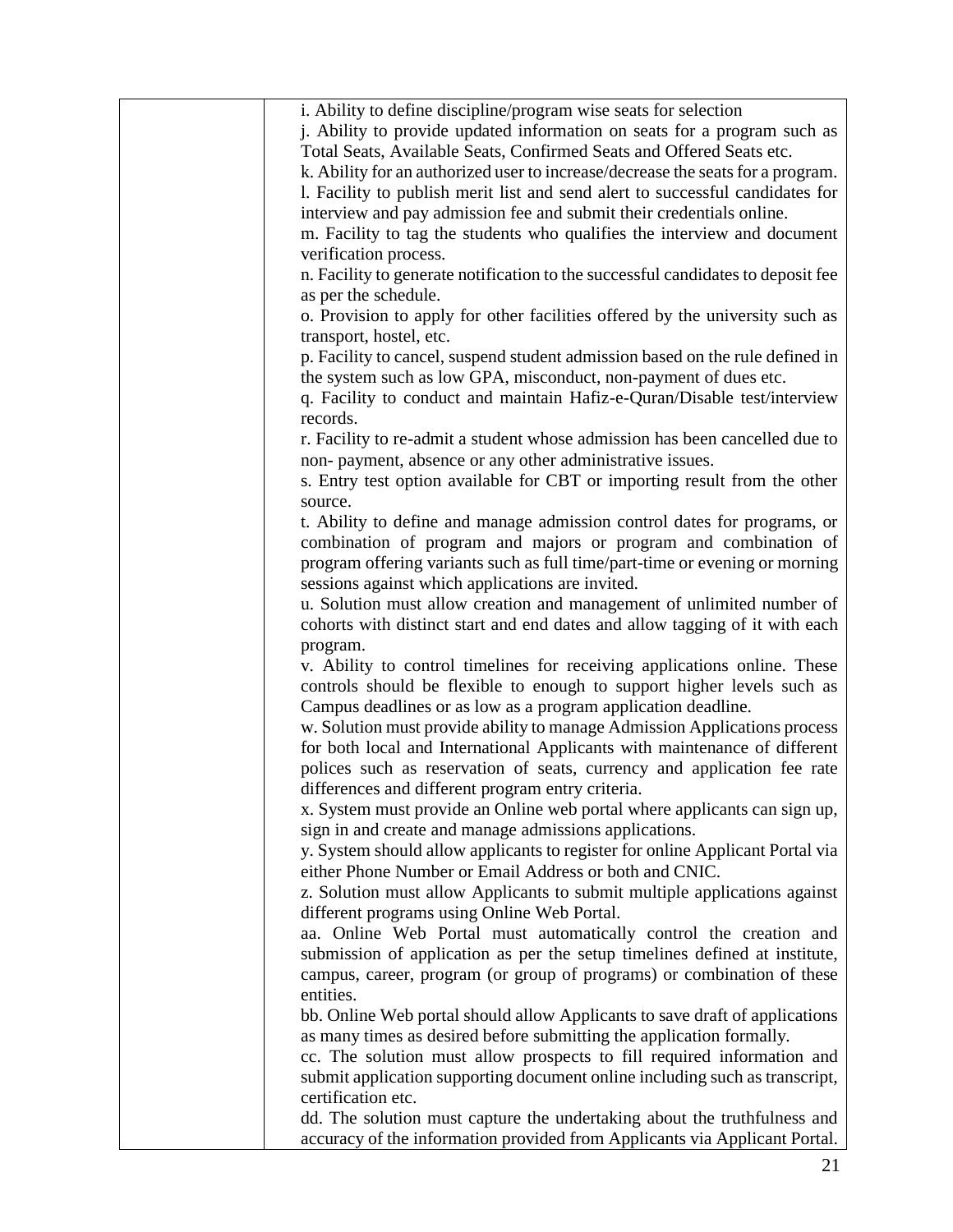| ee. System must ensure the format correctness or completeness of the           |
|--------------------------------------------------------------------------------|
| applications received via Online Web Portal before submission process. The     |
| completeness can either be in the form of mandatory sections/fields or in      |
| the form of required number and type of supporting documents.                  |
| ff. Solution should support automatic trigger of either SMS or Email or both   |
| notifications to the relevant "Admissions Team" at various stages of the       |
| Online Web Portal Process such as signing up of new applicants,                |
| Submission of new applications, or data updates in Submitted applications      |
| etc.                                                                           |
| gg. Ability to allow Applicants a restricted editing of submitted online       |
| applications to upload their final result transcript that is sometimes awaited |
| from the awarding Institution(s).                                              |
| hh. Ability to allow Applicants to upload the supporting documents even        |
| after submission such as but not limited to, missing documents or              |
| application fee payment receipts etc.                                          |
| ii. Applicant should be able to download and print filled admission            |
| application form, fee challan, roll number slip and the offer letter from the  |
| portal.                                                                        |
| jj. Enable students to check their admission decision status and outstanding   |
| admissions documents through self-service component.                           |
| kk. There must be an interface for administration and academic department      |
| to manage student admission processes online.                                  |
| Il. Solution must have an ability to provide intake wise users data security   |
| to manage and process admission application based on combination of            |
| campus, career, discipline, programs etc. Each user must be able to create     |
| & view only as much applications data and process them as per the issued       |
| data security.                                                                 |
| mm. System must provide administrators with controls to restrict or provide    |
| access to different admissions features such as only some users must have      |
| provision to such as generating offer letters, sending communications to       |
| applicants, entering the application fee payments or viewing supporting        |
| documents etc.                                                                 |
| nn. Maintain an unlimited number of applications for a particular individual   |
| to any academic level, with distinct admission decisions for each              |
| application.                                                                   |
| oo. Provide a one page 'quick entry' page for staff to get a record created    |
| immediately in the system for an applicant.                                    |
| pp. Provide mechanism to help ensure admissions data is not altered on the     |
| system if when test scores are subsequently loaded.                            |
| qq. Solution should provide ability to setup various application fee lines     |
| each having their own fee rates and applicability rules in form of             |
| combination of primary application data elements such as Campus, Career,       |
| Program / group of programs, local and international, self-finance or regular  |
| or any other application types.                                                |
| rr. Ability to customize application invoice template for enlisting the        |
| assessed fee based on defined rules along with the due date, payment           |
| conditions and payment details including bank details and other payment        |
| mode related information.                                                      |
| ss. Ability to share/download Application fee invoice for Admissions           |
| Finance Team.                                                                  |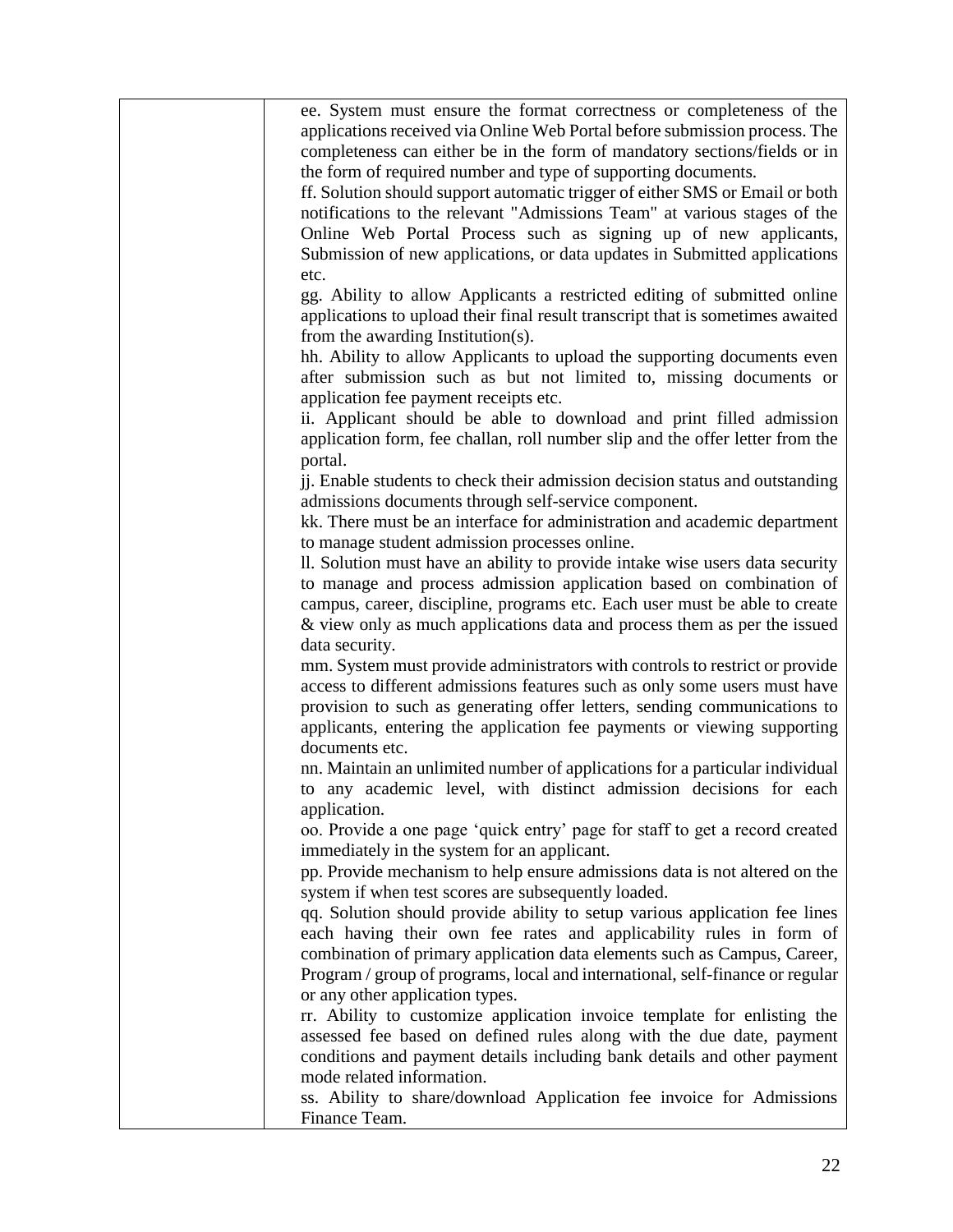| tt. Solution must provide ability to generate Application Fee payment                                                            |
|----------------------------------------------------------------------------------------------------------------------------------|
| receipt when payment is entered against application fee invoice. The receipt                                                     |
| format must be customizable to personalize the header/footer as per the                                                          |
| institute's configurations.                                                                                                      |
| uu. System must assist in differentiating the paid and not yet paid                                                              |
| applications so that further processing can only start on the paid                                                               |
| applications.                                                                                                                    |
| vv. System must have ability to write off the outstanding and overaged                                                           |
| application fee invoices and make them as in-eligible.                                                                           |
| ww. Ability to send reminders to applicants to request missing supporting                                                        |
| documents via SMS or email or both.                                                                                              |
| xx. Solution should provide ability to schedule applicant interviews, assign                                                     |
| interview marks and weightage as an Admission Criteria                                                                           |
| yy. Ability to reserve administrative sections or administrative fields to                                                       |
| store "For Office Use" information with the Submitted Admission                                                                  |
| Application.                                                                                                                     |
| zz. Solution must support creation and management of Admission Entrance                                                          |
| <b>Test Schedules</b>                                                                                                            |
| aaa. Solution must provide ability to generate Admit slip for applicants to                                                      |
| inform them of                                                                                                                   |
| admissions test details. Admit slip should be visible on online portal and                                                       |
| sent as an email.                                                                                                                |
| This will allow Applicants to present admit slip at the venue of admission                                                       |
| test as his identity.                                                                                                            |
| bbb. Ability to track entry Test Attendance.<br>ccc. Ability to print test scores of applicants. These test scores can be posted |
| on notice board, social media website or can be used for internal evaluation                                                     |
| in excel.                                                                                                                        |
| ddd. Ability to schedule interviews for applicants and sending them                                                              |
| interview invites and Ability to print interview form and detail for an                                                          |
| individual applicant. It will be used to present in front of interview panel or                                                  |
| internal processing.                                                                                                             |
| eee. System should provide list of applicants that are appearing for interview                                                   |
| with details like venue, dates and time.                                                                                         |
| fff. Ability to categorize program or group of programs based on automated                                                       |
| rules such as undergraduate admissions processing via eligibility rules,                                                         |
| merit formulas, selection list or following a combination of eligibility/merit                                                   |
| rule and subjective assessment for some like post-graduate programs or                                                           |
| following a completely subjective evaluation and decision mode like for                                                          |
| admitting to short-programs/certifications.                                                                                      |
| ggg. The system should provide a consolidated administrative view of all of                                                      |
| the applicants, their eligibility status, merit score, position and scale based                                                  |
| on program (preference) applied.                                                                                                 |
| hhh. Must provide an entry eligibility and merit ranking details report.                                                         |
| iii. Ability to provide updated information on seats for a program such as                                                       |
| Total Seats, Available Seats, Confirmed Seats and Offered Seats etc.                                                             |
| ijj. Ability for an authorized user to increase/decrease the seats for a                                                         |
| program.                                                                                                                         |
| kkk. Solution must have ability to automatically allocate seats to the                                                           |
| candidates in batch, based on their merit ranking and program preference<br>order.                                               |
|                                                                                                                                  |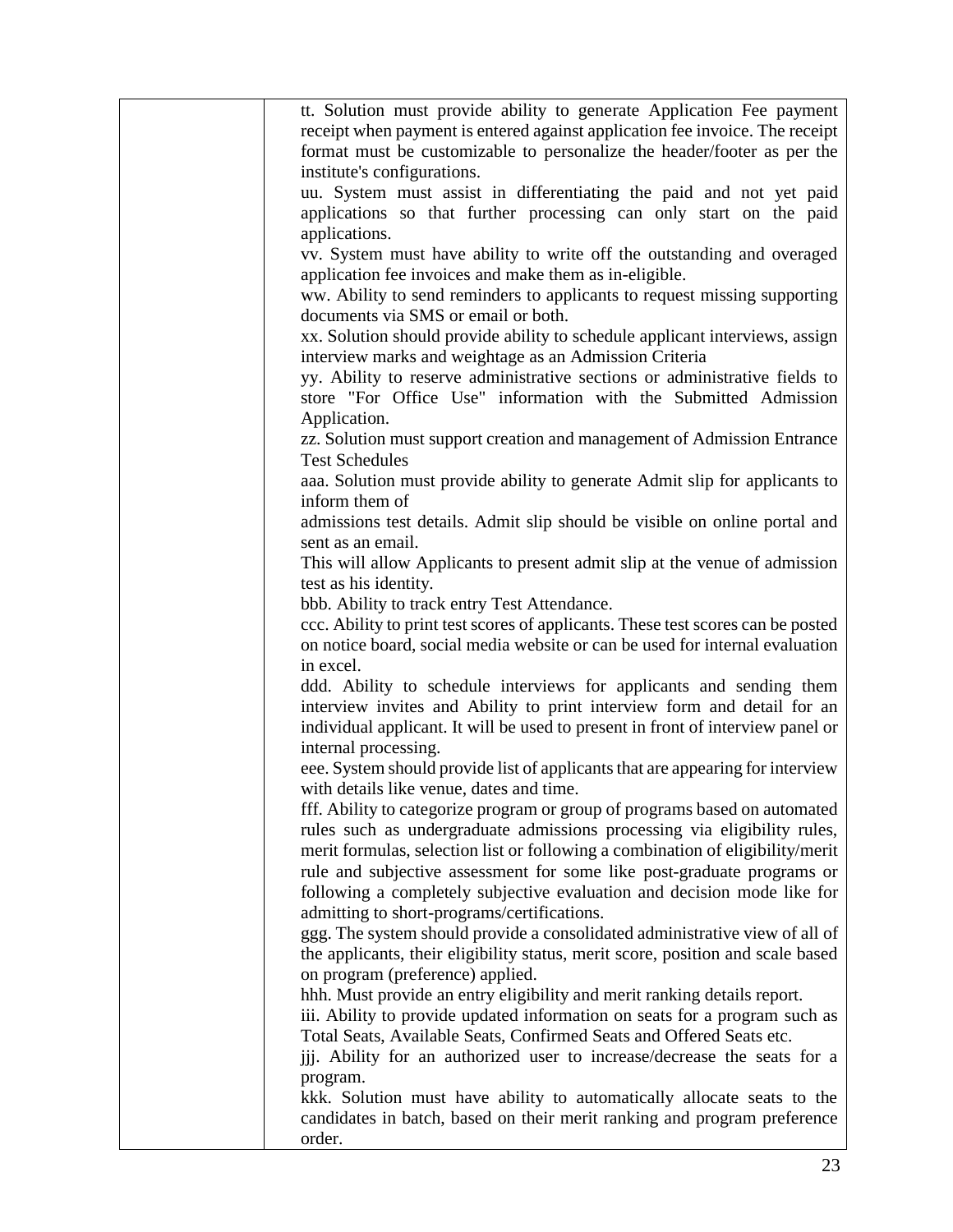| III. Ability to generate offer letter in bulk as per the configured template that                                             |
|-------------------------------------------------------------------------------------------------------------------------------|
| can vary based on the selected program                                                                                        |
| mmm. Ability to convert applicants with admission status 'admission offer                                                     |
| accepted' to Students in a batch whilst copying all relevant policies and                                                     |
| information in student profile                                                                                                |
| nnn. Ability to build and generate custom and on demand reports for end-                                                      |
| to-end admissions process.                                                                                                    |
| ooo. Ability to provide a downloadable extract of all or criteria-based                                                       |
| admission application data received for a year.                                                                               |
| ppp. Provide out-of-the-box analytics to monitor applications data received                                                   |
| such information on applicant biographical and demographical details,                                                         |
| education background, fee status and programs applied etc.                                                                    |
| qqq. There must be an interface for administration and academic department                                                    |
| to manage student admission processes online.                                                                                 |
| rrr. System must be able to display program wise different list of applicants                                                 |
| Submitted<br>Applications, In-Progress<br>Applications,<br>Rejected<br>i.e.                                                   |
| Applications, Cancelled/Withdraw Applications etc.                                                                            |
| sss. Complete installation of all sub-components pertaining to Recruitments                                                   |
| & Admissions as per manufacturer's guidelines. Configuration of all sub-                                                      |
| components for an optimum and efficient output of the solution, meeting                                                       |
| the objectives and requirements. Testing and commissioning of the                                                             |
| complete setup as per the requirements and satisfaction of the Institute.                                                     |
|                                                                                                                               |
| ttt. Inquiry Follow-ups & Bulk SMS and Mailing<br>uuu. Online application form filling and submission with offline record and |
|                                                                                                                               |
| scan document availability.                                                                                                   |
| vvv. 24 x 7 Availability of application forms                                                                                 |
| www. Password protected Pre-Registration process                                                                              |
| xxx. Special Configurable Treatment for Reserve class students and staff                                                      |
| (Handicap Students)                                                                                                           |
| yyy. Student inquiry Management with online inquiry form (Integrated with<br>Website)                                         |
|                                                                                                                               |
| zzz. Online payment gateway integration including Bank Challan System                                                         |
| aaaa. Configurable Start Date, End Date and Fees Details                                                                      |
| bbbb. Online Payment Processing                                                                                               |
| cccc. Configurable Payment Option for Cheque, DD and Online Transfers                                                         |
| dddd. Real time update on application payment details and statement for                                                       |
| reconciliation.                                                                                                               |
| eeee. Stepwise Online application status and confirmation via interface,                                                      |
| SMS, and email                                                                                                                |
| ffff. Dynamic Merit List Generation for all departments/programs.                                                             |
| gggg. Publishing Merit list of short-listed candidates integrated with                                                        |
| (website)                                                                                                                     |
| hhhh. Offline inquiry Form for Staff to record inquiries and the students                                                     |
| may get offline hard copy feedback or online feedback.                                                                        |
| iiii. Student Registration and Record Management                                                                              |
| jijj. Migration and Admission Cancellation.                                                                                   |
| kkkk. Student ID card generation and email ID generation.                                                                     |
| IIII. Maintenance of student central personal file by enabling provost, chief                                                 |
| proctor, concerned                                                                                                            |
| mmmm. HoD/, exam section, dept coordinator, AO office etc record their                                                        |
| concern data in the student file                                                                                              |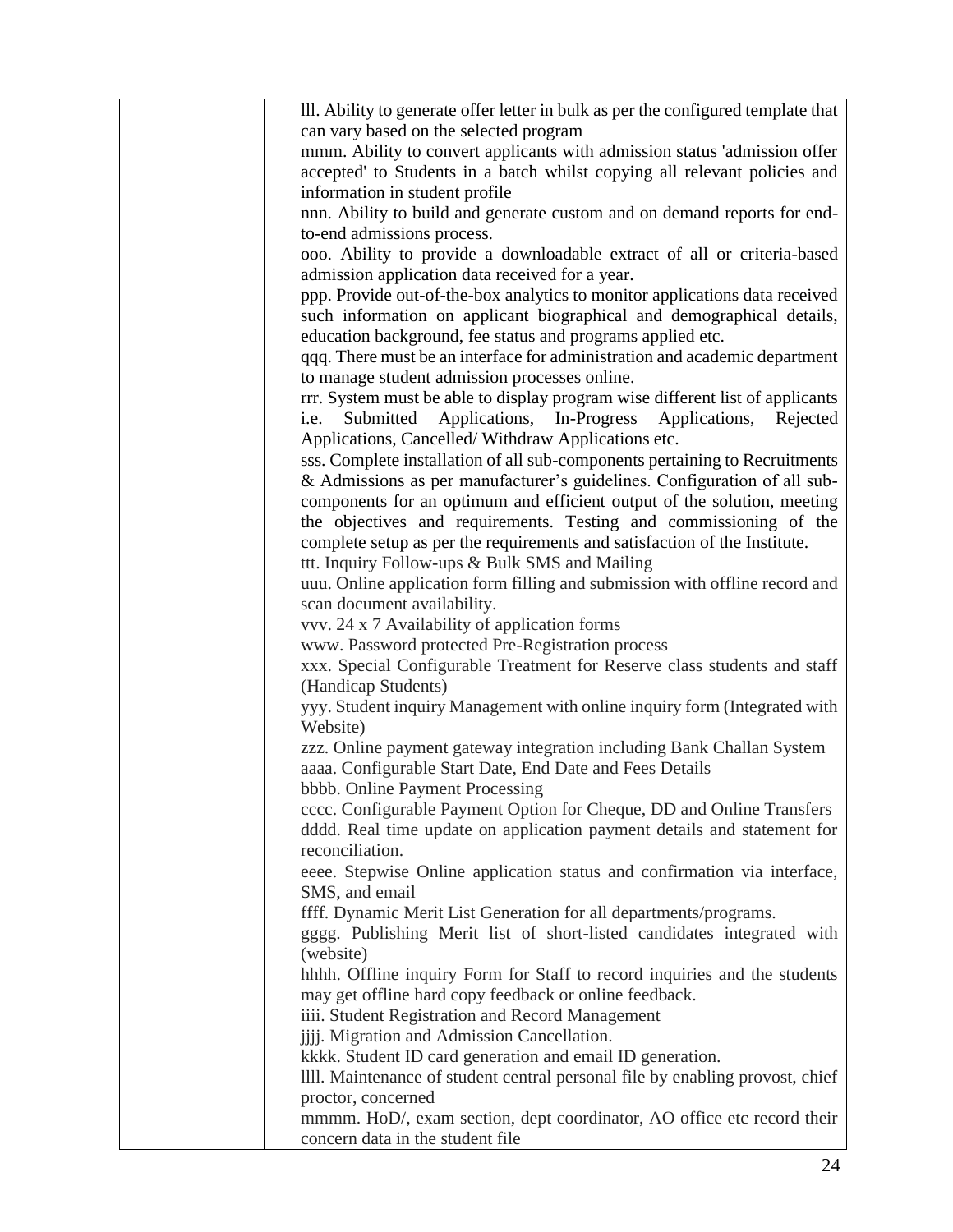|                     | nnnn. Generation of reports related to student total strength program wise,     |
|---------------------|---------------------------------------------------------------------------------|
|                     | campus wise, department wise, domicile based.                                   |
|                     | oooo. Online credit transfer form to be accessible to member for decision       |
|                     | making and approval from the competent authorities.                             |
|                     |                                                                                 |
|                     | <b>Admission Sub-Modules</b>                                                    |
|                     | a. Transport management sub module includes students registration, vehicle      |
|                     | name, route details, transportation fees etc. which is created easiness to      |
|                     | maintain details about transportation data also Transport fee collection is     |
|                     | quite easy of the predefined structure.                                         |
|                     |                                                                                 |
|                     | b. Hostel management sub module ensures comprehensive control over the          |
|                     | entire hostel work flow. This includes complete management of student's         |
|                     |                                                                                 |
|                     | registration, hostel financial management, room allocation and assignment       |
|                     | and more. Disciplinary log facility helps the management in authorized          |
|                     | control over the hostel activities.                                             |
| 4.Enrollment/       | a. The module starts at the stage when a student gets admission in a program    |
| <b>Registration</b> | and ends when the student is enrolled in a program.                             |
|                     | b. Facility for the student to select courses offered in a semester through the |
| <b>Module</b>       | system upon new admission.                                                      |
|                     | c. Facility to select courses for new semester by the students.                 |
|                     | d. Facility to define and implement course selection rules as defined in the    |
|                     | prospectus such as number of credit hours, eligibility of re-selection of       |
|                     | repeat courses, etc.                                                            |
|                     | e. Facility to review enrollment list/course selection chose by the students.   |
|                     | f. Facility to assign LMS/CMS Registration number for record tracking.          |
|                     | g. Facility to maintain study schemes in which students have been enrolled.     |
|                     | h. The system should have the facility to allocate courses from multiple        |
|                     | study schemes to students where a student can select a course from new          |
|                     | scheme though he/she has been enrolled to old study scheme.                     |
|                     | i. Facility to freeze semester or course and generation of alerts to all the    |
|                     | concerned departments.                                                          |
|                     | j. Facility to setup batch/session to be attached with each student.            |
|                     | k. Facility to close enrollment of student at the completion of study           |
|                     | programs.                                                                       |
|                     | 1. The solution must be able to support setting of study intake and academic    |
|                     | semester with subject auto enrolment.                                           |
|                     | m. Activate a student in a new Term and Session in order to progress him to     |
|                     | the next Academic Level in order to allow new Course Enrollments.               |
|                     | n. Ability that affiliated institutes shall access the registration page online |
|                     | and enter their student's data for registration. With a deadline                |
|                     | o. Ability of the system to accept the data and generate an auto                |
|                     | acknowledgment email to the institute                                           |
|                     | p. Ability of the system to check the affiliated institutes students for        |
|                     | eligibility and generate a list                                                 |
|                     | of total number of students registered/enrolled and make a computer-based       |
|                     | fee slip for institute for submission.                                          |
|                     | q. Provide ability to hold or block registration if any discrepancy             |
|                     | r. Individually enroll Students in one or multiple Class or Section.            |
|                     |                                                                                 |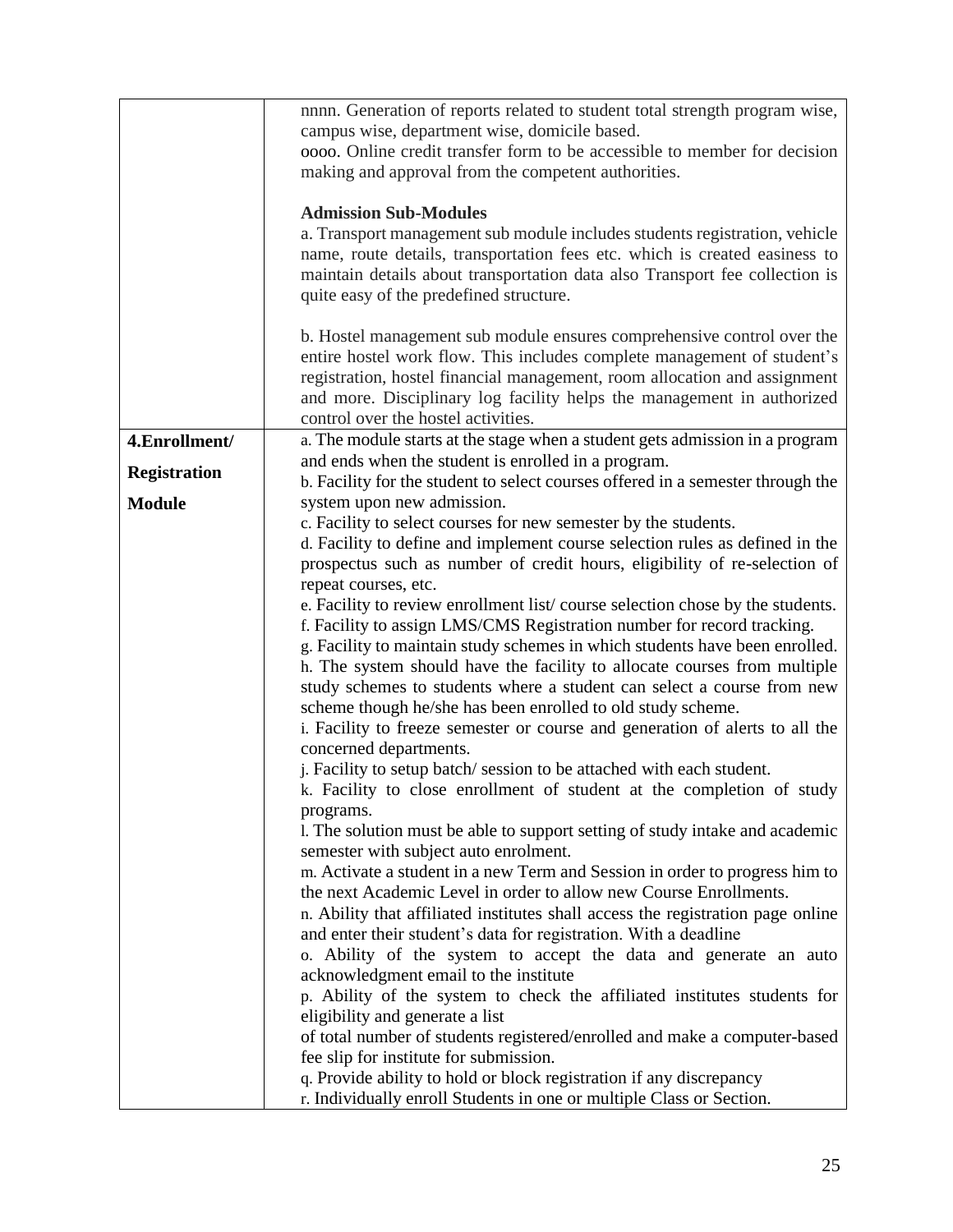|                   | s. Update/delete Course information (Course Name, Course Category,<br>Course Catalog Number) for an individual Student's enrollment in that |
|-------------------|---------------------------------------------------------------------------------------------------------------------------------------------|
|                   | course.                                                                                                                                     |
|                   | t. Drop Enrollments for students who have not made tuition fee payment.                                                                     |
|                   | u. Provide ability to automatically notify students prior to drop from courses                                                              |
|                   | due to nonpayment of tuition.                                                                                                               |
|                   | v. To allow a student to enroll in available Classes at his/her ease via Self                                                               |
|                   | Service.                                                                                                                                    |
|                   | w. Ability to allow admin to toggle Self Service Enrollments for a courses                                                                  |
|                   | x. Allow a student to be able to view Courses which are open for enrollment                                                                 |
|                   | in the selected semester                                                                                                                    |
|                   | y. Student should be able to view Course details while browsing courses for                                                                 |
|                   | enrollment – Credit Hours, Instructors, Enrollment Requirements etc.                                                                        |
|                   | z. Allow a student to do enrollments in more than one Term or Session, if                                                                   |
|                   | the enrollment period is open                                                                                                               |
|                   | aa. Ability for students to print their schedules, view their account                                                                       |
|                   | information.                                                                                                                                |
|                   | bb. Provide ability to establish limits on the number of credit hours a student                                                             |
|                   | can register for during the term, by program.                                                                                               |
|                   | cc. Whenever a student repeats a course, it is tagged as "Repeating" in the                                                                 |
|                   | system.                                                                                                                                     |
|                   | dd. Ability to create per credit, flat rate, and plateau charge rules for fee                                                               |
|                   | assessment based on any of the following student information: student type,                                                                 |
|                   | student attribute, residency, grading mode, instructional method, schedule                                                                  |
|                   | type, admission term, degree, program, institute, level, major class, and                                                                   |
|                   | other related fields.                                                                                                                       |
|                   | ee. System Generated Student Registration Card.                                                                                             |
|                   | ff. Student-wise report of Enrollment summary.                                                                                              |
|                   | gg. Student-wise Registration Report for Enrollments and Financial                                                                          |
|                   | summary.                                                                                                                                    |
|                   | hh. Report for summary of Enrollments across Courses.                                                                                       |
| 5.<br>Timetable,  | Timetable, Class-Scheduler, Work-Load                                                                                                       |
| Class-Scheduler,  | a. Facility to define parameter such as number of students per discipline,                                                                  |
|                   | number of students per course in each discipline, number of labs per course,                                                                |
| Work-Load &       | number of classes per week, teachers' maximum load, section per course,                                                                     |
| <b>QEC Module</b> | etc.                                                                                                                                        |
|                   | b. Facility to define number of rooms and their usage (classrooms, labs, etc.)                                                              |
|                   | c. Facility to assign faculty members to the subject/course                                                                                 |
|                   | d. Facility to define calendar such as shifts (morning, afternoon, night etc.),                                                             |
|                   | working days (Monday, Tuesday, etc.) and class duration (1 hour, 2 hours,                                                                   |
|                   | $etc.$ )                                                                                                                                    |
|                   | e. Facility to define common subject combination into a single class.                                                                       |
|                   | f. Facility to define lecturer day preference (Monday, Tuesday, etc.),                                                                      |
|                   | lecturer time preference (Morning, afternoon, night etc.)                                                                                   |
|                   | g. Facility to support cancelation, replacement and relocation of classes.                                                                  |
|                   | h. Based on the above parameters, the system should auto generate timetable                                                                 |
|                   | with clash checking for classrooms, faculty members and students.                                                                           |
|                   | i. Facility to generate various reports based on timetable.                                                                                 |
|                   | j. Facility to assign workload to faculty.                                                                                                  |
|                   |                                                                                                                                             |
|                   | k. Facility to assign additional workload (if any).<br>l. Facility to generate actual work load and extra workload.                         |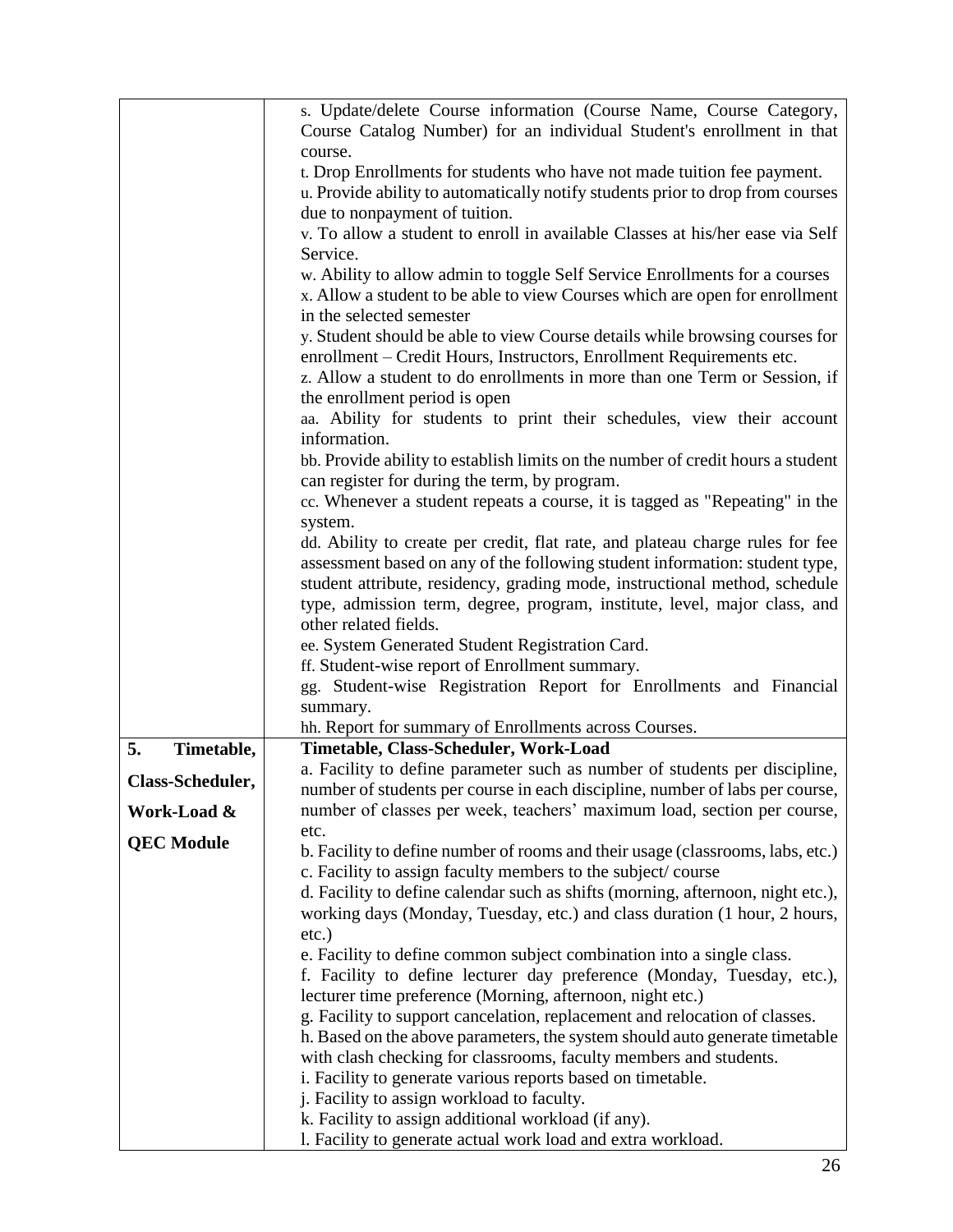|                                                | <b>QEC MODULE</b><br>a. Facility to define custom surveys such as teacher's evaluation, course<br>evaluation, etc. as required by the HEC or any other bodies.<br>b. Facility to define rating scales, score and weightage of questions.<br>c. Facility to host survey online and invite audience to participate through<br>email / SMS.<br>d. Facility to produce analysis of survey data through Business Intelligence<br>(BI) tools.<br>e. Facility to specify time for collecting feedback and subsequent reminders.<br>f. Facility to export data of the collected feedback in CSV/Excel/ or any<br>other format.<br>g. Facility to generate status of pending and completed feedback.<br>h. Make it available on a separate page on same university website and title<br>it QEC<br>i. Please provide some space on this page to upload HEC policies and events<br>related to QEC<br>j. Make student online portal available on page to upload forms by QEC<br>k. Courses related data in form of timetable may be updated by relevant<br>department along teacher and course name<br>1. Students roll number, names etc should display to QEC office already<br>entered by Admission Section<br>m. provision of report generation may be provided to QEC<br>n. provide permissions and rights to QEC to manage and access this page |
|------------------------------------------------|-------------------------------------------------------------------------------------------------------------------------------------------------------------------------------------------------------------------------------------------------------------------------------------------------------------------------------------------------------------------------------------------------------------------------------------------------------------------------------------------------------------------------------------------------------------------------------------------------------------------------------------------------------------------------------------------------------------------------------------------------------------------------------------------------------------------------------------------------------------------------------------------------------------------------------------------------------------------------------------------------------------------------------------------------------------------------------------------------------------------------------------------------------------------------------------------------------------------------------------------------------------------------------------------------------------------------------------------|
| 6.Student<br><b>Financial</b><br><b>Module</b> | a. Facility to generate online fee challans for the following cases:<br>a. Entry test fee<br>b. Admission of new program<br>c. Semester fee challan<br>d. Course fee, diploma, certificate fee, etc.<br>e. Other fee such as transcript fee, degree fee, semester fee, etc.<br>b. Each challan will have multiple head of accounts i.e. security fee,<br>admission fee, course fee,                                                                                                                                                                                                                                                                                                                                                                                                                                                                                                                                                                                                                                                                                                                                                                                                                                                                                                                                                       |
|                                                | Student cards fee etc.<br>c. Facility to handle the following scenarios:<br>a. Part payments and instalments<br>b. Adjustment of advances<br>c. Scholarship<br>d. Waivers<br>e. Penalties on late payment<br>f. Refund of fee                                                                                                                                                                                                                                                                                                                                                                                                                                                                                                                                                                                                                                                                                                                                                                                                                                                                                                                                                                                                                                                                                                             |
|                                                | d. Facility to upload bank scroll in machine readable format based on challan<br>ID of a student or electronic data interchange service giving challan wise<br>collection of fees<br>deposited by the students in the bank.<br>e. Facility to record bank/cash receipt<br>f. Provision to enter adjustments to rectify errors<br>g. Provision to create bank reconciliations<br>h. Facility to handle final settlement of students through the system<br>i. Facility to generate projected fee estimates of any program enrolled with<br>reference to any particular student.                                                                                                                                                                                                                                                                                                                                                                                                                                                                                                                                                                                                                                                                                                                                                             |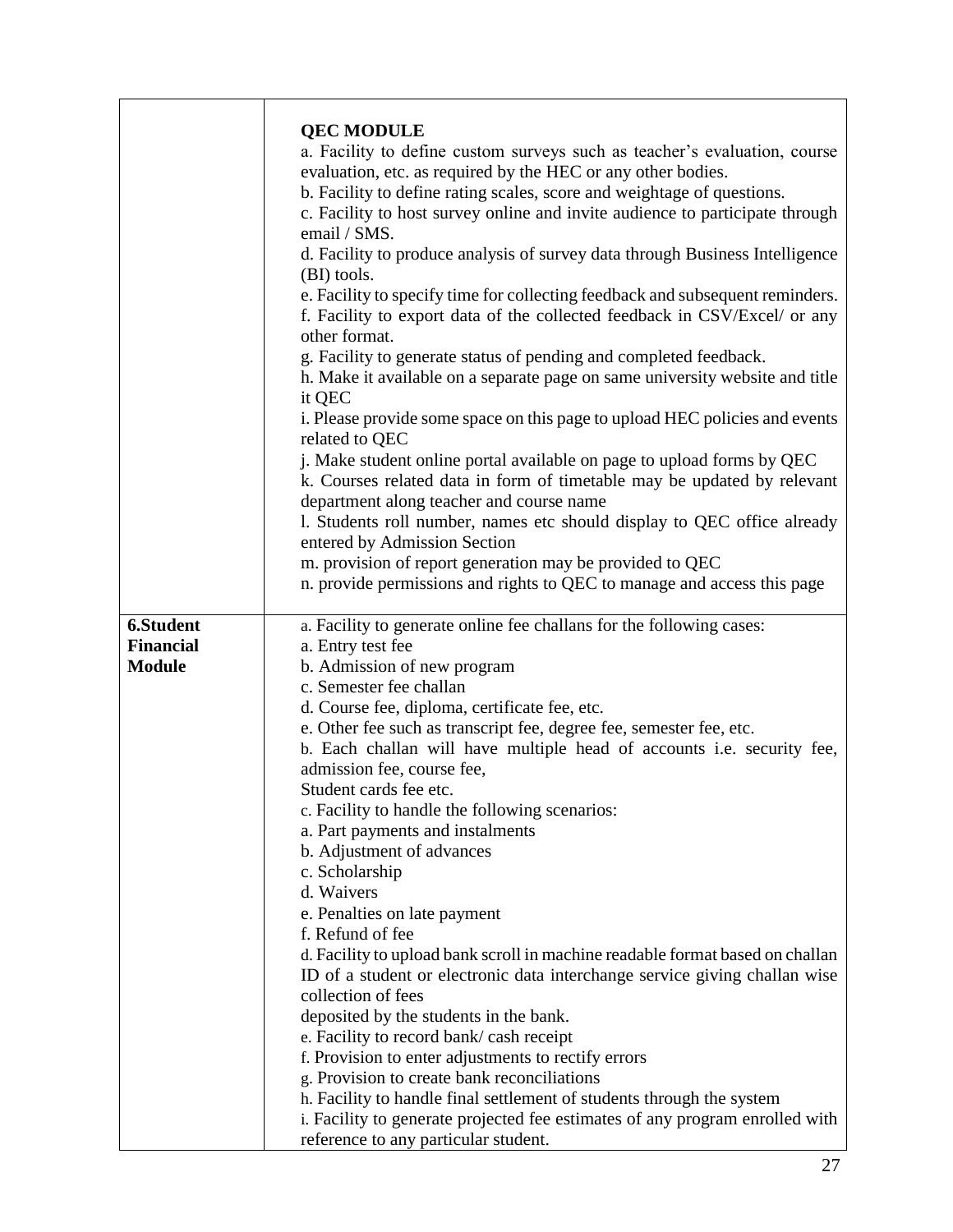|                | j. Facility to generate challan based on different category such as batch,      |
|----------------|---------------------------------------------------------------------------------|
|                | individual student, semester wise, program wise, etc.                           |
|                | k. Facility to maintain history of semester wise fee charged to the student.    |
|                | 1. Integration with General Ledger (a module of ERP software) to post           |
|                | financial effects of different receipts in the form of journal voucher.         |
| 7. Examination | a. Facility to propose tentative semester wise date sheet by Controller of      |
| <b>Module</b>  | Examinations/Head of Departments/Affiliated institutes focal person.            |
|                | b. Facility to categorized course marking schemes as external and internal      |
|                | basis as per approved criteria                                                  |
|                | c. Setup the assessment structure, give each assessment due weightage, max      |
|                | marks, minimum passing percentage, assessment date, re-sit provision etc.       |
|                | d. Setup of a Grading Scale to determine the marks threshold in which           |
|                | specific grade will be given i.e. 90- $100 = A$ , 80-8= B+, 70 to 7= B etc.     |
|                | e. Setup of a Grading Model i.e. Bell Curve Relative Grading, Absolute          |
|                | Grading etc.                                                                    |
|                | f. An excel-view for the Gradebook in which all Students can be graded          |
|                | together.                                                                       |
|                | g. Facility to publish final date sheet on university website as well as on     |
|                | student portal after getting approvals.                                         |
|                | h. Facility to schedule exam and resources such as seating capacity,            |
|                | supervisory staff, etc.                                                         |
|                | i. Facility for the faculty/ Exam section to setup scoring scheme for each      |
|                | course such as weightage of mid-term exam, final-term exam, assignments,        |
|                | quizzes, class participation, etc. to compute GPA                               |
|                | j. Facility for the faculty to upload scores of mid-terms, final-term, quizzes, |
|                | assignments, etc.                                                               |
|                | k. Facility to generate/verify and approve award lists and attendance sheets    |
|                | at different levels (HOD, etc.) compiled by different faculties. The award      |
|                | list contains the results of mid and final terms exam and sessional tests       |
|                | marks(assignment/presentation/quizzes) obtained by the students.                |
|                | 1. Online hosting of final results and transcript so that the student can view  |
|                | or print result from student web portal.                                        |
|                | m. Facility to constitute committee of external examiner, supervisor and        |
|                | other member to examine/evaluate the Research/thesis/ project submitted         |
|                | by students and to conduct viva voce                                            |
|                | examinations.                                                                   |
|                | n. Facility to attach each batch of students with the committee, supervisors,   |
|                | etc.                                                                            |
|                | o. Provide an online access to supervisor/ exam section to record result of     |
|                | thesis and viva to prepare award list (results).                                |
|                | p. Facility to handle students migrated to and from other institutes.           |
|                | q. Facility to handle course equivalency of migrated students.                  |
|                | r. Support/Flexibility for change in university semester by laws.               |
|                | s. Registration, Enrollment, roll number and result support for private and     |
|                | affiliated institutes students.                                                 |
|                | t. Provision of internal and external marking as per criteria defined in the    |
|                | university rules and regulations                                                |
|                | u. University faculty and affiliated institutes focal person can update Course  |
|                | and Course Component maximum marks if given privilege                           |
|                | v. Ability that affiliated institutes focal person enter the students result    |
|                | (internal), while external entry will be made by examinations section.          |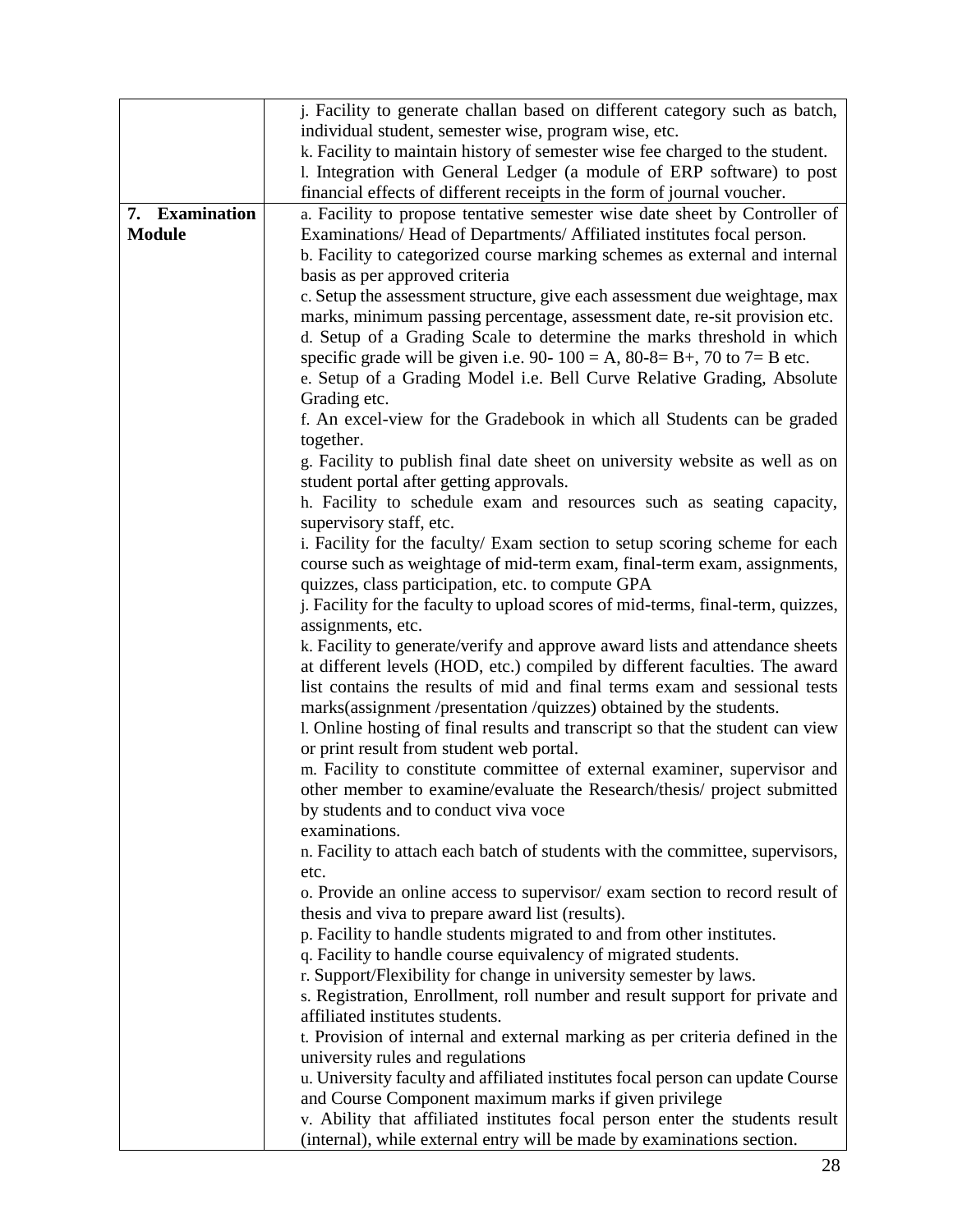|                   | w. To manage Course repeat attempts for Student via Student Grade Roster                                    |
|-------------------|-------------------------------------------------------------------------------------------------------------|
|                   | x. Unfair Mean Cases module                                                                                 |
|                   | y. Facility to keep record of Repeat Semester, Repeat Courses, Incomplete                                   |
|                   | grade courses, freezing semester                                                                            |
|                   | z. Facility to keep record probations, promotion etc                                                        |
|                   | aa. Facility to keep record of the duration of degree programs                                              |
|                   | bb. Grade/class-wise reports for students                                                                   |
|                   | cc. Provision for affiliated institutes to login onto the system to check their                             |
|                   | student's academic status and also have the provision for the affiliated                                    |
|                   | institutes to print their examination roll number slips.                                                    |
|                   | dd. Online verification module for degree/certificates. e.g; (HEC PQR                                       |
|                   | website)                                                                                                    |
|                   | ee. System must maintain log / history of any marks changed by any user in                                  |
|                   | any assessment.                                                                                             |
|                   | ff. Locking of Gradebook for an Instructor once Submitted.                                                  |
|                   | gg. Grace Marks & Condonation: Define grace rules parameters such as                                        |
|                   | the max total grace                                                                                         |
|                   | marks, max grace applicable in a subject, are grace marks to be counted in                                  |
|                   | subject marksetc.,                                                                                          |
|                   | hh. Examination Pattern: Define flexible Exam pattern by defining no of                                     |
|                   | class test, terminal examinations, final examination $\&$ their weightage in                                |
|                   | final result. User can define Subject-wise exam pattern also. Multiple                                      |
|                   | flexible Exam patterns can be defined and any one pattern can be assigned                                   |
|                   | to a course.                                                                                                |
|                   | ii. Internal marks / External Marks (Passing both external and internal                                     |
|                   | Marks as per rules)                                                                                         |
|                   | jj. Locking system for Internal marks made by affiliated institutes, (institute                             |
|                   | authorized personal can make entry for internal marks - not editable) -                                     |
|                   | anomaly (if any) arises will communicate to anomaly committee.                                              |
|                   | kk. Examinations: Multiple Examination per session such as $-$ Spring 2013                                  |
|                   | exam, Fall 2013, Fall 2013 Repeat, Spring 2013 Special Chance, etc.                                         |
|                   | II. Faculty: such as Computer Science, Social Sciences, and Management                                      |
|                   | Sciences.                                                                                                   |
| 8.Degree/         | a. Maintain student application status for issuance of required certificate or                              |
| <b>Transcript</b> | degree, etc.                                                                                                |
| <b>Module</b>     | b. Maintain stock and movement of blank copies of transcripts, provisional                                  |
|                   | certificates, degrees and distinction certificates                                                          |
|                   | c. Maintain issued Transcript, Provisional Certificate, Degree and                                          |
|                   | Distinction Certificate along their numbers records of a student                                            |
|                   | d. Integration with Student Financial Module to ensure that students'                                       |
|                   | outstanding dues have been cleared and fee for degree/ transcript has been                                  |
|                   | paid.                                                                                                       |
|                   | e. Facility to maintain history of issuance of certificate to the student i.e.<br>original, duplicate, etc. |
|                   | f. Facility to keep record duplicate, revised, cancelled transcripts and                                    |
|                   | degrees.                                                                                                    |
|                   | g. Facility to keep record of used and unused degrees, transcripts etc                                      |
|                   | h. Facility to keep record of the used and unused answer books, continuation                                |
|                   | sheets.                                                                                                     |
|                   | i. Facility to keep record of the funds received from Finance and adjustment                                |
|                   | of fund thereafter.                                                                                         |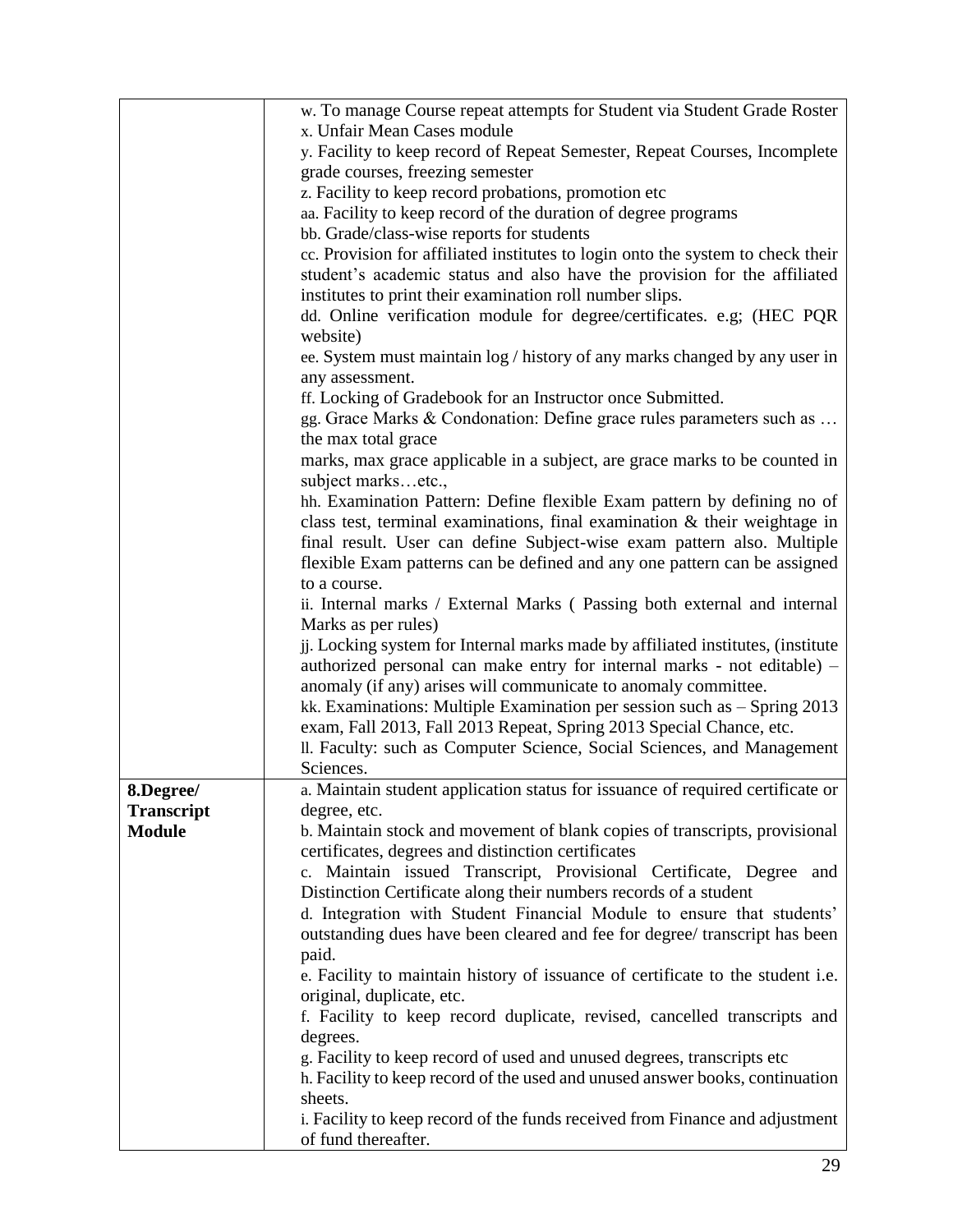|                                          | j. Facility to keep record of the funds utilization (both contingent and<br>secrecy)<br>k. Facility to keep record of verification of degrees/transcripts/DMCs<br>1. Convocation: facility to keep record of the gold medals per each degree                                                                                                                                                                                                                                                                                                                                                                                                                                                                                                                                                                                                                                                                                                                                                                                                                         |
|------------------------------------------|----------------------------------------------------------------------------------------------------------------------------------------------------------------------------------------------------------------------------------------------------------------------------------------------------------------------------------------------------------------------------------------------------------------------------------------------------------------------------------------------------------------------------------------------------------------------------------------------------------------------------------------------------------------------------------------------------------------------------------------------------------------------------------------------------------------------------------------------------------------------------------------------------------------------------------------------------------------------------------------------------------------------------------------------------------------------|
|                                          | program per batch/session                                                                                                                                                                                                                                                                                                                                                                                                                                                                                                                                                                                                                                                                                                                                                                                                                                                                                                                                                                                                                                            |
| 9.<br><b>ATTENDANCE</b><br><b>MODULE</b> | a. System should maintain the attendance of students and faculty members of<br>each class.<br>b. Facility to rectify data fetched by the attendance machine by the authorized<br>personnel.<br>c. Facility to integrate with the Timetable $\&$ Class Scheduler module to<br>record class-wise attendance of teachers and students.<br>d. Facility to record the check-in and check-out times of teachers, students,<br>employees, etc. at entry and exit points of the university through swipe cards<br>and electronic barrier gates (i.e. tripod, flap, etc.).<br>e. Attendance module should be integrated with the electronic machine such<br>as biometric or Radio-Frequency Identification (RFID) machine.<br>f. Class/students/day/week/month-wise Attendance report<br>g. Setup the excellent, average and bad attendance thresholds with color<br>coding.<br>h. View Class-wise Student attendance health and overall Present, Absent,<br>Leave, Tardy counts.<br>i. View Class-wise Student attendance health and overall Class attendance<br>statistics. |
|                                          |                                                                                                                                                                                                                                                                                                                                                                                                                                                                                                                                                                                                                                                                                                                                                                                                                                                                                                                                                                                                                                                                      |
| 10. Scholarship                          | a. Facility to define different scholarship programs offered by different                                                                                                                                                                                                                                                                                                                                                                                                                                                                                                                                                                                                                                                                                                                                                                                                                                                                                                                                                                                            |
| <b>Management</b>                        | bodies i.e. HEC, USAID, PM Program, Faculty Development Program,                                                                                                                                                                                                                                                                                                                                                                                                                                                                                                                                                                                                                                                                                                                                                                                                                                                                                                                                                                                                     |
| <b>Module</b>                            | Overseas Scholarship, etc.<br>b. Facility to define criteria for shortlisting of applicants for each<br>scholarship program.                                                                                                                                                                                                                                                                                                                                                                                                                                                                                                                                                                                                                                                                                                                                                                                                                                                                                                                                         |
|                                          | c. Facility to record and process request raised by the donors i.e. HEC for<br>the advertisement of scholarship slots for submission of scholarship<br>applications.                                                                                                                                                                                                                                                                                                                                                                                                                                                                                                                                                                                                                                                                                                                                                                                                                                                                                                 |
|                                          | d. Facility to host online application form on the Institute website to collect                                                                                                                                                                                                                                                                                                                                                                                                                                                                                                                                                                                                                                                                                                                                                                                                                                                                                                                                                                                      |
|                                          | application from the applicants who wish to avail scholarship.                                                                                                                                                                                                                                                                                                                                                                                                                                                                                                                                                                                                                                                                                                                                                                                                                                                                                                                                                                                                       |
|                                          | e. Facility to attach supporting documents with the application form.                                                                                                                                                                                                                                                                                                                                                                                                                                                                                                                                                                                                                                                                                                                                                                                                                                                                                                                                                                                                |
|                                          | f. Facility to view the application in tabular form and assign scores based                                                                                                                                                                                                                                                                                                                                                                                                                                                                                                                                                                                                                                                                                                                                                                                                                                                                                                                                                                                          |
|                                          | on the credential provided by the applicant.                                                                                                                                                                                                                                                                                                                                                                                                                                                                                                                                                                                                                                                                                                                                                                                                                                                                                                                                                                                                                         |
|                                          | g. Facility to shortlist the applicants based on the scores and rules defined                                                                                                                                                                                                                                                                                                                                                                                                                                                                                                                                                                                                                                                                                                                                                                                                                                                                                                                                                                                        |
|                                          | by the University.                                                                                                                                                                                                                                                                                                                                                                                                                                                                                                                                                                                                                                                                                                                                                                                                                                                                                                                                                                                                                                                   |
|                                          | h. Provision to plan interview sessions with the applicants who qualify for<br>next round of interview                                                                                                                                                                                                                                                                                                                                                                                                                                                                                                                                                                                                                                                                                                                                                                                                                                                                                                                                                               |
|                                          | and send call letter to the student for interview.                                                                                                                                                                                                                                                                                                                                                                                                                                                                                                                                                                                                                                                                                                                                                                                                                                                                                                                                                                                                                   |
|                                          | i. Facility to enter score of applicants during the interview session.                                                                                                                                                                                                                                                                                                                                                                                                                                                                                                                                                                                                                                                                                                                                                                                                                                                                                                                                                                                               |
|                                          | j. Provision to prepare merit list and waiting list of shortlisted applicants.                                                                                                                                                                                                                                                                                                                                                                                                                                                                                                                                                                                                                                                                                                                                                                                                                                                                                                                                                                                       |
|                                          | k. Provision to record award of scholarship for qualified applicants.                                                                                                                                                                                                                                                                                                                                                                                                                                                                                                                                                                                                                                                                                                                                                                                                                                                                                                                                                                                                |
|                                          | 1. Facility to record invoice in the system to release funds from the donor.                                                                                                                                                                                                                                                                                                                                                                                                                                                                                                                                                                                                                                                                                                                                                                                                                                                                                                                                                                                         |
|                                          | The system should be integrated with Receivable module to post the                                                                                                                                                                                                                                                                                                                                                                                                                                                                                                                                                                                                                                                                                                                                                                                                                                                                                                                                                                                                   |
|                                          | financial effect of invoice                                                                                                                                                                                                                                                                                                                                                                                                                                                                                                                                                                                                                                                                                                                                                                                                                                                                                                                                                                                                                                          |
|                                          | m. Facility to record the receipt against invoice through Cash Management                                                                                                                                                                                                                                                                                                                                                                                                                                                                                                                                                                                                                                                                                                                                                                                                                                                                                                                                                                                            |
|                                          | module discussed above.                                                                                                                                                                                                                                                                                                                                                                                                                                                                                                                                                                                                                                                                                                                                                                                                                                                                                                                                                                                                                                              |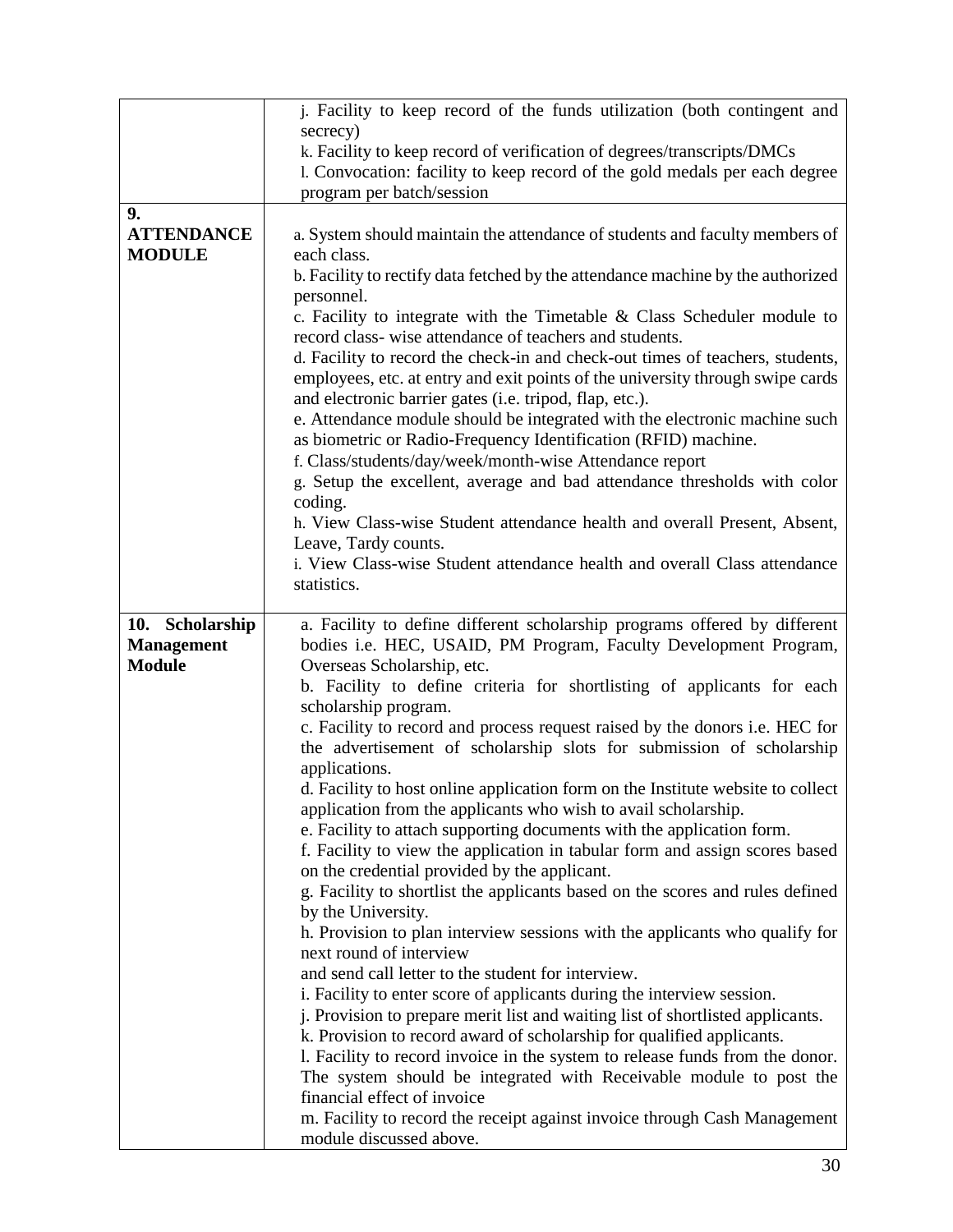|                                                     | n. Facility to disburse payment to the applicant through the Cash<br>Management module or adjust<br>the amount against fee challan generated from the Student Financial module<br>of CMS.<br>o. Facility to generate the scholarship grants utilization report from the<br>accounting system.<br>p. Facility to enter closing of scholarship award upon successful completion<br>of the program by<br>the student.                                                                                                                                                                                                                                                                                                                                                                                                                                                                                                                                                                                                                                                                                                                                                                                                                                                                                                                                                                                                                                                                                                                                                                                                                                                                                                                                                                                                                                                                                                                                                                                                                                                                                                                                                                                                                                                                                                                                                                                                                                                                                                                                                              |
|-----------------------------------------------------|---------------------------------------------------------------------------------------------------------------------------------------------------------------------------------------------------------------------------------------------------------------------------------------------------------------------------------------------------------------------------------------------------------------------------------------------------------------------------------------------------------------------------------------------------------------------------------------------------------------------------------------------------------------------------------------------------------------------------------------------------------------------------------------------------------------------------------------------------------------------------------------------------------------------------------------------------------------------------------------------------------------------------------------------------------------------------------------------------------------------------------------------------------------------------------------------------------------------------------------------------------------------------------------------------------------------------------------------------------------------------------------------------------------------------------------------------------------------------------------------------------------------------------------------------------------------------------------------------------------------------------------------------------------------------------------------------------------------------------------------------------------------------------------------------------------------------------------------------------------------------------------------------------------------------------------------------------------------------------------------------------------------------------------------------------------------------------------------------------------------------------------------------------------------------------------------------------------------------------------------------------------------------------------------------------------------------------------------------------------------------------------------------------------------------------------------------------------------------------------------------------------------------------------------------------------------------------|
| 11. Financial<br><b>Management</b><br><b>System</b> | <b>12.1 GENERAL LEDGER</b><br>The General Ledger system (GL) will be fully integrated with all other modules<br>having financial effects such as Payables, Receivables, Human Resources<br>Management System (HRMS), Fixed Assets, etc. The integration will be done<br>to the extent that any financial transaction generated by other modules, will be<br>periodically posted into the control accounts in the GL. The GL system will<br>have the following salient features:<br>a. The General Ledger should support cash basis/double entry system.<br>b. Provision to maintain financial accounts of multiple campuses/entities/<br>employee funds within a same database thereby helping the user to<br>consolidate the financial information at Group level.<br>c. Facility of maintaining multiple years of data jointly allowing previous<br>and current year's data to be accessed simultaneously.<br>d. Handling of multi-level chart of accounts with a flexibility of defining<br>user specific structure of the chart of accounts in line with the requirements<br>set-out by Project to Improve Financial Reporting and Auditing (PIFRA) by<br>devising new accounting model.<br>e. Providing multi-level cost center structure to record transactions with<br>reference to different segments like department, campuses, etc. to produce<br>segment wise analysis.<br>f. Calendar with user-defined financial periods according to reporting<br>requirement.<br>g. Facility to define standard vouchers with customized printing options.<br>h. Facility of standard transaction narration on single keystroke for each<br>voucher type.<br>i. Full screen-editing facility while entering data.<br>j. Provision to define month end vouchers as 'reversible' at the opening of<br>subsequent financial period.<br>k. Providing options whether to maintain automatic numbering of all<br>documents or user entered document number.<br>1. Powerful password protection for all activities.<br>m. Facility to lock entered data to protect against any changes.<br>n. Provision for standard/recurring vouchers.<br>o. Flexible user defined on-screen inquiries to analyze the entered vouchers<br>with different logical operator and filters.<br>p. Automatic calculation of excess/ shortage of funds at year-end<br>(temporary or permanent) and update of user defined profit account with<br>corresponding printing of Journal Voucher.<br>q. Period-end and year-end processing and generation of year-end voucher<br>for closing balances of accounts. |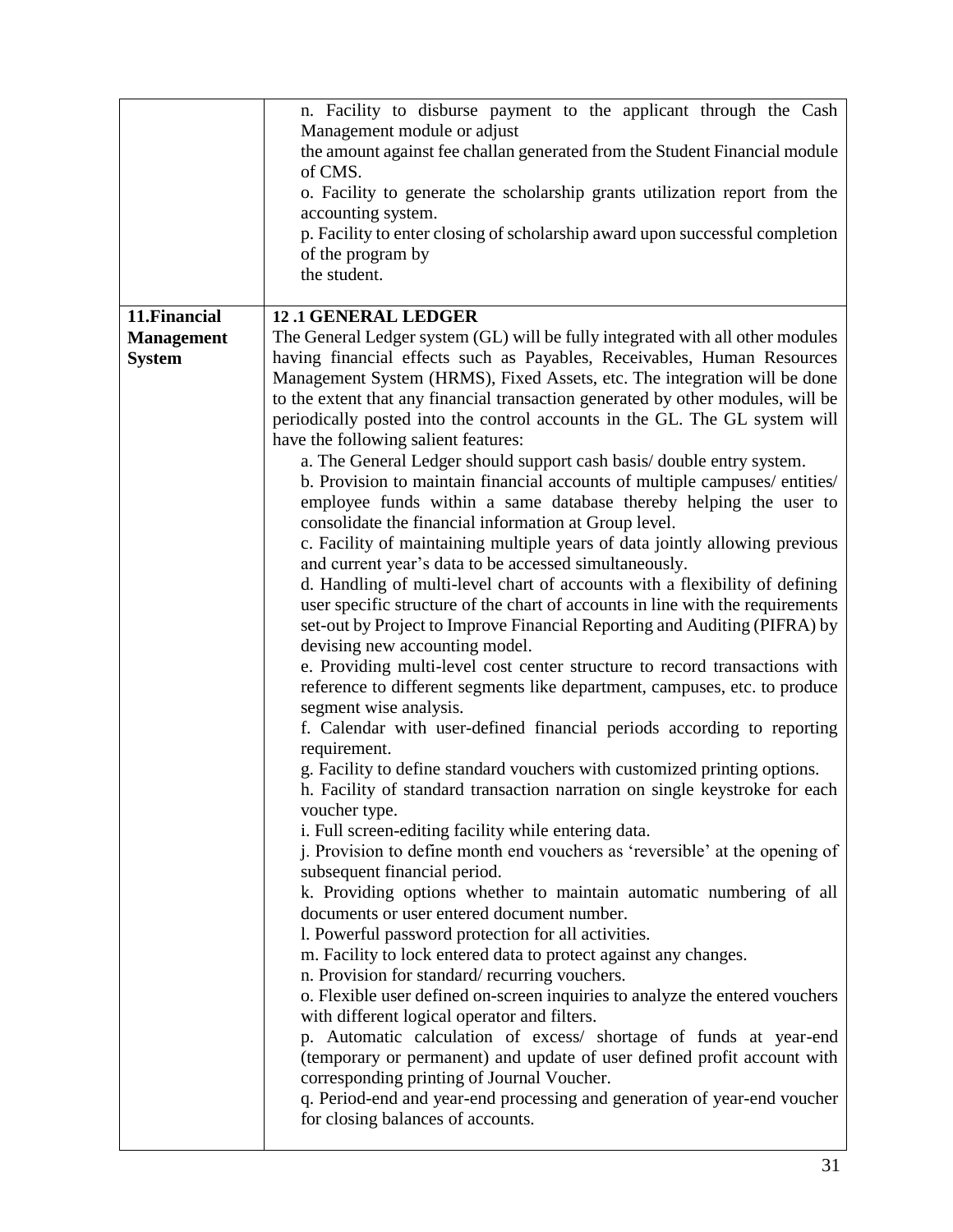|                 | <b>11.2 CASH MANAGEMENT MODULE</b>                                                                                                                |
|-----------------|---------------------------------------------------------------------------------------------------------------------------------------------------|
|                 | The Cash Management module is designed to analyze the future inflow and                                                                           |
|                 | outflow of cash generated from the accounts receivables, payables, etc. This                                                                      |
|                 | module also include preparation of bank reconciliation, maintenance of                                                                            |
|                 | multi-currencies, computation of forex gain/loss etc. The proposed module                                                                         |
|                 | will have the following salient features:                                                                                                         |
|                 | Facility to setup banks, bank accounts, cash accounts, imprest<br>a.                                                                              |
|                 | accounts, etc.                                                                                                                                    |
|                 | b. Facility to prepare payment voucher on the basis of supplier invoice.                                                                          |
|                 | Handling of supplier payment by incorporating withholding tax<br>$c_{\cdot}$                                                                      |
|                 | according to the nature of services and amount limit.                                                                                             |
|                 | Facility to link payment with available budget.<br>d.                                                                                             |
|                 | Facility to prepare and maintain cash receipts<br>e.<br>f.                                                                                        |
|                 | Facility of advance payments from customers and adjust this at the<br>stage of issuing invoices.                                                  |
|                 | Providing a reporting line for evaluating future cash inflow and<br>g.                                                                            |
|                 | outflow, thereby gives a base for future fund management in terms of                                                                              |
|                 | investment, debt service, pay off liabilities, etc.                                                                                               |
|                 | Provision to prepare bank reconciliation to evaluate exact cash position<br>h.<br>at different banks of the IMSciences.                           |
|                 | Facility to compute forex gain/loss upon receipt of customer dues and<br>i.                                                                       |
|                 | payment of outstanding amounts.                                                                                                                   |
|                 | $\mathbf{i}$ .<br>Facility to print cash, bank books, ledgers, etc. for given range of dates.                                                     |
|                 | <b>11.3 BUDGET MODULE</b>                                                                                                                         |
|                 | The Budget module is designed to allocate the financial budgets at group or                                                                       |
|                 | detail account code level, in accordance with the requirements. The system will                                                                   |
|                 | also maintain track of budget revisions during a financial year. The proposed                                                                     |
|                 | module will have the following salient features:                                                                                                  |
|                 | a. Facility to enter annual budgets for different heads of account and                                                                            |
|                 | campuses with a breakup of financial periods defined by the user.                                                                                 |
|                 | b. Facility to define multiple budgets such as HEC budgets as well as                                                                             |
|                 | recurring budgets.                                                                                                                                |
|                 | c. Facility to allocate budget figures with reference to business segment i.e.,                                                                   |
|                 | cost center, department, campuses, etc.                                                                                                           |
|                 | d. Facility to copy previous year's budgeting values or get new allocation<br>using a factor of previous data to minimize the data input efforts. |
|                 | e. Facility to revise the budget before completion of the year.                                                                                   |
|                 | f. Facility to print report for each head of account comparing the actual                                                                         |
|                 | amount therein with the budgeted figure and the last year's figure.                                                                               |
|                 | g. Facility to view consolidated budget covering all the departments and                                                                          |
|                 | campuses.                                                                                                                                         |
|                 | h. Facility to import budget data from the spreadsheets.                                                                                          |
|                 | i. Facility to compare budgets from periods of different years for a head of                                                                      |
|                 | account and their actual for different reports including profit and loss                                                                          |
|                 | statement, balance sheets, cost center reports and other user-defined reports                                                                     |
| 12. Human       | <b>13.1 Employee Module</b>                                                                                                                       |
| <b>Resource</b> | a. Facility to enter employee personal information                                                                                                |
|                 | b. Facility to enter academic record                                                                                                              |
|                 | c. Facility to enter date of joining or leaving                                                                                                   |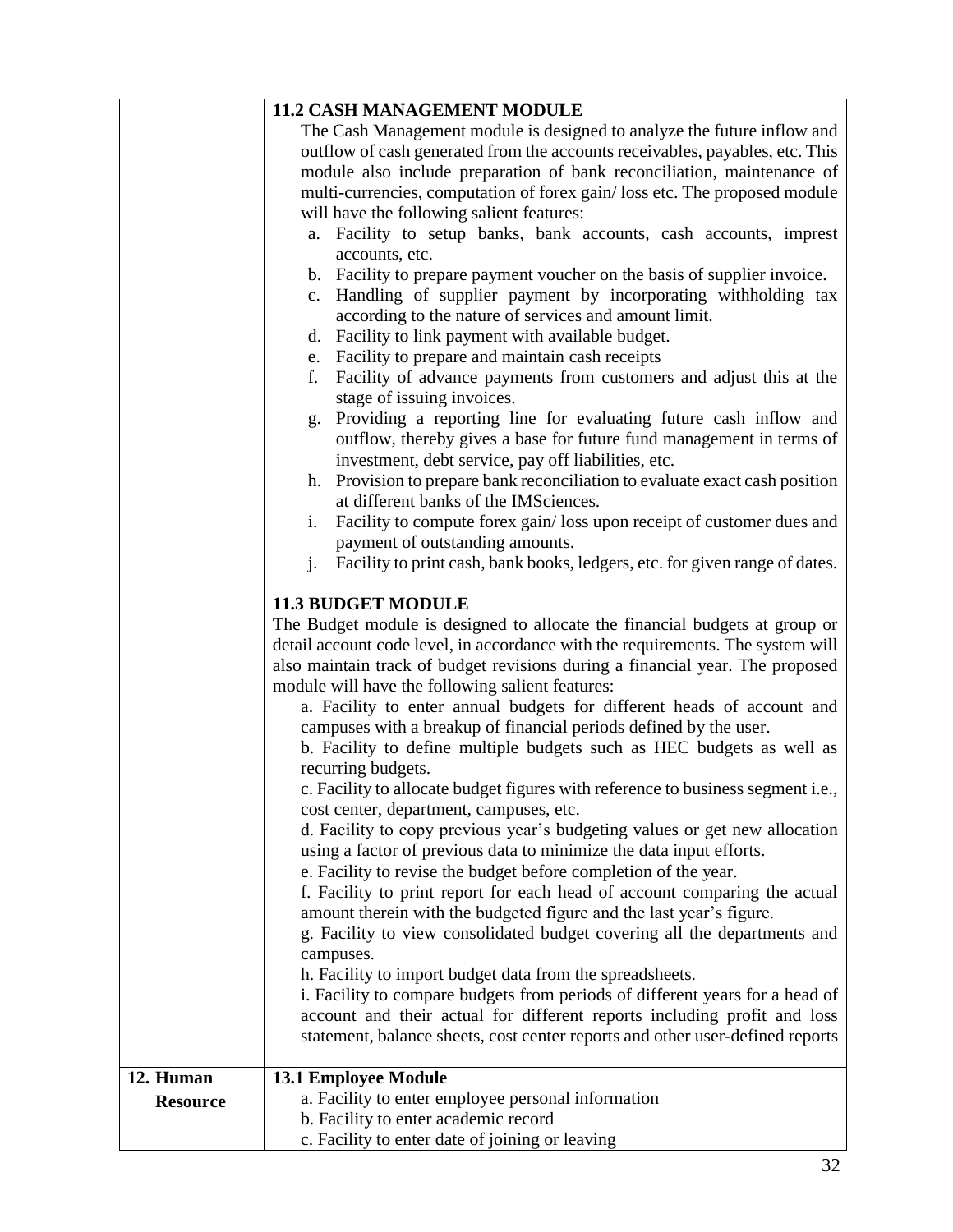| <b>Management</b> | d. Facility to enter details of employee family                                                             |
|-------------------|-------------------------------------------------------------------------------------------------------------|
| <b>System</b>     | e. Facility to record medical history                                                                       |
|                   | f. Facility to enter multiple addresses                                                                     |
|                   | g. Facility to enter status of annual leaves                                                                |
|                   |                                                                                                             |
|                   |                                                                                                             |
|                   | 13.2 Job Profile, Recruitment & Selection                                                                   |
|                   | a. Facility to create areas of operations such as Academic, Administration,                                 |
|                   | Accounts, Provost, and HR etc.                                                                              |
|                   | b. Create uniform Job titles to be used in whole organization such as                                       |
|                   | VC/Director, Dean, Registrar, Chairman, Director, Superintendent etc.,                                      |
|                   | c. Facility to define government grade structure and pay scale to                                           |
|                   | accommodate salary                                                                                          |
|                   | d. Create Job positions such as VC, Chairman, Director, Superintendent                                      |
|                   | etc.,                                                                                                       |
|                   | e. Facility to define job description by attach duties, responsibilities, skill,                            |
|                   | qualifications with the Job position                                                                        |
|                   | f. Define Job Evaluation Factors (Age, Qualification, Experience)                                           |
|                   | g. Resources planning to define all the sanctioned posts in each department                                 |
|                   | h. Facility to view status of sanctioned positions such as vacant position,<br>positions to be vacant, etc. |
|                   | i. Facility to generate request for the hiring of a position.                                               |
|                   | j. Facility to publish adverts of vacancies on the website                                                  |
|                   | k. Facility to define hiring criteria.                                                                      |
|                   | 1. Facility to create and upload CVs using candidates own login id,                                         |
|                   | password.                                                                                                   |
|                   | m. Facility to search best candidate from the CV database based on the                                      |
|                   | criteria defined in the system and custom filters. Search of suitable                                       |
|                   | personnel from the database of resumes based on:                                                            |
|                   | I. Skills requirements                                                                                      |
|                   | II. Educational requirements                                                                                |
|                   | III. Experience requirements                                                                                |
|                   | IV. CV text search for uploaded CVs                                                                         |
|                   | n. Facility to shortlist the selected candidates and send them call letters for                             |
|                   | interviews from the system.                                                                                 |
|                   | o. Facility to define different stages for selection such as selection board,                               |
|                   | syndicate, registrar, etc.                                                                                  |
|                   | p. Facility to schedule interviews/assessment of the candidates.                                            |
|                   | q. Facility to conduct tests/assessments/interview sheets                                                   |
|                   | r. Facility to generate offer letter to the selected candidate                                              |
|                   | 13.3 Appraisals/ Performance Management                                                                     |
|                   |                                                                                                             |
|                   | a. Facility to configure performance evaluation form for different<br>grades/job titles                     |
|                   | b. Facility to conducted monthly/quarterly/Annual Evaluation process                                        |
|                   | c. Facility to record details of performance evaluation of the concerned                                    |
|                   | HOD.                                                                                                        |
|                   | d. Designing appraisal form (Competency, KPIs, Objectives, weightage,                                       |
|                   | comments)                                                                                                   |
|                   | e. Facilitate to create KPIs templates for different job positions                                          |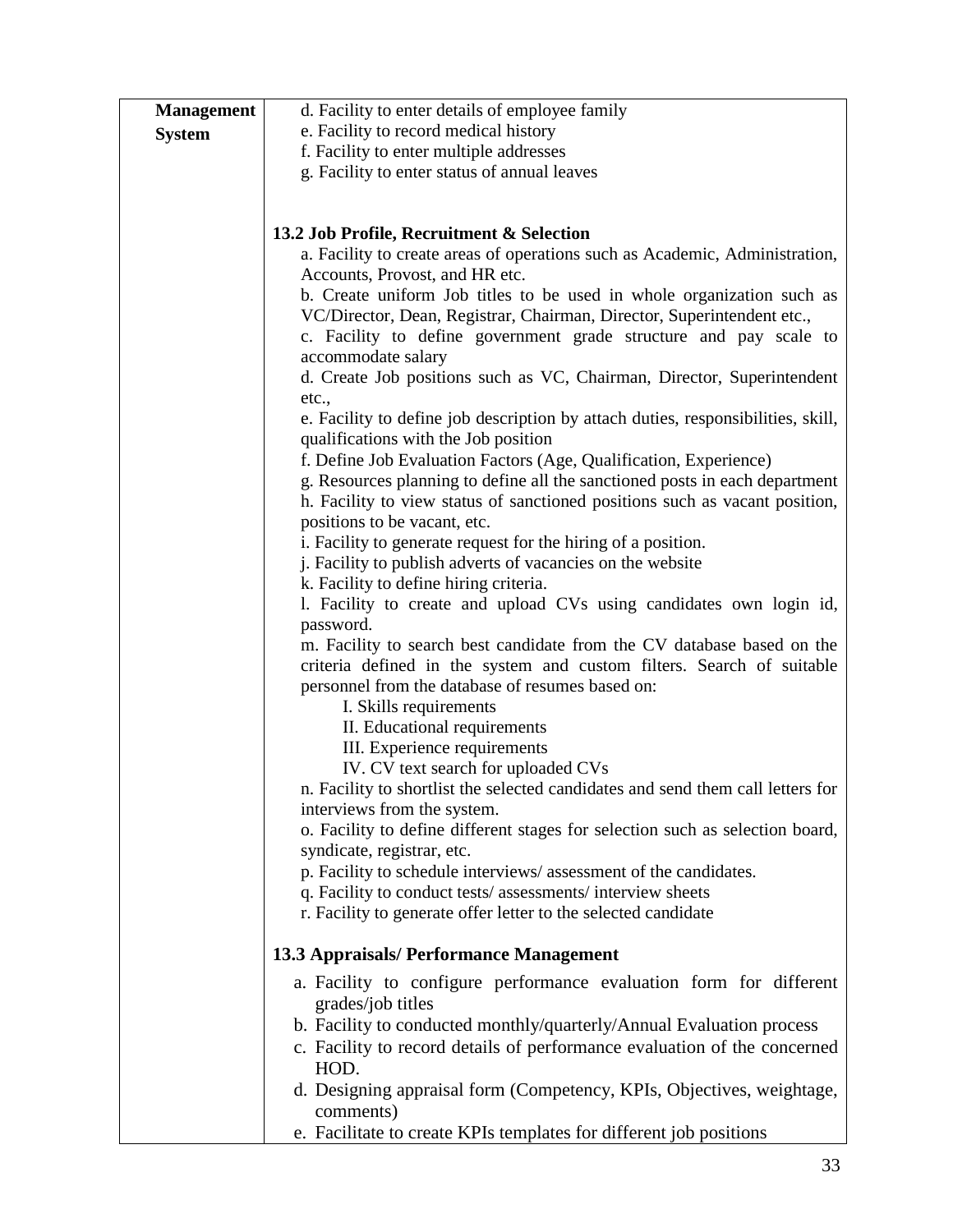| f. Facility to organise single and multi staged evaluation (Manager,<br>HOD, Director)<br>g. Facility to define various stages of review, recommendations and<br>approvals<br>h. Schedule reviews and intimate stakeholders such as assesses, assessors<br>i. Perform assessments based on the assessment workflow configured<br>earlier.<br>j. Recommend (review and amend system generated) compensations<br>k. Review and finalize compensations<br>1. Department/Employee/Job title wise appraisal analysis<br>m. Prior contract expiry notifications<br>n. Facility to generate new contracts<br>o. Different reports (Details will be provided)<br>13.4 Payroll System<br>Payroll system should have a facility to set up employees' master file and the<br>salary structure for each employee in terms of monthly allowances and<br>deductions. The system should maintain the location-wise/department-wise<br>employee cost thereby enabling the management to analyze the payroll cost<br>contribution with reference to each department/ business unit. The effect of<br>these transactions should be transferred to General Ledger system<br>electronically.<br>The system should also provide loan module, which will maintain a track of<br>various loans given to the employees by the Institute and will automatically<br>make loan deductions according to the loan terms set in the system. All loans<br>will be treated as interest free loans.<br>The payroll system should maintain track of leave record of each employee, in<br>terms of leaves availed and leaves outstanding, and will automatically calculate<br>the deductions for 'leave without pay'. The module wise features of the system<br>are as described below:<br><b>Basic Salary Sub-Module</b><br>a. Employees should be identified by unique numbers allotted to the<br>mand the system maintains the personal information of each employee,<br>like employee's name, father's name, address, department, designation,<br>location, date of joining and confirmation, date of leaving (for<br>employees who have left), grade, National Tax Number and National<br>Identity Card Number, eligibility for General Provident Fund, etc.<br>b. Facility to define government basic pay scales for each grade to<br>compute allowances, annual increase.<br>c. Facility to revise basic pay scales as and when required.<br>d. All allowances offered to the employees and deductions made from<br>their salaries are user defined in the system.<br>e. Allowances and contributions should be computed automatically<br>based on formulas defined by the users as per policy.<br>f. The effect of any changes in the allowances is immediately passed on<br>to tax module and the system computes the tax automatically.<br>g. Non-salary benefits offered to the employees should also be<br>maintained by the system. |  |
|---------------------------------------------------------------------------------------------------------------------------------------------------------------------------------------------------------------------------------------------------------------------------------------------------------------------------------------------------------------------------------------------------------------------------------------------------------------------------------------------------------------------------------------------------------------------------------------------------------------------------------------------------------------------------------------------------------------------------------------------------------------------------------------------------------------------------------------------------------------------------------------------------------------------------------------------------------------------------------------------------------------------------------------------------------------------------------------------------------------------------------------------------------------------------------------------------------------------------------------------------------------------------------------------------------------------------------------------------------------------------------------------------------------------------------------------------------------------------------------------------------------------------------------------------------------------------------------------------------------------------------------------------------------------------------------------------------------------------------------------------------------------------------------------------------------------------------------------------------------------------------------------------------------------------------------------------------------------------------------------------------------------------------------------------------------------------------------------------------------------------------------------------------------------------------------------------------------------------------------------------------------------------------------------------------------------------------------------------------------------------------------------------------------------------------------------------------------------------------------------------------------------------------------------------------------------------------------------------------------------------------------------------------------------------------------------------------------------------------------------------------------------------------------------------------------------------------------------------------------------------------------------------------------|--|
|                                                                                                                                                                                                                                                                                                                                                                                                                                                                                                                                                                                                                                                                                                                                                                                                                                                                                                                                                                                                                                                                                                                                                                                                                                                                                                                                                                                                                                                                                                                                                                                                                                                                                                                                                                                                                                                                                                                                                                                                                                                                                                                                                                                                                                                                                                                                                                                                                                                                                                                                                                                                                                                                                                                                                                                                                                                                                                               |  |
|                                                                                                                                                                                                                                                                                                                                                                                                                                                                                                                                                                                                                                                                                                                                                                                                                                                                                                                                                                                                                                                                                                                                                                                                                                                                                                                                                                                                                                                                                                                                                                                                                                                                                                                                                                                                                                                                                                                                                                                                                                                                                                                                                                                                                                                                                                                                                                                                                                                                                                                                                                                                                                                                                                                                                                                                                                                                                                               |  |
|                                                                                                                                                                                                                                                                                                                                                                                                                                                                                                                                                                                                                                                                                                                                                                                                                                                                                                                                                                                                                                                                                                                                                                                                                                                                                                                                                                                                                                                                                                                                                                                                                                                                                                                                                                                                                                                                                                                                                                                                                                                                                                                                                                                                                                                                                                                                                                                                                                                                                                                                                                                                                                                                                                                                                                                                                                                                                                               |  |
|                                                                                                                                                                                                                                                                                                                                                                                                                                                                                                                                                                                                                                                                                                                                                                                                                                                                                                                                                                                                                                                                                                                                                                                                                                                                                                                                                                                                                                                                                                                                                                                                                                                                                                                                                                                                                                                                                                                                                                                                                                                                                                                                                                                                                                                                                                                                                                                                                                                                                                                                                                                                                                                                                                                                                                                                                                                                                                               |  |
|                                                                                                                                                                                                                                                                                                                                                                                                                                                                                                                                                                                                                                                                                                                                                                                                                                                                                                                                                                                                                                                                                                                                                                                                                                                                                                                                                                                                                                                                                                                                                                                                                                                                                                                                                                                                                                                                                                                                                                                                                                                                                                                                                                                                                                                                                                                                                                                                                                                                                                                                                                                                                                                                                                                                                                                                                                                                                                               |  |
|                                                                                                                                                                                                                                                                                                                                                                                                                                                                                                                                                                                                                                                                                                                                                                                                                                                                                                                                                                                                                                                                                                                                                                                                                                                                                                                                                                                                                                                                                                                                                                                                                                                                                                                                                                                                                                                                                                                                                                                                                                                                                                                                                                                                                                                                                                                                                                                                                                                                                                                                                                                                                                                                                                                                                                                                                                                                                                               |  |
|                                                                                                                                                                                                                                                                                                                                                                                                                                                                                                                                                                                                                                                                                                                                                                                                                                                                                                                                                                                                                                                                                                                                                                                                                                                                                                                                                                                                                                                                                                                                                                                                                                                                                                                                                                                                                                                                                                                                                                                                                                                                                                                                                                                                                                                                                                                                                                                                                                                                                                                                                                                                                                                                                                                                                                                                                                                                                                               |  |
|                                                                                                                                                                                                                                                                                                                                                                                                                                                                                                                                                                                                                                                                                                                                                                                                                                                                                                                                                                                                                                                                                                                                                                                                                                                                                                                                                                                                                                                                                                                                                                                                                                                                                                                                                                                                                                                                                                                                                                                                                                                                                                                                                                                                                                                                                                                                                                                                                                                                                                                                                                                                                                                                                                                                                                                                                                                                                                               |  |
|                                                                                                                                                                                                                                                                                                                                                                                                                                                                                                                                                                                                                                                                                                                                                                                                                                                                                                                                                                                                                                                                                                                                                                                                                                                                                                                                                                                                                                                                                                                                                                                                                                                                                                                                                                                                                                                                                                                                                                                                                                                                                                                                                                                                                                                                                                                                                                                                                                                                                                                                                                                                                                                                                                                                                                                                                                                                                                               |  |
|                                                                                                                                                                                                                                                                                                                                                                                                                                                                                                                                                                                                                                                                                                                                                                                                                                                                                                                                                                                                                                                                                                                                                                                                                                                                                                                                                                                                                                                                                                                                                                                                                                                                                                                                                                                                                                                                                                                                                                                                                                                                                                                                                                                                                                                                                                                                                                                                                                                                                                                                                                                                                                                                                                                                                                                                                                                                                                               |  |
|                                                                                                                                                                                                                                                                                                                                                                                                                                                                                                                                                                                                                                                                                                                                                                                                                                                                                                                                                                                                                                                                                                                                                                                                                                                                                                                                                                                                                                                                                                                                                                                                                                                                                                                                                                                                                                                                                                                                                                                                                                                                                                                                                                                                                                                                                                                                                                                                                                                                                                                                                                                                                                                                                                                                                                                                                                                                                                               |  |
|                                                                                                                                                                                                                                                                                                                                                                                                                                                                                                                                                                                                                                                                                                                                                                                                                                                                                                                                                                                                                                                                                                                                                                                                                                                                                                                                                                                                                                                                                                                                                                                                                                                                                                                                                                                                                                                                                                                                                                                                                                                                                                                                                                                                                                                                                                                                                                                                                                                                                                                                                                                                                                                                                                                                                                                                                                                                                                               |  |
|                                                                                                                                                                                                                                                                                                                                                                                                                                                                                                                                                                                                                                                                                                                                                                                                                                                                                                                                                                                                                                                                                                                                                                                                                                                                                                                                                                                                                                                                                                                                                                                                                                                                                                                                                                                                                                                                                                                                                                                                                                                                                                                                                                                                                                                                                                                                                                                                                                                                                                                                                                                                                                                                                                                                                                                                                                                                                                               |  |
|                                                                                                                                                                                                                                                                                                                                                                                                                                                                                                                                                                                                                                                                                                                                                                                                                                                                                                                                                                                                                                                                                                                                                                                                                                                                                                                                                                                                                                                                                                                                                                                                                                                                                                                                                                                                                                                                                                                                                                                                                                                                                                                                                                                                                                                                                                                                                                                                                                                                                                                                                                                                                                                                                                                                                                                                                                                                                                               |  |
|                                                                                                                                                                                                                                                                                                                                                                                                                                                                                                                                                                                                                                                                                                                                                                                                                                                                                                                                                                                                                                                                                                                                                                                                                                                                                                                                                                                                                                                                                                                                                                                                                                                                                                                                                                                                                                                                                                                                                                                                                                                                                                                                                                                                                                                                                                                                                                                                                                                                                                                                                                                                                                                                                                                                                                                                                                                                                                               |  |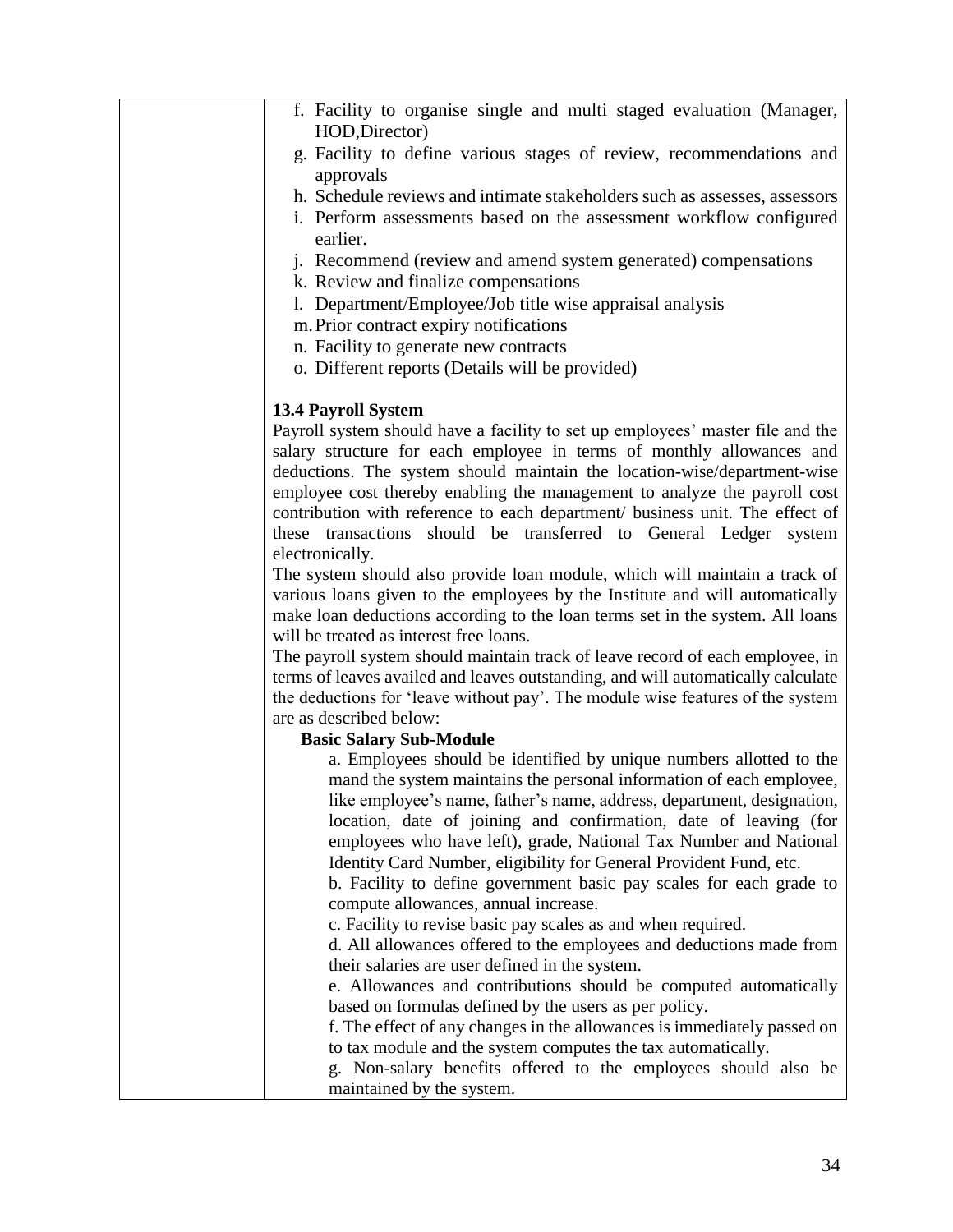| h. The effect of the number of days not worked during the month is         |  |  |  |  |
|----------------------------------------------------------------------------|--|--|--|--|
| passed on the net amount of salary payable to that employee once these     |  |  |  |  |
| have been entered.                                                         |  |  |  |  |
| i. Provision to split an employee's net salary for remittance to multiple  |  |  |  |  |
| banks.                                                                     |  |  |  |  |
| j. Printing of Pay-slips                                                   |  |  |  |  |
| k. The Basic Salary module should be integrated with Workload module       |  |  |  |  |
| to compute and make payments of the extra work load (academic and          |  |  |  |  |
| administrative)                                                            |  |  |  |  |
| 1. The following reports should be produced from the system:               |  |  |  |  |
| i. Employee's personal details                                             |  |  |  |  |
| ii. List of employees: Department / location / designation wise            |  |  |  |  |
| iii. List of employees joined and left during the month.                   |  |  |  |  |
| iv. Department-wise and grade-wise strength                                |  |  |  |  |
| v. Monthly payroll sheet by employee/department/location                   |  |  |  |  |
|                                                                            |  |  |  |  |
| vi. Departmental summary of the salary paid                                |  |  |  |  |
| vii. Annual payroll sheet: detailed and summarized                         |  |  |  |  |
| viii. List of employees paid by bank and cash                              |  |  |  |  |
| ix. Contributions made by the institute on behalf of its eligible          |  |  |  |  |
| employees.                                                                 |  |  |  |  |
|                                                                            |  |  |  |  |
| <b>Loan Management Sub-Module</b>                                          |  |  |  |  |
| a. This module should keep a track of loans disbursed to employees,        |  |  |  |  |
| their recovery in installments                                             |  |  |  |  |
| and the balance amount payable.                                            |  |  |  |  |
| b. Loans of various kinds should be maintained, such as car loan, house    |  |  |  |  |
| loan, loan against PF, revolving funds, etc.                               |  |  |  |  |
| c. Facility to setup different types of loans having different installment |  |  |  |  |
| plans.                                                                     |  |  |  |  |
| d. Both interest based and interest-free loans should be maintained.       |  |  |  |  |
| e. Once the installment per month has been decided, the system keeps       |  |  |  |  |
| deducting the same amount regularly in the subsequent months until the     |  |  |  |  |
| total loan has been recovered or the installment                           |  |  |  |  |
| amount has been changed.                                                   |  |  |  |  |
| f. The system should have provision for lump sum payment.                  |  |  |  |  |
| g. Monthly and annual loan register                                        |  |  |  |  |
|                                                                            |  |  |  |  |
| <b>Leave Management Sub-Module</b>                                         |  |  |  |  |
| Leaves Configuration as per Institute policy<br>a.                         |  |  |  |  |
| b. Maintenance of employees' leaves in terms of leaves allowed,            |  |  |  |  |
| leaves availed and leaves outstanding.                                     |  |  |  |  |
| c. The actual dates when the leaves were availed can also be maintained.   |  |  |  |  |
| d. The effect of days not worked in the month (leaves without pay etc.)    |  |  |  |  |
| is reflected on the salary of that employee.                               |  |  |  |  |
| e. Monthly and annual leaves register can also be produced.                |  |  |  |  |
| f. Leaves encashment is also calculated once the cashable leaves have      |  |  |  |  |
| been identified.                                                           |  |  |  |  |
|                                                                            |  |  |  |  |
| <b>Income Tax Sub-Module</b>                                               |  |  |  |  |
| Income Tax module should compute tax liabilities based on the latest       |  |  |  |  |
| tax rules and produce the following report:                                |  |  |  |  |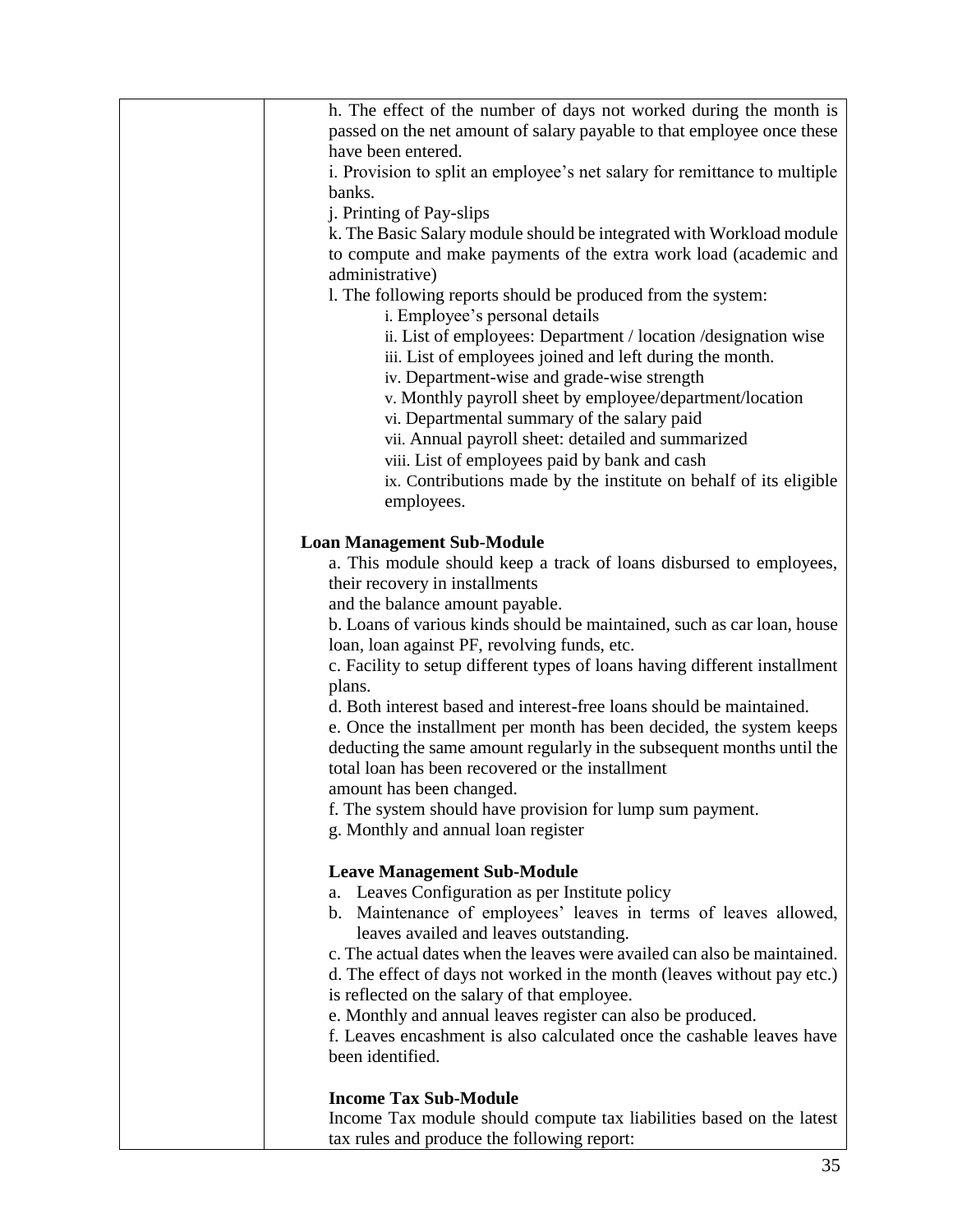| a. Income tax computation<br>b. Monthly/ quarterly income tax return<br>c. Salary certificate printing as per government requirement<br>d. Income Tax Statement u/s 50 (1)<br>e. Income Tax Statement139<br>f. Facility to produce tax report in a format prescribed for e-filing by the<br><b>FBR</b>                                                                                                                                                                                                                                                                                                                                                                                                                                                                                                                                                                                                                                                                                                                                                                                                                                                                                                                                                                                                                                                                                                                                                                                                                                                                                                                                                                                                                                                                                                                                                                                                                                                                                                                                                                                                                                                                                        |
|-----------------------------------------------------------------------------------------------------------------------------------------------------------------------------------------------------------------------------------------------------------------------------------------------------------------------------------------------------------------------------------------------------------------------------------------------------------------------------------------------------------------------------------------------------------------------------------------------------------------------------------------------------------------------------------------------------------------------------------------------------------------------------------------------------------------------------------------------------------------------------------------------------------------------------------------------------------------------------------------------------------------------------------------------------------------------------------------------------------------------------------------------------------------------------------------------------------------------------------------------------------------------------------------------------------------------------------------------------------------------------------------------------------------------------------------------------------------------------------------------------------------------------------------------------------------------------------------------------------------------------------------------------------------------------------------------------------------------------------------------------------------------------------------------------------------------------------------------------------------------------------------------------------------------------------------------------------------------------------------------------------------------------------------------------------------------------------------------------------------------------------------------------------------------------------------------|
| <b>Load Management/ Overtime Sub-Module</b><br>a. The module should keep record of extra load on daily basis and make<br>payments on monthly basis through the pay-slip.<br>b. The number of hours worked as overtime per day can be recorded<br>through attendance module.<br>c. Facility to define rules for the work load of maximum chargeable<br>hours for academic and<br>administrative staff.<br>d. Facility to define different Admin load and honoraria for Dean,<br>Chairman, Semester coordinator,<br>Director, Warden, Assistant Warden, Proctor, Campus Coordinator,<br>Provost, Chief proctor etc.<br>e. Facility to prepare week wise course/ teacher assignment giving<br>teacher name & Designation,<br>course name, credit hours (theory & lab), FYP, admin load, total load,<br>regular load, weekly extra load, total semester extra load, approved<br>hourly rate, estimated cost.<br>f. The system automatically calculates the amount payable by<br>calculating each faculty's daily rates.<br>g. Facility to generate remuneration bill based on workload and class<br>attendance.<br><b>General Provident Fund Sub-Module</b><br>a. The module should compute the amount of provident fund to be<br>deducted for employees who are members of the fund.<br>b. Both employees and employer's contributions are maintained for<br>each member employee as per the percentage decided. The accrued<br>provident fund for each member is also maintained.<br>c. The system checks those loans taken against provident fund do not<br>exceed the accrued value of GPF for that employee.<br>d. Printing of GPF ledgers for each member employee.<br>e. Monthly/ Annual reports of contributions by the members and the<br>Institute are also printed.<br>f. The users can also get report from the system for the monthly<br>allocation to be done for Provident Fund.<br>g. Facility to disburse the profit amongst the members of the fund in<br>accordance with their contributions as announced by the Khyber<br>Pakhtunkhwa Government.<br>h. This module should be integrated with the GL system and GPF funds<br>accounting system to book the financial effects. |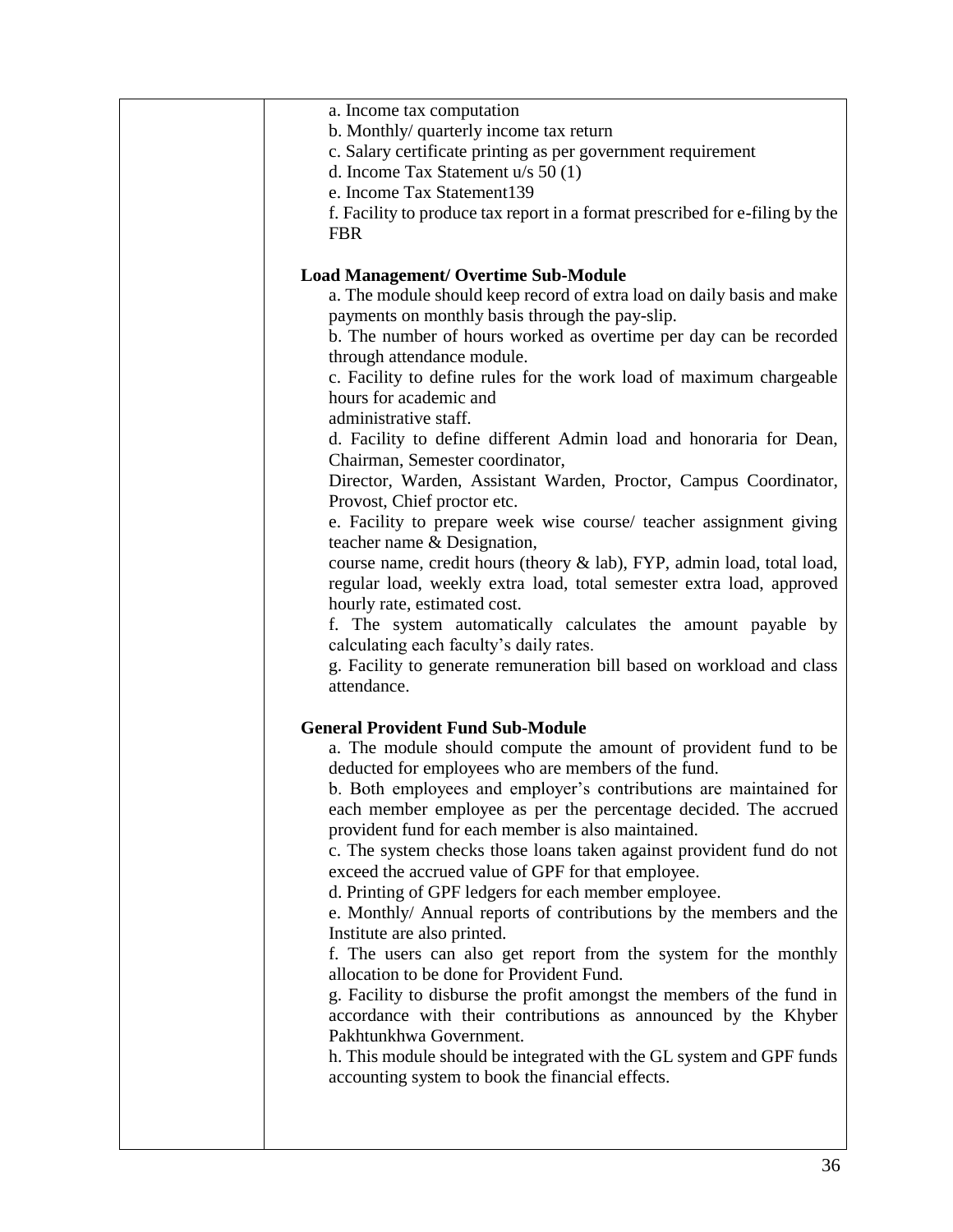|                  | <b>Final Settlement Sub-Module</b>                                                   |  |  |  |  |  |  |
|------------------|--------------------------------------------------------------------------------------|--|--|--|--|--|--|
|                  | a. This module should compute the terminal benefits for the employee                 |  |  |  |  |  |  |
|                  | who leaves the organization                                                          |  |  |  |  |  |  |
|                  | based on the following parameters:                                                   |  |  |  |  |  |  |
|                  | b. Computation of leaves encashment                                                  |  |  |  |  |  |  |
|                  | c. Computation of notice pay (either side)                                           |  |  |  |  |  |  |
|                  | d. Deduction of balance loan amount recoverable                                      |  |  |  |  |  |  |
|                  | e. Deduction of tax recoverable form the employee                                    |  |  |  |  |  |  |
|                  | f. Computation of salary for the days worked during the leaving month.               |  |  |  |  |  |  |
|                  |                                                                                      |  |  |  |  |  |  |
| 13. Data         |                                                                                      |  |  |  |  |  |  |
| <b>Migration</b> | Data should be migrated from existing system for all the above modules               |  |  |  |  |  |  |
| from existing    | 1. CMS Configuration                                                                 |  |  |  |  |  |  |
| system           |                                                                                      |  |  |  |  |  |  |
|                  | Subject Records: Name, Credit hours, Course codes,                                   |  |  |  |  |  |  |
|                  | Content etc.                                                                         |  |  |  |  |  |  |
|                  | All Programs & Programs offered<br>٠                                                 |  |  |  |  |  |  |
|                  | <b>Program Specialization Records</b>                                                |  |  |  |  |  |  |
|                  | <b>Semester and Session Records</b>                                                  |  |  |  |  |  |  |
|                  | Records of Offered Courses: Teacher, Session, Semester,<br>$\bullet$                 |  |  |  |  |  |  |
|                  | Credit and non-credit courses, Core, Elective.                                       |  |  |  |  |  |  |
|                  | <b>Semester Fee Structures</b>                                                       |  |  |  |  |  |  |
|                  | 2. Student Records                                                                   |  |  |  |  |  |  |
|                  | <b>Student Profile</b>                                                               |  |  |  |  |  |  |
|                  | <b>Student Semester/Subjects Records</b><br>٠                                        |  |  |  |  |  |  |
|                  | Semester/Hostel/Transport Fee Receivables                                            |  |  |  |  |  |  |
|                  | Scholarship Adjustment & Payables                                                    |  |  |  |  |  |  |
|                  | 3. Examination Module                                                                |  |  |  |  |  |  |
|                  | Student Subject Marks including exam type detailing                                  |  |  |  |  |  |  |
|                  | (Monthlies, Terms)                                                                   |  |  |  |  |  |  |
|                  | Student Exam records of course/semester GP, Percentage,<br>$\bullet$                 |  |  |  |  |  |  |
|                  | Grade, Remarks                                                                       |  |  |  |  |  |  |
|                  | <b>Final Notifications Records</b>                                                   |  |  |  |  |  |  |
|                  | 4. Quality Enhancement Cell (QEC)                                                    |  |  |  |  |  |  |
|                  | Evaluation record for every offered courses                                          |  |  |  |  |  |  |
|                  | 5. Human Resource & Payroll                                                          |  |  |  |  |  |  |
|                  |                                                                                      |  |  |  |  |  |  |
|                  | <b>Employees Profiles</b>                                                            |  |  |  |  |  |  |
|                  | <b>Employee Contracts</b>                                                            |  |  |  |  |  |  |
|                  | 6. Financial Management                                                              |  |  |  |  |  |  |
|                  | Partners, Donors & their respective accounts (students as                            |  |  |  |  |  |  |
|                  | $\bullet$<br>partners)                                                               |  |  |  |  |  |  |
|                  | Opening Entries (for all COA Heads and Partners)                                     |  |  |  |  |  |  |
|                  | <b>Fixed Assets and Inventory Records</b>                                            |  |  |  |  |  |  |
|                  |                                                                                      |  |  |  |  |  |  |
|                  |                                                                                      |  |  |  |  |  |  |
|                  | <b>Note:</b> IMSciences Technical Team will provide data from existing system in the |  |  |  |  |  |  |
|                  | suggested format.                                                                    |  |  |  |  |  |  |
|                  |                                                                                      |  |  |  |  |  |  |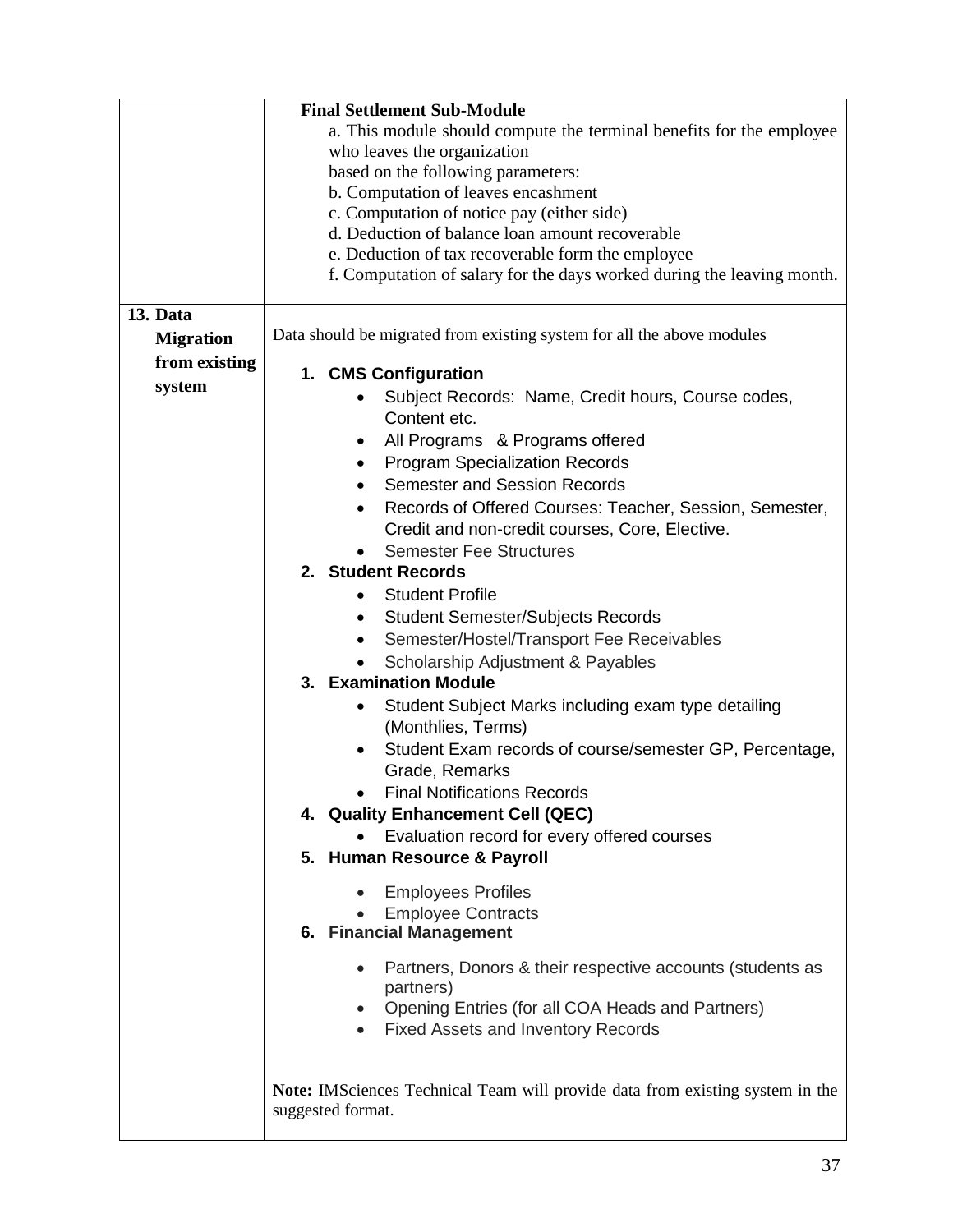#### Annex-II

# **Institute of Management Sciences Peshawar Financial Proposal**

Name of the Firm:\_\_\_\_\_\_\_\_\_\_\_\_\_\_\_\_\_\_\_\_\_\_\_\_\_\_\_\_\_\_\_\_\_\_\_\_\_\_\_\_\_\_\_\_\_\_\_\_\_\_\_\_\_\_\_\_\_\_\_\_

Address\_\_\_\_\_\_\_\_\_\_\_\_\_\_\_\_\_\_\_\_\_\_\_\_\_\_\_\_\_\_\_\_\_\_\_\_\_\_\_\_\_\_\_\_\_\_\_\_\_\_\_\_\_\_\_\_\_\_\_\_\_\_\_\_\_\_\_\_

| <b>Project Deliverables/Modules</b>                                                                                                                                                                                                                                                                                                                                                                                                                                                                                                                                                                                                  | Price<br>(Rs.)<br>including all<br><b>Taxes</b> | <b>Payment Schedule</b>                                                                                                         |
|--------------------------------------------------------------------------------------------------------------------------------------------------------------------------------------------------------------------------------------------------------------------------------------------------------------------------------------------------------------------------------------------------------------------------------------------------------------------------------------------------------------------------------------------------------------------------------------------------------------------------------------|-------------------------------------------------|---------------------------------------------------------------------------------------------------------------------------------|
| Complete Learning Management Solution with Source Code<br>Note:<br>1. Initial requirements queries of the existing system and new<br>modules will be provided by the ERP team<br>2. Before each module deployment the vendor team will visit<br>the relevant stakeholders for detail requirements gathering and<br>gap analysis which should be approved from the relevant<br>stakeholders for each module.<br>Note: Price should include customization/operationalization<br>charges and paid software licenses if used any for three years<br>for the working of the software as per Institute requirements $\&$<br>users involved | Rs.                                             | 50% on initial<br>deployment<br>50% on completion of<br>customization &<br>operationalization                                   |
| Data migration of existing system into new system<br>Note: IMSciences Technical Team will provide data from<br>existing system in the suggested format to be migrated by the<br>vendor team                                                                                                                                                                                                                                                                                                                                                                                                                                          | Rs.                                             | 100% on completion                                                                                                              |
| Train the Trainer and User Acceptance Testing<br>Train the Trainer (Master Trainer), the vendor team will train<br>the IMSciences ERP team and they will train the end users.<br>However, for final User Acceptance Testing (UAT) the vendor<br>team will visit for approval.<br>Note: ERP Technical Staff will be provided with required User<br>Manuals and Technical Documents for each module<br>Zoom Education 20 licenses for 3 Years                                                                                                                                                                                          | Rs.                                             | 50% on Trainings of<br>the Master Trainer<br>50% on completion of<br><b>User Acceptance</b><br>Testing (UAT)<br>100% on License |
| Its connectivity with specific user on runtime i.e. mapping to<br>$100+$ faculty                                                                                                                                                                                                                                                                                                                                                                                                                                                                                                                                                     | Rs.                                             | Purchase                                                                                                                        |
| <b>Total Cost</b>                                                                                                                                                                                                                                                                                                                                                                                                                                                                                                                                                                                                                    | Rs.                                             |                                                                                                                                 |

 $\overline{\phantom{a}}$  , and the contract of the contract of the contract of the contract of the contract of the contract of the contract of the contract of the contract of the contract of the contract of the contract of the contrac

Name & Designation Authorized Signature & Stamp